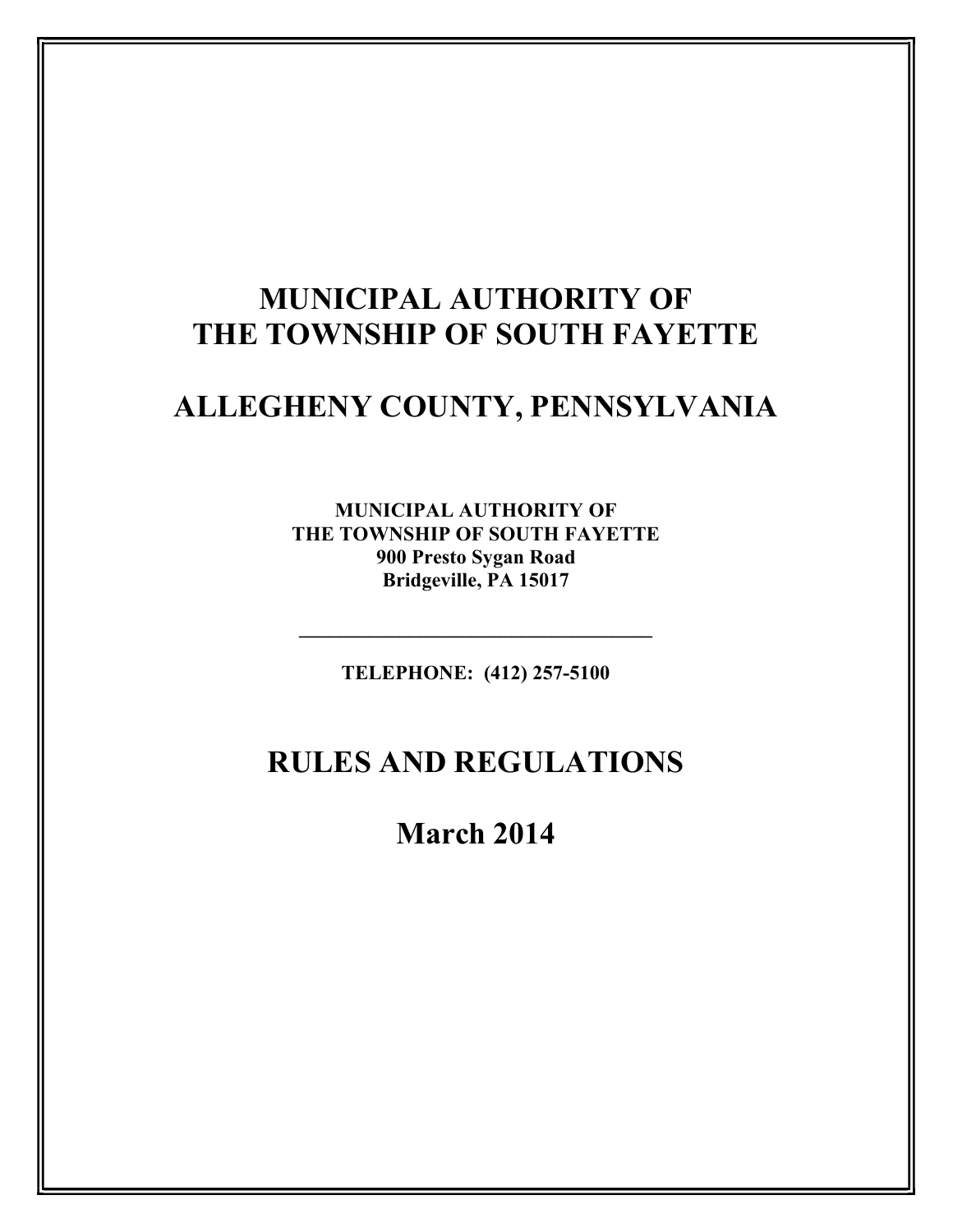## TABLE OF CONTENTS

| <b>SECTION</b> | <b>PAGE</b>                                                     |
|----------------|-----------------------------------------------------------------|
| I              |                                                                 |
| $\mathbf{I}$   |                                                                 |
| Ш              |                                                                 |
| IV             |                                                                 |
| V              |                                                                 |
| VI             |                                                                 |
| VII            |                                                                 |
| <b>VIII</b>    |                                                                 |
| IX             |                                                                 |
| X              |                                                                 |
| XI             |                                                                 |
| XII            |                                                                 |
| XIII           | Sewer System Operation and Maintenance/Area-Wide Inspections 40 |
| XIV            |                                                                 |
| XV             |                                                                 |
| XVI            |                                                                 |
| <b>XVII</b>    |                                                                 |
| <b>XVIII</b>   |                                                                 |
| XIX            |                                                                 |
| XX             |                                                                 |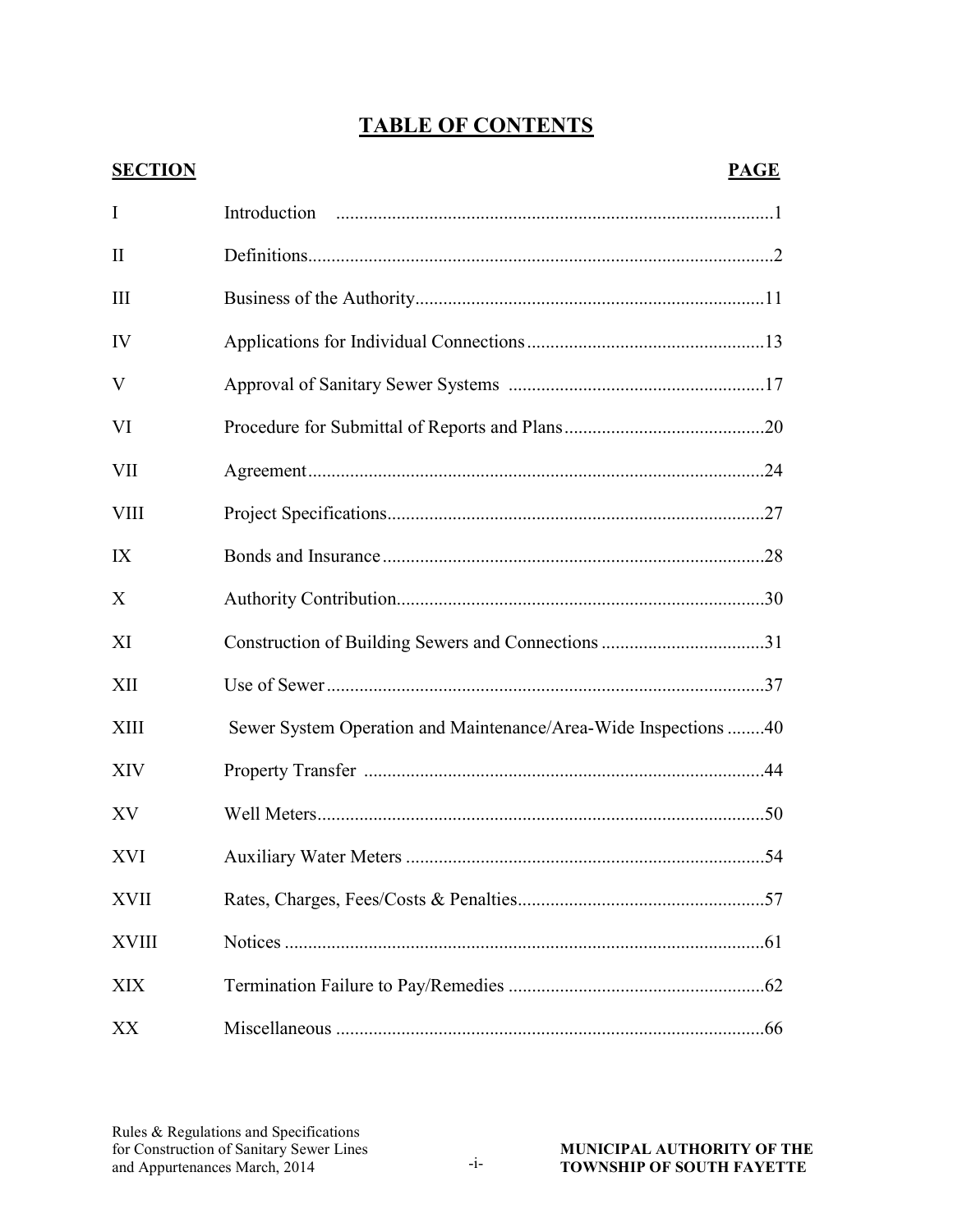## **APPENDICES**

| Appendix A   | Specifications for the Construction of Sanitary Sewer Lines and<br>Appurtenances           |  |  |
|--------------|--------------------------------------------------------------------------------------------|--|--|
| Appendix A-1 | Listing of Referenced Standards and Publications Used in Preparing these<br>Specifications |  |  |
| Appendix A-2 | Sewage Authority Supplemental Detailed Drawings                                            |  |  |
| Appendix B   | Pretreatment Regulations of the Allegheny County Sanitary Authority                        |  |  |
| Appendix C   | Requirements for Sanitary Sewer Service Line and Sewer Service<br>Connection               |  |  |
| Appendix C-1 | Developer's Agreement for Public/Site Improvements                                         |  |  |
| Appendix D   | Development of Sewer Tap-In and Connection Fees as Permitted Under<br>Act 57 of 2003       |  |  |
| Appendix E   | <b>Standard Forms</b>                                                                      |  |  |
| Appendix F   | Rates, Charges, Fees, Cost & Penalties                                                     |  |  |
| Appendix G   | <b>Enforcement Resolution</b>                                                              |  |  |
| Appendix H   | Right to Know/ Open Records-Resolution/ Records Retention Resolution                       |  |  |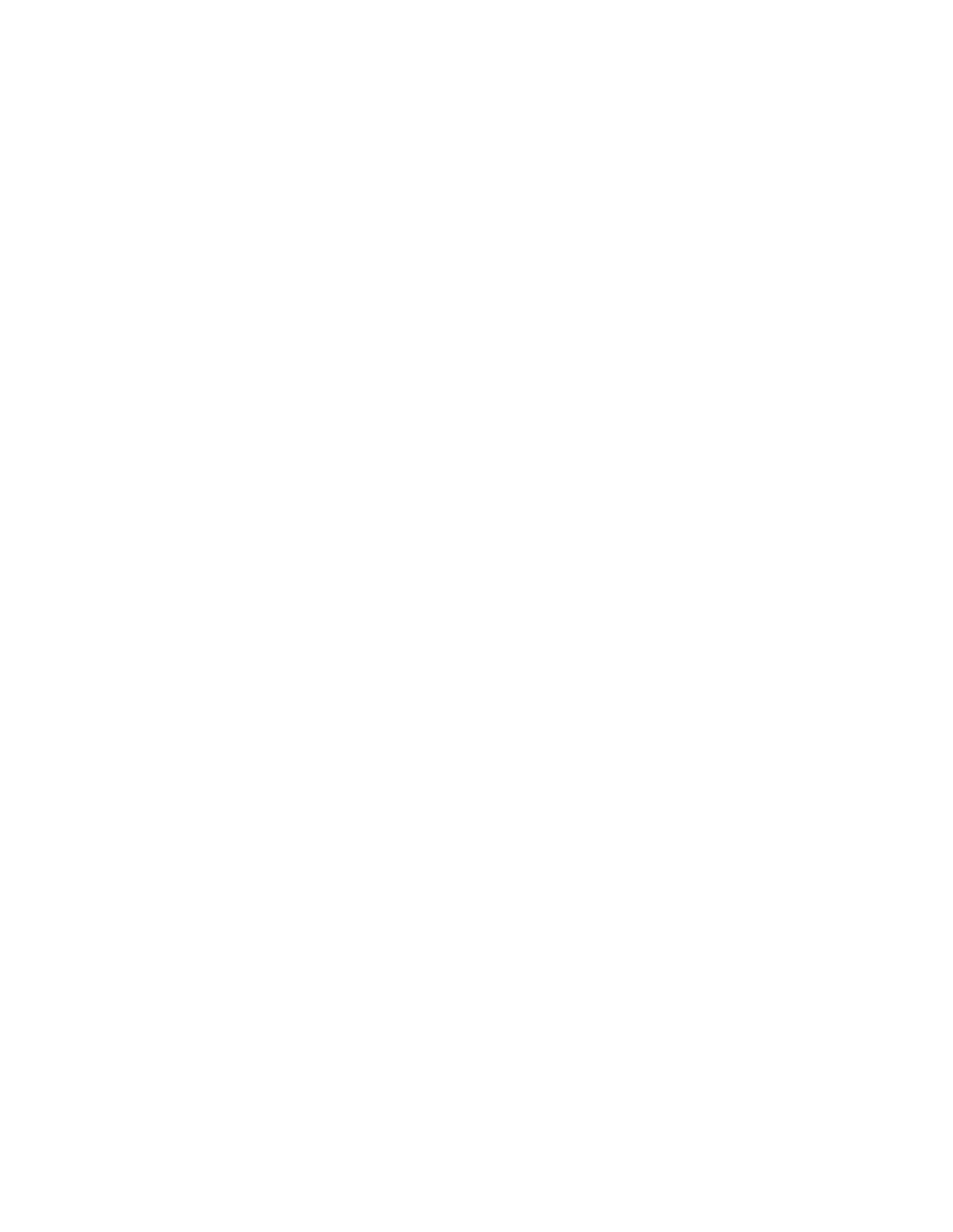## SECTION I INTRODUCTION

- A. The Board of the Municipal Authority of the Township of South Fayette, County of Allegheny, Pennsylvania, have adopted the following Rules and Regulations comprehensively governing the furnishing and charges for sanitary sewage services and related matters, effective March 6, 2014, and as amended.
- B. The Municipal Authority of The Township of South Fayette, a body corporate and politic, existing under the laws of the Commonwealth of Pennsylvania, pursuant to the Municipality Authorities Act of 1945, approved May 2, 1945.P.L.382, as amended, was duly organized by the Township of South Fayette, County of Allegheny, Pennsylvania on February 7, 1963.
- C. The Authority is authorized by law (53 PS sec 305.1) to carry out the statutory powers set forth including but not limited to the power to acquire, hold, construct, improve, maintain and operate sewerage systems and facilities.
- D. These Rules and Regulations shall govern each application for service and be a part of each contract with each person, Sewage Agency, any political subdivision, and such other parties; and every such person, Sewage Agency, political subdivision, and such other parties agree to be bound by these Rules and Regulations and the applicable Schedule of Rates.
- E. For the purposes of construing the Rules and Regulations, the use of the singular shall include the plural and the plural singular. Words used in the masculine gender shall include the feminine and the neuter. Words used in the present or past tense shall include the future.

- 1 -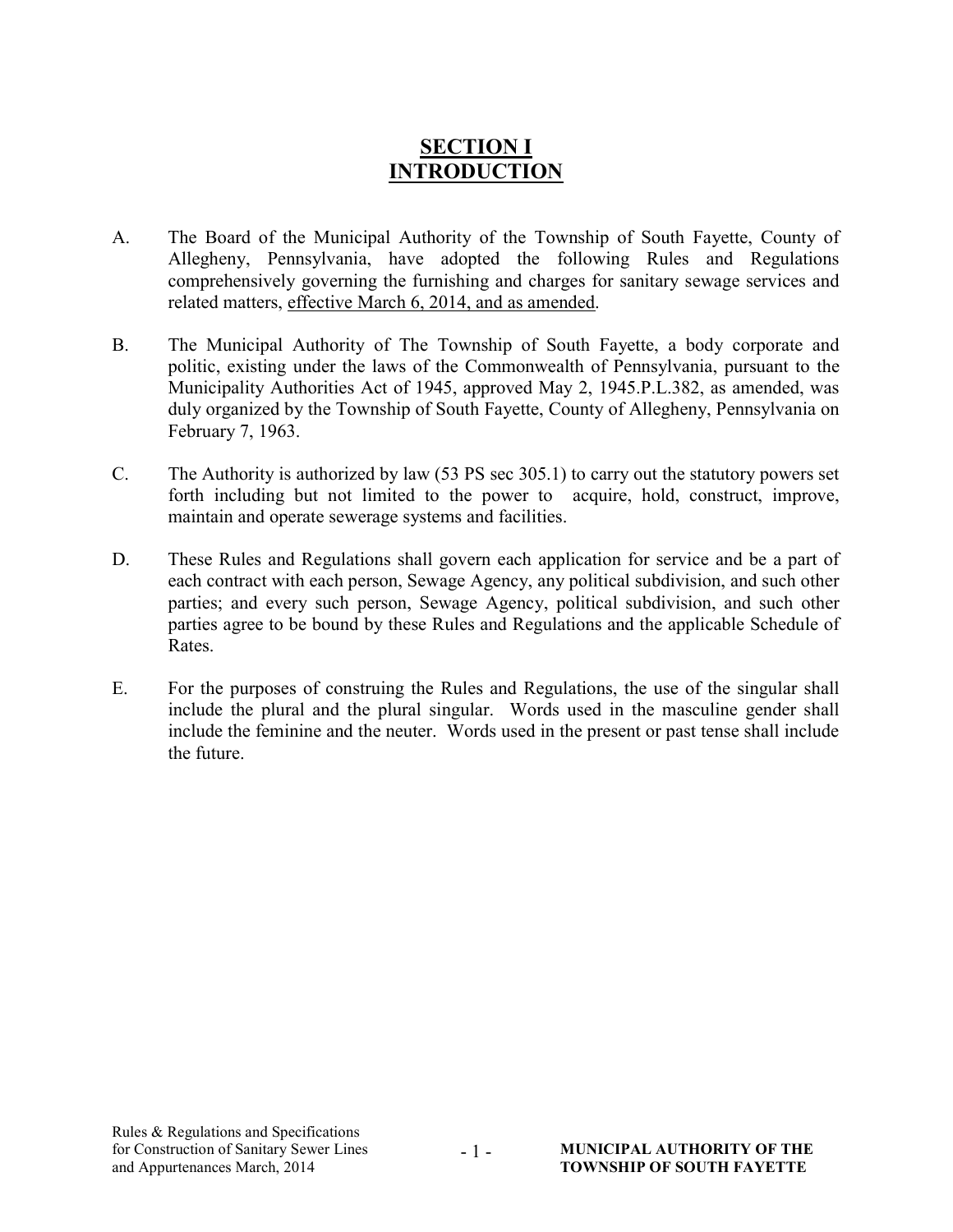## SECTION II DEFINITIONS

ABNORMAL INDUSTRIAL WASTE - The term "Abnormal Industrial Waste", as used herein, shall mean any industrial waste having substances in concentrations differing appreciably from those normally found in municipal sewage. (See Appendix B)

ALLEGHENY COUNTY HEALTH DEPARTMENT (ACHD) – A County agency whose plumbing division sets minimum standards and inspection procedures "Building Sewers" not owned by the Authority.

ALCOSAN - Allegheny County Sanitary Authority - Agency providing wastewater conveyance and treatment services to the Authority and who has established regulations regarding the same, particularly commercial and industrial customer's pretreatment monitoring standards.

APARTMENT BUILDING - The term "Apartment Building", as used herein, shall mean a building divided into three or more Dwelling Units, each without a separate entrance and having no fixtures for water usage outside the Dwelling Unit.

AUTHORITY - The term Authority, whenever the same appears herein, means "The Municipal Authority of the Township of South Fayette", a body corporate and politic, organized and existing under the laws of the Commonwealth of Pennsylvania.

AUTHORITIES ACT- The term "Authorities Act", as used herein, shall mean the Municipality Authorities Act of 1945, approved May 2, 1945, P.L. 382, as amended.

BIO-CHEMICAL OXYGEN DEMAND - The term "Bio-chemical Oxygen Demand" (sometimes referred to as "B.O.D."), as used herein, shall mean the quantity of oxygen utilized in the bio-chemical oxidation of organic matter under standard laboratory procedure in five days at 20°C, expressed in parts per million by weight. The B.O.D. shall be determined by one of the acceptable methods described in the latest edition of Standard Methods for the Examination of Water and Wastewater published by the American Public Health Association.

BUILDING - The term "Building" shall mean any structure erected and intended for continuous or periodic habitation, occupancy or use by human beings or animals, and from which structure sanitary sewage and industrial wastes, or either thereof, is or may be discharged.

BUILDING SEWER - See SEWER - TYPES

CHARGES FOR SEWAGE SERVICE - MISCELLANEOUS BASES - The term "Miscellaneous Bases" means the miscellaneous bases the Township may use for determination of sewage service charges.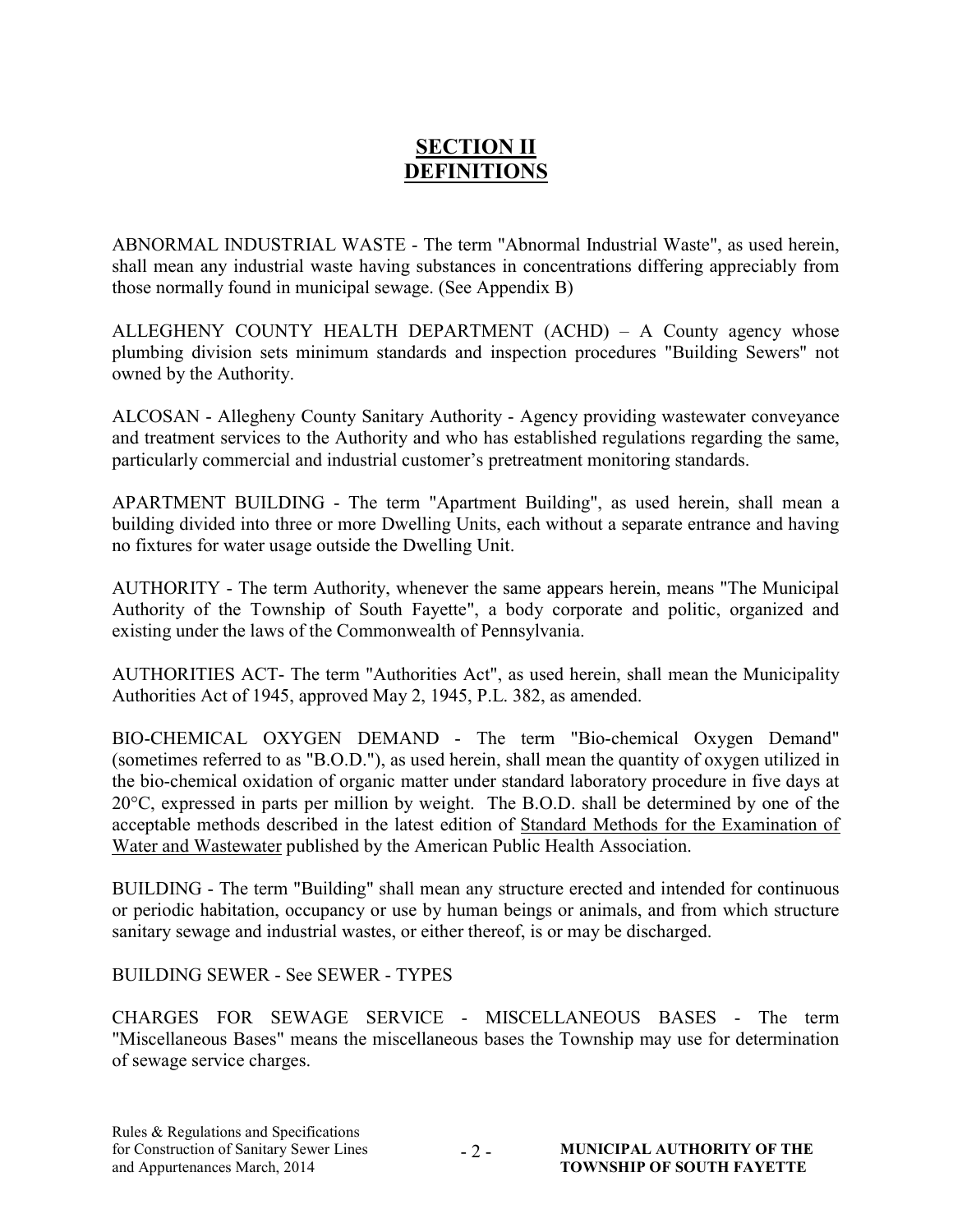CHARGES FOR SEWAGE - INACTIVE - A minimum charge, as set forth in the Schedule of Rates, will be against all vacant Premises that are provided with a sewer line service connection, unless water service is shut off by the water service provider. The exception to this rule being apartment buildings, constructed before 1999, with a master building water meter and proof of individual unit vacancies. The minimum charges will also be made against all Premises that abut on sewerage facilities of the Township and are located within 250 feet thereof, whether or not such Premises are connected to the utility systems and whether vacant or occupied; all as applicable for the available services, said Premises being feasible to be connected to said facilities; all such charges against the properties to be made a lien thereon, to be liened and collected against the property in name of the owner, reputed owner, occupier, mortgagee, or anyone beneficially interested therein, as claims are liened and collected under the Municipal Claims Law of the Commonwealth of Pennsylvania. The principle of Multiple Billing shall apply also in cases of inactive service where multiple Premises are involved, as hereinafter outlined.

CHARGES FOR SEWAGE - MULTIPLE BILLING - The term "Multiple Billing" shall mean the basis for computing charges for sewage service in all cases where more than one Premises is served through one water meter or a water meter installation (a meter installation being defined as an installation that includes two or more meters placed at one or more locations for the purpose of serving one or more Premises in a building or related group of buildings, in a facility or related group of facilities, in an area or related group of areas, and in such other properties; more than one meter generally being provided to allow flexibility of operation, to furnish adequate capacity, to permit more accurate measurement of water, due to the physical layout of the property, and for such other reason). The basis for charges for sewage service in all cases where more than one Premises is served through one Premises or building sewer line; the procedure for such billing being outlined in the Rules and Regulations and summarized as follows, the general principles of Multiple billing to apply also when charges are subject to a unit charge basis.

Number of Premises - The potential number of Premises in any building or group of buildings, and the charges therefore, are subject to determination by the Authority prior to original approval of the Authority to furnish water and/or sewage services, and are subject to determination subsequent to any alterations, additions or changes in the building or group of buildings. The customer or customers shall notify the Authority promptly relative to any changes in the number of Premises, the number at any time always being subject to determination by the Authority. Apartment buildings, constructed before 1999, with a master building water meter and proof of individual unit vacancies may be charged on the basis of the number of individual apartment units occupied.

Different Types of Property Use - This regulation shall apply for where two or more Commercial/Industrial/Public Premises located in each detached building on the same property, the ownership of the property or business not being significant.

Billing of Tenant - Should the owner desire that the Authority conduct business directly with the tenant of each Premises, he must first provide physical means of billing and collecting the service charges therefore.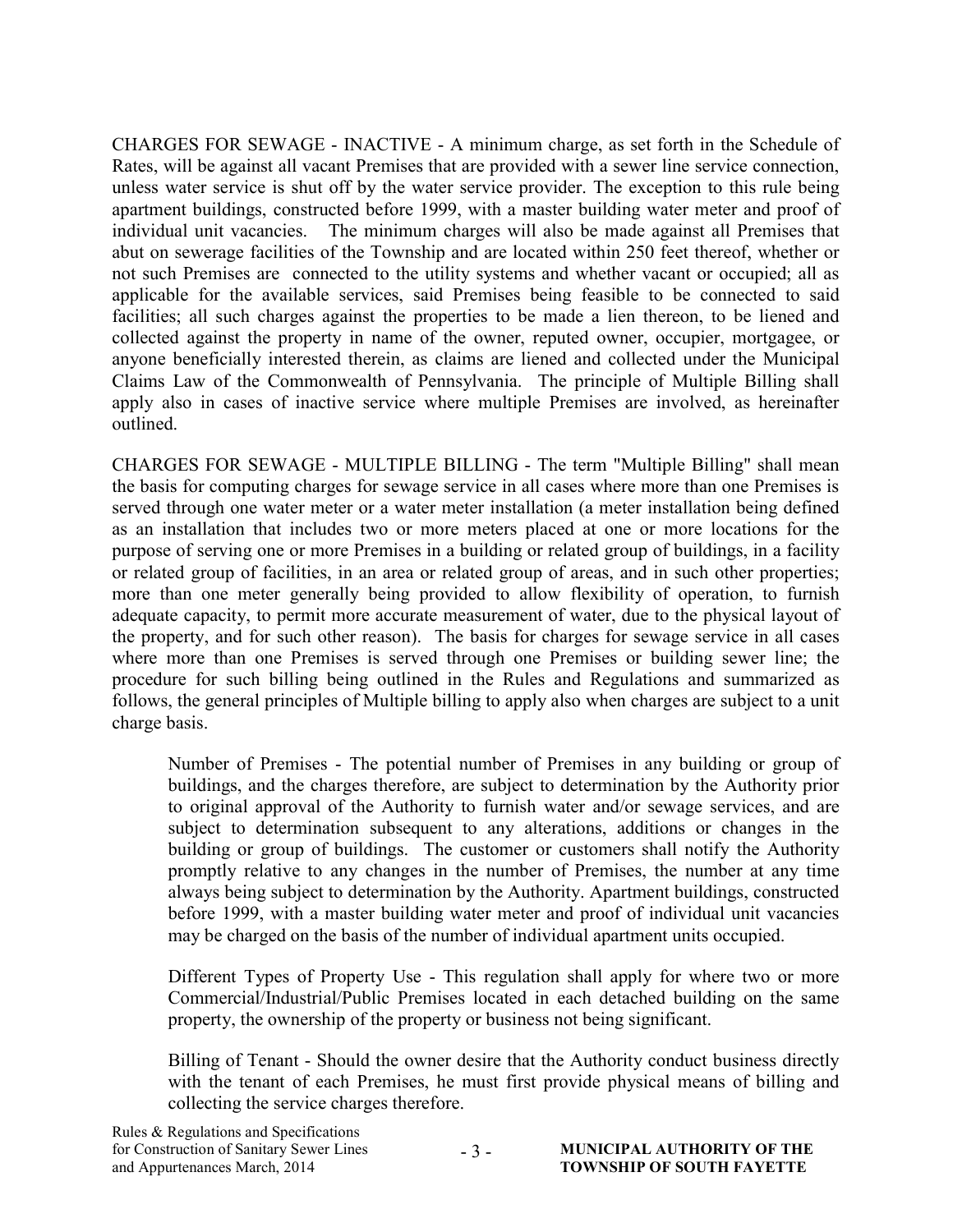CHARGES FOR SEWAGE SERVICE - NORMAL - The "normal" charges for sewage service will be based on the published Schedule of Rates of the Authority and be subject to the various bases for billing as set forth herein and/or as set forth in the attached Appendix F.

CHLORINE REQUIREMENT - The term "Chlorine Requirement", as used herein, shall mean the amount of chlorine, in parts per million by weight, which must be added to sewage to produce a specified residual chlorine content, or to meet the requirements of some other objective, in accordance with procedures set forth in the latest edition of Standard Methods for the Examination of Water Wastewater published by the American Public Health Association.

COMBINED SEWER - See SEWER - TYPES

COMMERCIAL SERVICE - See SERVICE - TYPES

CUSTOMER - The term "Customer", as used herein, means the owner or tenant, as later defined, contracting for obtaining sewage service for one or more Premises, and the word "Customers" means also contract for and using service.

DATE OF PRESENTATION - The date upon which a bill or notice is mailed by the authority, as evidenced by the United States Post Office mark.

DOMESTIC SERVICE - See SERVICE - TYPES

DWELLING UNIT - The term "Dwelling Unit", as used herein, shall mean a building or portion thereof with exclusive culinary facilities designed for residential non-transient occupancy by one person, family or household.

EQUIVALENT DWELLING UNIT (EDU) - EDU as used in non-residential applications shall be defined within the context of the most recent Authority Act 57 Analysis.

GARBAGE - The term "Garbage", as used herein, shall mean solid wastes from the preparation, cooking and dispensing of food and from the handling, storage and sale of produce.

GARBAGE - PROPERLY SHREDDED - The term "Garbage - Properly Shredded", as used herein, shall mean the wastes from the preparation, cooking and dispensing of food that has been shredded to such degree that all particles will be carried freely in suspension under the flow conditions normally prevailing in public sewers, with no particle greater than  $\frac{1}{2}$ -inch in any dimension.

INDUSTRIAL SERVICE - See SERVICE - TYPES

INDUSTRIAL WASTES - The term "Industrial Wastes", as used herein, means any liquid, gaseous or water borne wastes from industrial processes or commercial establishments, as distinct from sanitary sewage.

 $-4-$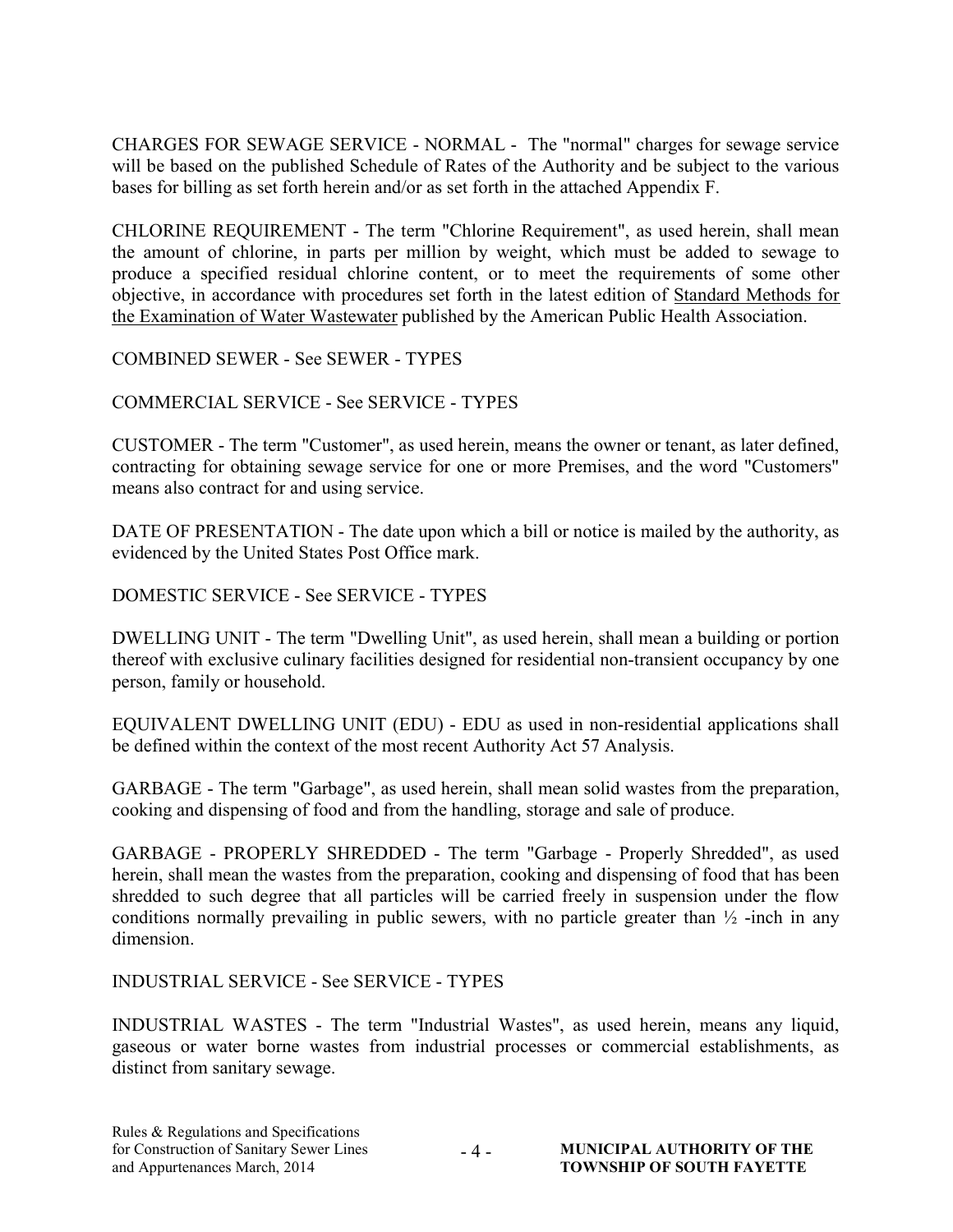INDUSTRIAL WASTES - ABNORMAL - The term "Abnormal Industrial Wastes" shall mean any industrial waste having substances in concentration differing appreciably from those normally found in municipal sewage.

INTERCEPTING SANITARY SEWER - See SEWER - TYPES

LATERAL SANITARY SEWER - See SEWER - TYPES

MAIN SANITARY SEWER - See SEWER - TYPES

MUNICIPALITY - The word "Municipality" shall mean the Township of South Fayette, Allegheny County.

MUNICIPAL OR PUBLIC SERVICE - See SERVICE - TYPES

NATURAL OUTLET - The term "Natural Outlet", as used herein, shall mean any outlet into a watercourse, pond, ditch, lake or other body of surface or ground water.

OWNER - The word "Owner", wherever the same appears herein, means the person, firm or corporation or association having an interest as owner, or a person, firm or corporation representing itself to be the owner, whether legal or equitable, sole or only partial, in any Premises which is or is about to be furnished sewage service by the Authority, and the word "Owners" means all so interested.

PARTS PER MILLION - The term "Parts Per Million" shall mean a weight-to-weight ratio; the parts-per-million value multiplied by the factor 8.345 shall be equivalent to pounds per million gallons of water.

PAWC - Pennsylvania American Water Company - Company providing water service to the Township.

PENNSYLVANIA DEPARTMENT OF ENVIRONMENTAL PROTECTION - The term "Pennsylvania Department of Environmental Protection" shall be construed to mean Pennsylvania Department of Environmental Protection or its duly constituted successor.

pH - The term "pH", as used herein, shall mean the logarithm (Base 10) of the reciprocal of the weight of hydrogen ions in grams per liter of solution. The pH shall be determined by one of the acceptable methods described in the latest edition of Standard Methods for the Examination of Water and Sewage, published by the American Public health Association.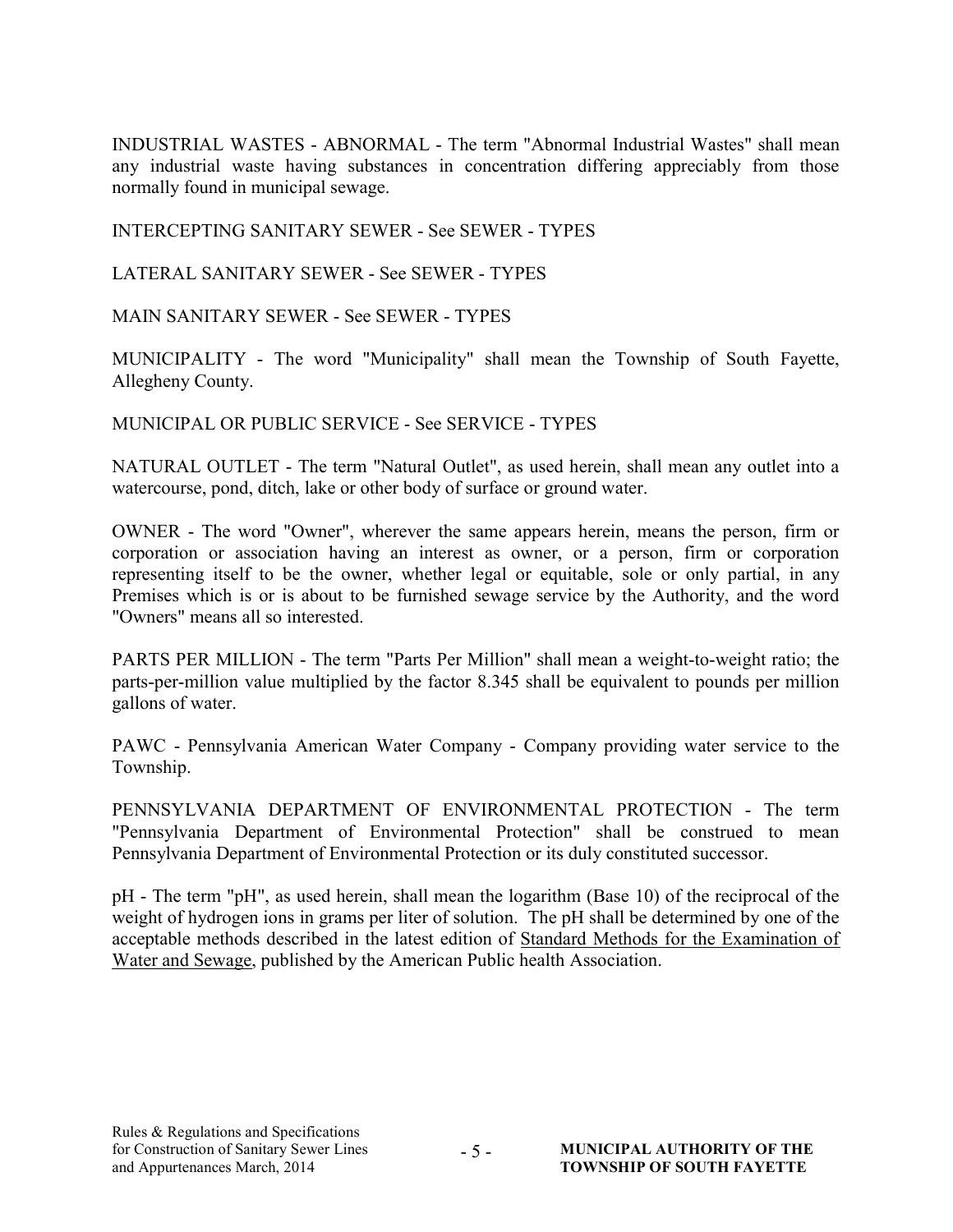PREMISES - The word "Premises", as used herein shall mean the property or area, including the improvements thereon and additions thereto, to which sewage service is or will be furnished and shall include but may not be limited to:

A building under one roof, owned or leased by one customer and occupied as one residence or one place of business, including additions thereto, or

A group or combination of buildings owned by one customer, in one common enclosure, occupied by one family or one organization, corporation or firm as a residence or place of business, or for manufacturing or industrial purposes, or as a motel, hotel, hospital, church, private school, or similar institution, except as otherwise noted herein, or

The one side of a double house having a solid vertical partition wall, or

Each side or each part of a house or building occupied by one family even though the closet and/or other fixtures be used in common, or

Each apartment, commercial building or group of commercial buildings, even though such buildings in a group are interconnected by a tunnel or passageway, covered areaway or patio, or by some similar means or structure, or

A public building devoted entirely to public use, such as a municipal building, school, fire engine house, or

A single lot or park or playground, or

Each house in a row of houses, or

Each residential dwelling unit in a house or building (a dwelling unit being defined as a building or portion thereof with exclusive culinary facilities designed for occupancy and used by one person or by one family household), or

Each individual and separate place of business and/or occupancy with separate water and/or sewer services located in one building or group of buildings commonly designated as shopping centers, supermarket areas, and by such other terms, or

Each Dwelling Unit in a public housing development owned and operated by the United States of America, a municipal subdivision of the Commonwealth of Pennsylvania, or an agency or instrumentality of the United States or the Commonwealth of Pennsylvania; by a philanthropic foundation or organization of some such similar body or organization; or operated under private ownership, or

Each trailer or mobile home shall constitute a Premises.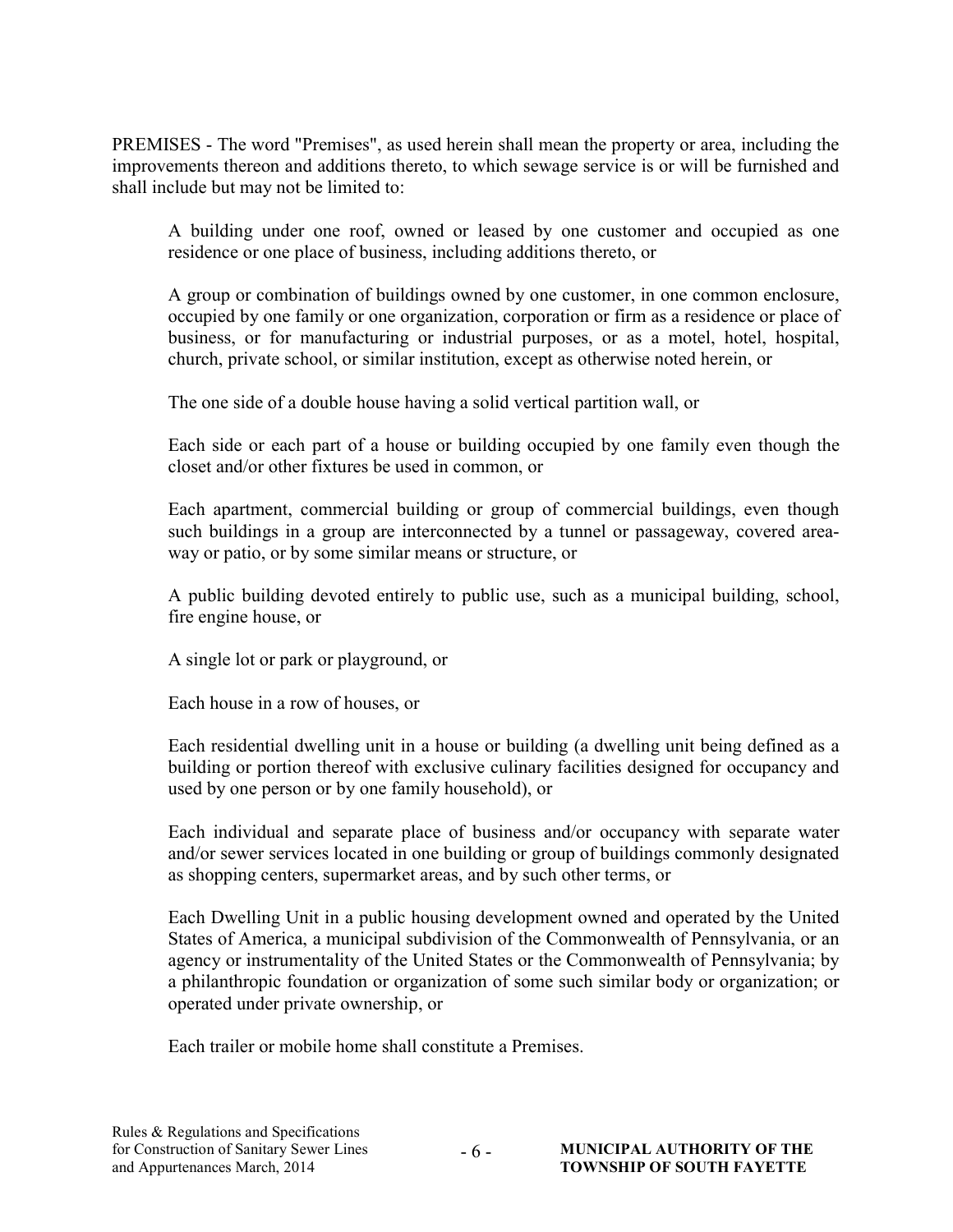Each premises shall be served through a separate building sewer or sewer service line, except where physical conditions prevent the installation of separate service facilities as determined by the Authority, present connections excepted.

 The term "Physical Conditions", as used elsewhere herein, shall apply only to such situations as related to the plumbing layout in the Premises. All building sewer service lines, as defined herein, shall be installed in accordance with all Authority requirements relative thereto, and shall be connected only to main lines abutting on the front of the property and owned by the Authority, except as otherwise provided, such building sewer service lines to extend from the street in a straight line, at right angles to the street, to the Premises where possible. All proposed installations must be approved by the Authority prior to installation.

The charges for sewage service in all existing cases where more than one premises is served through one premises or building sewer line shall be determined as set forth in detail in these Rules and Regulations and the Schedule of Rates.

PRESENTATION - DATE OF - See DATE OF PRESENTATION

PUBLIC SEWER - See SEWER - TYPES

PRIVATE SEWERAGE SYSTEM - The term "Private Sewerage System" means all or any portion of a sewerage system not owned by the Authority.

PROPERTY TRANSFER - Any sale and/or transfer of real property, except for transactions between spouses.

RATES, CHARGES, FEES, COSTS AND PENALTIES - This shall mean the entire body of effective rates, connection fees and other charges, as published by the Authority and as amended and supplemented from time to time. (See Appendix F).

RESIDENTIAL PREMISES - The term "Residential Premises" shall mean a Dwelling Unit.

SANITARY SEWAGE - The term "Sanitary Sewage" shall mean the normal water-carried household and toilet wastes from residences, business buildings, institutions, industries and commercial establishments exclusive of storm water runoff, surface water or ground water.

SANITARY SEWER - See SEWER - TYPES

SANITARY SEWERAGE SYSTEM - The term "Sanitary Sewerage System" shall mean all separate sanitary sewers, all sewage pumping stations, all sewage treatment works and all other facilities provided and owned by the Authority for the collection, conveyance and treatment of sanitary sewage and industrial waste with their appurtenances and any additions, extensions or improvements thereto that may be made by the Authority and/or others.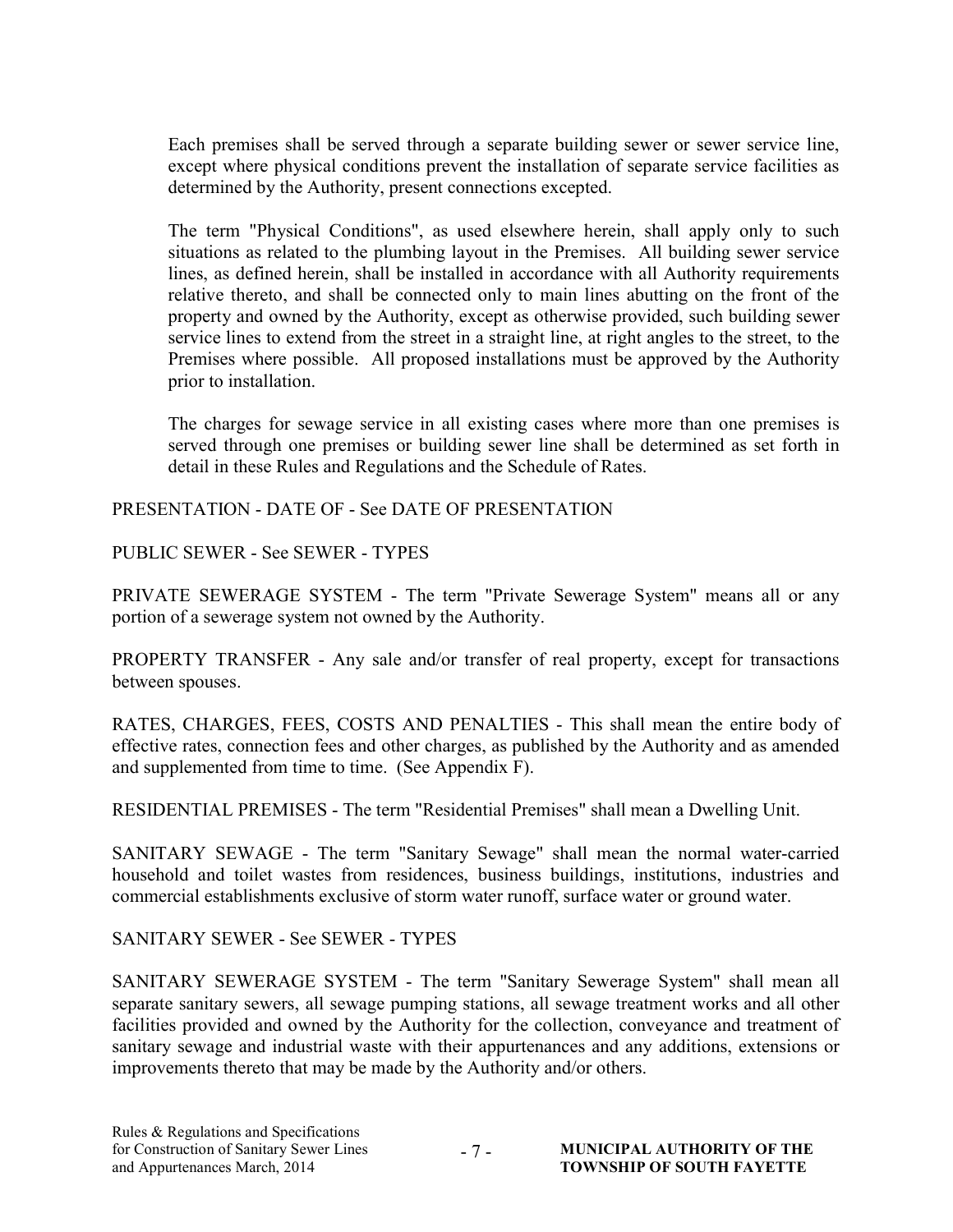SERVICE CHARGE - The term "Service Charge" shall mean the basic assessment levied on all users of the public sewer system whose wastes do not exceed in strength the concentration values established as representative of normal sewage.

SERVICE LINES - SEWER - See SEWER - TYPES - BUILDING SEWER

#### SERVICE - TYPES

Commercial Service - Provision of sewerage service for Premises where the customer is engaged in trade and/or commerce.

Domestic or Residential Service - Provision of sewage service for residential Premises.

Industrial Service - Provision of sewage service for Premises where the customer is engaged in manufacturing or process industries.

Municipal or Public Service - Provision of sewage service to a municipal subdivision of the Commonwealth of Pennsylvania or Agency thereof, or to other similar public bodies.

Temporary Service - A service for bazaars, fairs, construction work, trailer or trailer camps and similar uses that, because of their nature, will not require permanent or steady service.

SEWAGE - The word "Sewage", as used herein, shall mean a combination of the water-carried wastes from residences, business buildings, institutions and industrial establishments, together with such ground, surface or stream water as may be present.

SEWAGE AGENCY - MUNICIPAL - The term "Municipal Sewage Agency", if used herein, shall mean a municipal subdivision or an authorized representative thereof, and/or an owner, having the power to negotiate and enter into an agreement with the Authority relative to the furnishing of sewage service by the Authority to Premises constructed or to be constructed in the municipal subdivision involved.

SEWAGE AGENCY - The term "Sewage Agency", if used herein, shall mean The Municipal Authority of the Township of South Fayette, the Township designating the Authority as the SEWAGE AGENCY, with the power to regulate and control the financing, design, construction and operation of sanitary sewerage systems, and to establish all schedules of fees, rates and charges.

SEWER - SANITARY - The term "Sanitary Sewage" shall mean the normal water-carried household and toilet wastes from residences, business buildings, institutions, industries and commercial establishments, exclusive of storm water runoff, surface water or ground water.

SEWAGE SERVICE CONNECTION - The term "Sewage Service Connection" shall mean the connection of the sewer carrying sewage to the sanitary sewerage system.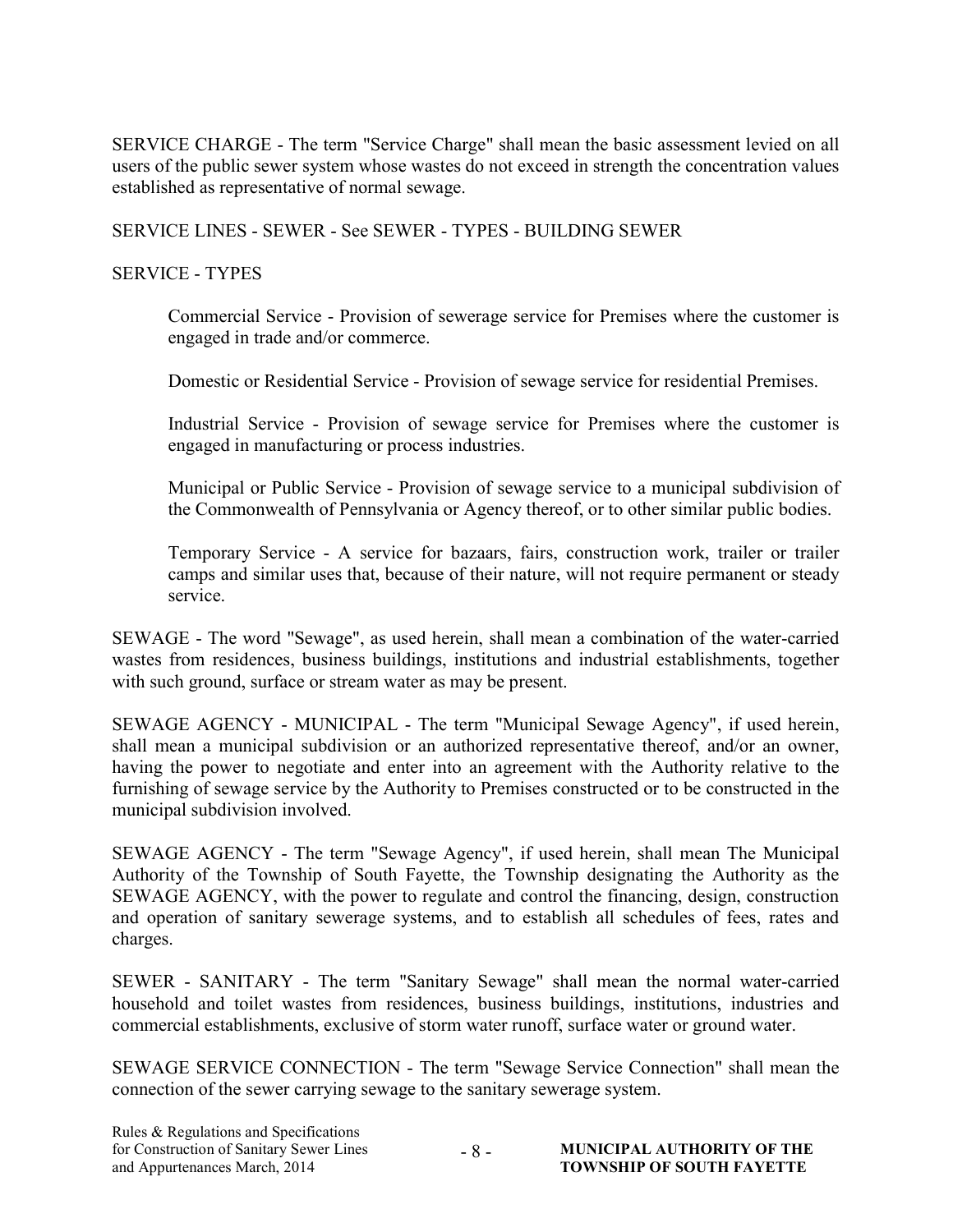SEWAGE TREATMENT PLANT - The term "Sewage Treatment Plant" shall mean any arrangement of devices and structures used for treating sewage.

SEWAGE WORKS - The term "Sewage Works" shall mean all facilities for the collection, conveyance, pumping, treatment and disposal of sewage.

SEWER LINE EXTENSIONS - The term "Sewer Line Extensions" shall mean extensions of sewer lines beyond existing facilities excluding building sewer service connections.

SEWER - TYPES - The word "Sewer", as used herein, shall mean a pipe or conduit for carrying sewage, and the following different classifications of sewers are defined:

Building Sewer - The term "Building Sewer" shall mean the piping under the building foundation to the fresh air vent.

Combined Sewer - The term "Combined Sewer", as used herein, shall mean a sewer receiving both surface or storm water runoff and sanitary sewage.

Intercepting Sanitary Sewer - The term "Intercepting Sanitary Sewer", as used herein, shall mean a sewer into which the sewage from all main and other sewers is discharged.

Lateral Sanitary Sewer - The term "Lateral Sanitary Sewer", as used herein, the Lateral shall connect the building sewer to the public sewer.

Main Sanitary Sewer - The term "Main Sanitary Sewer", or "Trunk Sewer", as used herein, shall mean a sewer that is a main stem or artery of the sewerage systems.

Public Sewer - The term "Public Sewer", as used herein, shall generally mean a sewer up to the property line owned and maintained by the Authority, if a public sewer easement exists to the relevant property.

Sanitary Sewer - The term "Sanitary Sewer", as used herein, shall mean a sewer which carries sewage, and to which storm, surface and ground waters are not intentionally admitted.

Storm Sewer - The term "Storm Sewer" or "Storm Drain", as used herein, shall mean a sewer which carries storm and surface waters and drainage, but excludes sewage and polluted industrial wastes, where water made intentionally dirty by use is not admitted.

Sub-Main Sanitary Sewer - The term "Sub-Main Sanitary Sewer" or "Branch Sewer", as used herein, shall mean a sewer into which the sewage from two or more laterals is discharged.

SHALL - MAY - The term "shall" means mandatory, and the term "may" means permissible.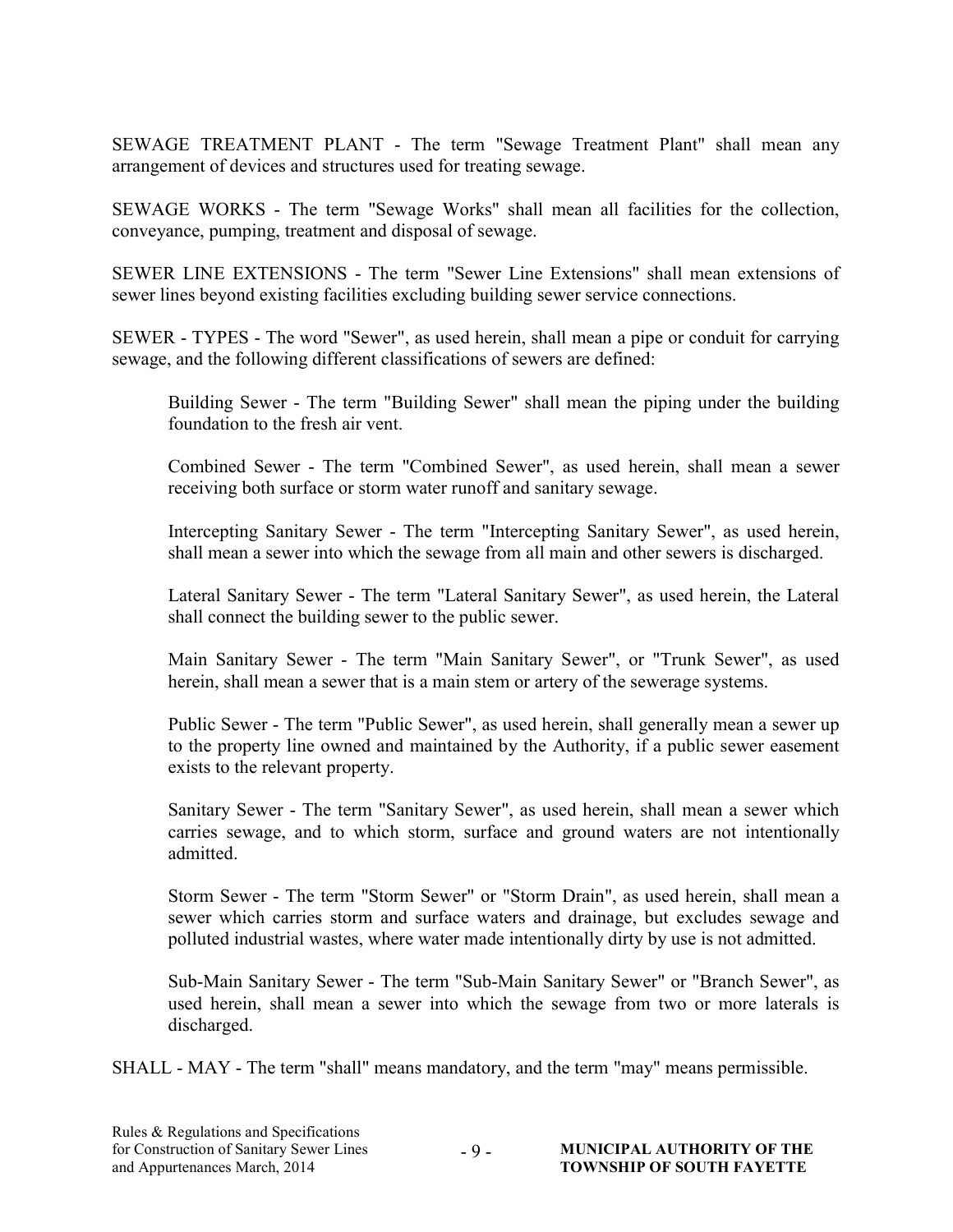SLUG - The term "slug" shall mean any discharge of water, sewage or industrial waste which, in concentration of any given constituent or in quantity of flow, exceeds for any period of longer duration than fifteen minutes more than three times its average hourly concentration of flow.

#### STORM SEWER - See SEWER - TYPES

STORM WATER RUNOFF - The term "Storm Water Runoff" shall mean that portion of the rainfall that is drained into the sewers.

#### SUB-MAIN SANITARY SEWER - See SEWER - TYPES

SURCHARGE - The word "Surcharge" shall mean the assessment in addition to the service charge which is levied on those persons whose wastes are greater in strength than the concentration values established as representative of normal sewage.

SUSPENDED SOLIDS - The term "Suspended Solids", as used herein, shall mean solids that either float on the surface of, or are in suspension in, water, sewage or other liquids, and which are removable by a laboratory filtration device. The quantity of suspended solids shall be determined by one of the acceptable methods described in the latest edition of Standard Methods for the Examination of Water and Wastewater, published by the American Public Health Association.

#### TEMPORARY SERVICE - See SERVICE - TYPES

TENANT - The word "Tenant", as used herein, means anyone occupying Premises under lease from a lessor and/or occupant of Premises with permission of the owner, in any Premises which is about to be or is being furnished sewage service by the Authority.

TOWNSHIP - The word "Township", wherever the same appears herein, means "The Township of South Fayette, County of Allegheny, of the Commonwealth of Pennsylvania", a political subdivision of the Commonwealth of Pennsylvania.

WATERCOURSE - the word "Watercourse", as used herein, shall mean a channel in which a flow of water occurs, either continuously or intermittently.

#### WASTES - INDUSTRIAL - See INDUSTRIAL WASTES

WASTE OR WATER - UNPOLLUTED - The term Unpolluted Water or Waste" shall mean any water or waste containing none of the following: free or emulsified grease or oil; acid or alkali; phenols or other substance imparting taste and odor to receiving waters; toxic or poisonous substances in suspension, colloidal state or solution; obnoxious or odorous gases; and comply with all ALCOSAN standards for classifying wastes. Analyses for any of the above-mentioned substances shall be made in accordance with the latest edition of Standard Methods for the Examination of Water and Wastewater, published by the American Public Health Association or methods recommended by ALCOSAN.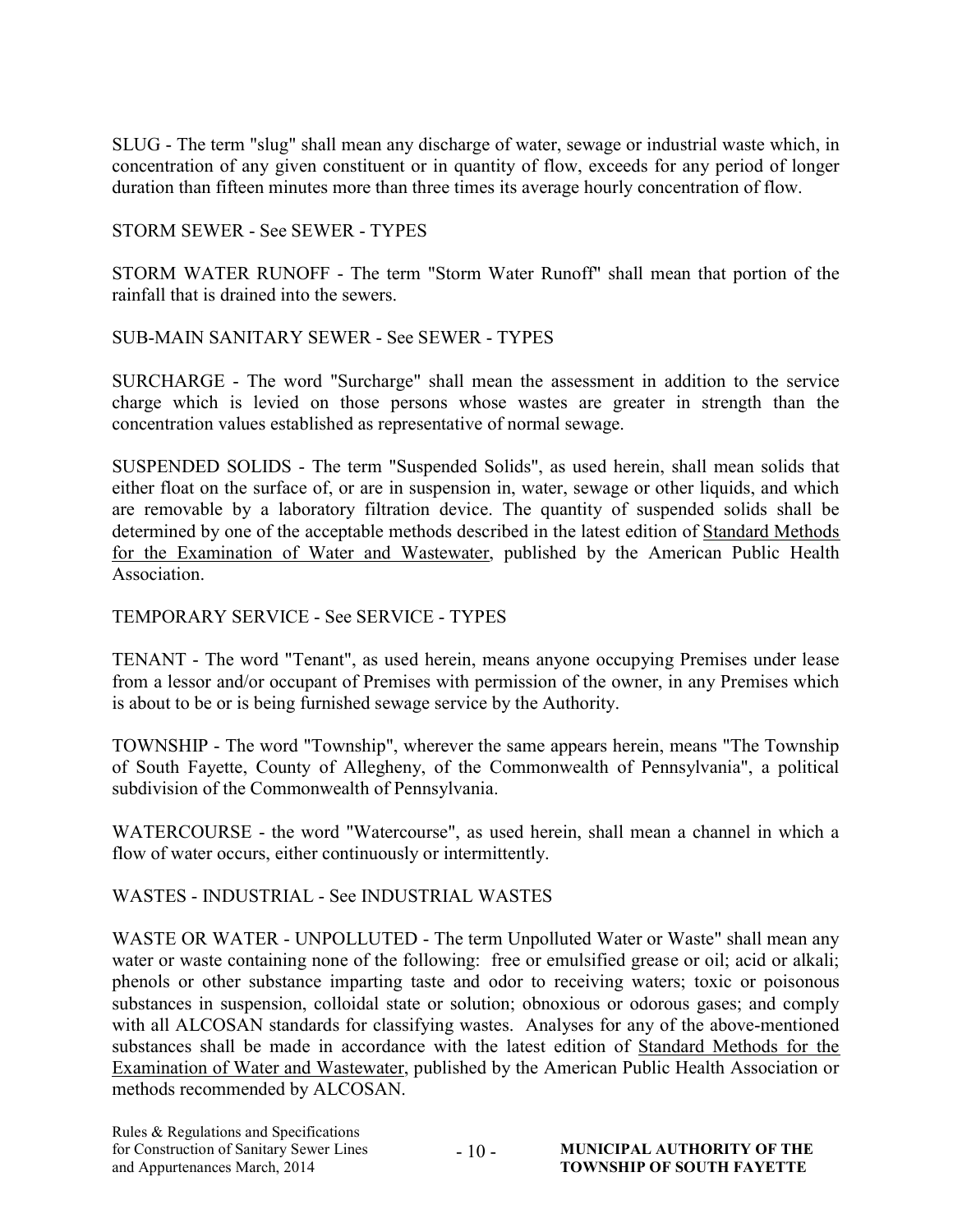## SECTION III BUSINESS OF THE AUTHORITY

- A. GENERAL The Authority will furnish sewage service only in accordance with the currently prevailing, and as hereinafter revised, Rates, Rules and Regulations of the Authority, which Rates, Rules and Regulations are made a part of every application, contract, agreement or license entered into between the property owner or customer or sewage agency and the Authority. No application for service, contract, agreement or license shall be inconsistent or conflict with the Rules and Regulations.
	- 1. The Authority hereby reserves the right, so often as it may deem necessary, to alter, amend, and/or repeal the Rates and/or these Rules and Regulations, or any part, and in whole or in part, to substitute new Rates, Rules and Regulations which altered and/or amended new Rates, Rules and Regulations shall forthwith, without notice, become and thereafter be a part of every such application, contract, agreement, or license for sewage service in effect at the time of such alteration, amendment and/or adoption.
	- 2. The furnishing of sewage service outside the limits of the Township of South Fayette will be limited to Premises included under agreements entered into only with Sewage Agencies and/or Municipalities.
	- 3. All agreements shall be subject to approval of the municipal subdivision represented thereby, the agency, in some cases, being the municipal subdivision or an Authority created thereby.
	- 4. The furnishing of sewage services to Premises, even though located on properties included under agreements with Sewage agencies and/or others, may be refused if sewage flows there from are found or estimated to be excessive, and/or the character of the sanitary wastes being or to be discharged is determined to be unsatisfactory.
	- 5. Maintenance and repair of the sewer service laterals or building sewers, as well as the cost thereof, will be the responsibility of the user and/or property owner. No work shall be done on any sewer service lines or building sewer without prior approval by the Authority, ACHD, and all work shall be subject to inspection. No work shall be done in any right-of-way of any street, roadway or any street or alley, or private right-of-way without first obtaining a permit from the Township or controlling municipal subdivision and/or Governmental body, and the Authority exercises the right to do all work with respect to connections to the main sewers and bill the user and/or property owner for such work, the work to be done in accordance with requirements later set forth herein. Twenty-four hours notice shall be given to the Authority prior to the commencement of any work on the sewer service line or building sewer for which approval has been obtained from the Authority.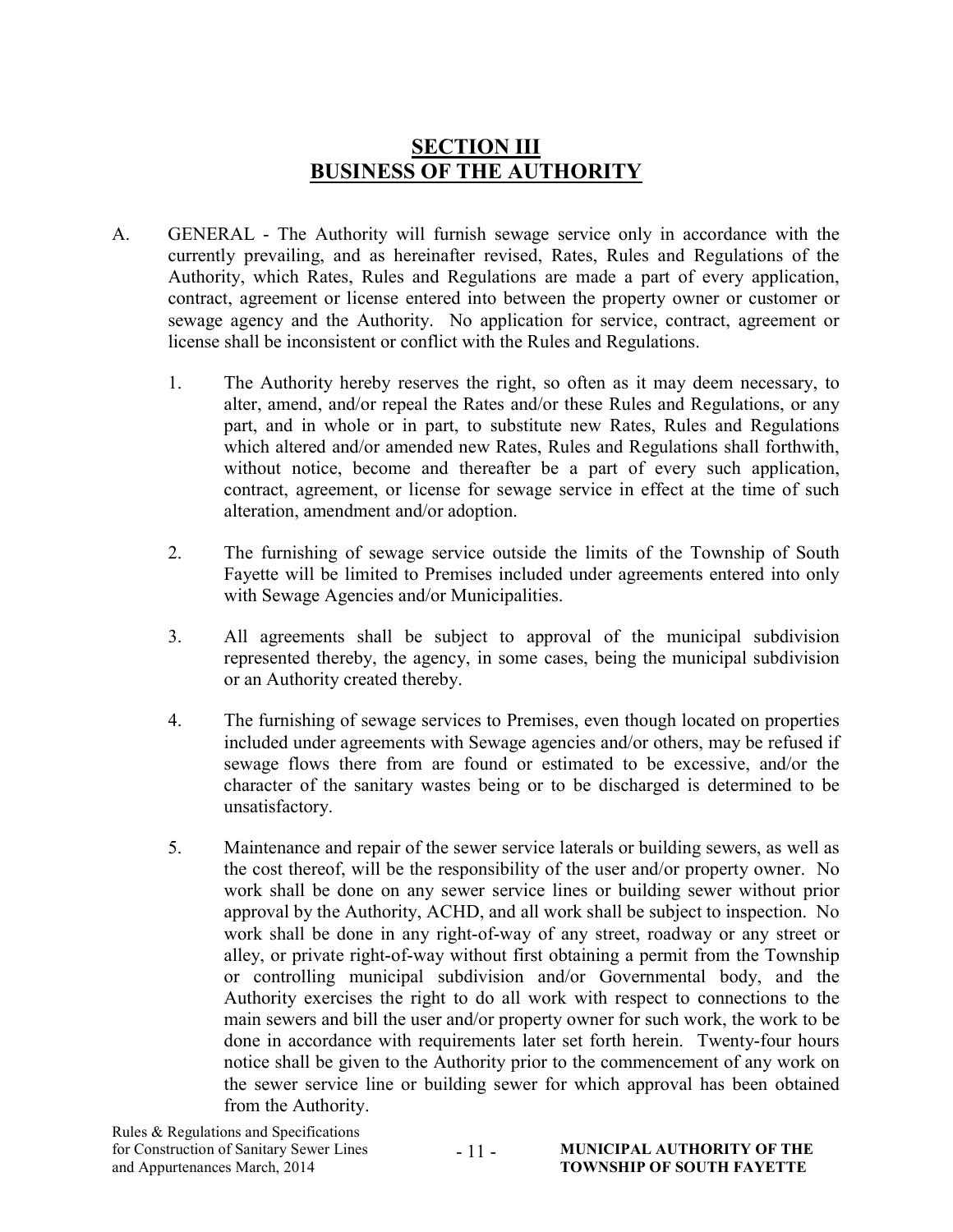- B. TYPES OF SERVICE The Authority may classify sewage service according to types of use, including but not limited to the types defined as follows:
	- 1. Commercial Industrial Service The term "Commercial Industrial Service" shall mean sewage service for premises where the customer is engaged in trade or commerce or in manufacturing or processing industries.
	- 2. Domestic Or Residential Service The term "Domestic or Residential Service" shall mean sewage service for residential premises.
	- 3. CHARGES FOR SERVICES Rates, charges, fees/costs and payments will be imposed by the Authority for all reasonable services contemplated by these rules and regulations, and additionally, interest, costs, expenses and attorneys fees from time to time as necessary if delinquencies occur.

 $-12 -$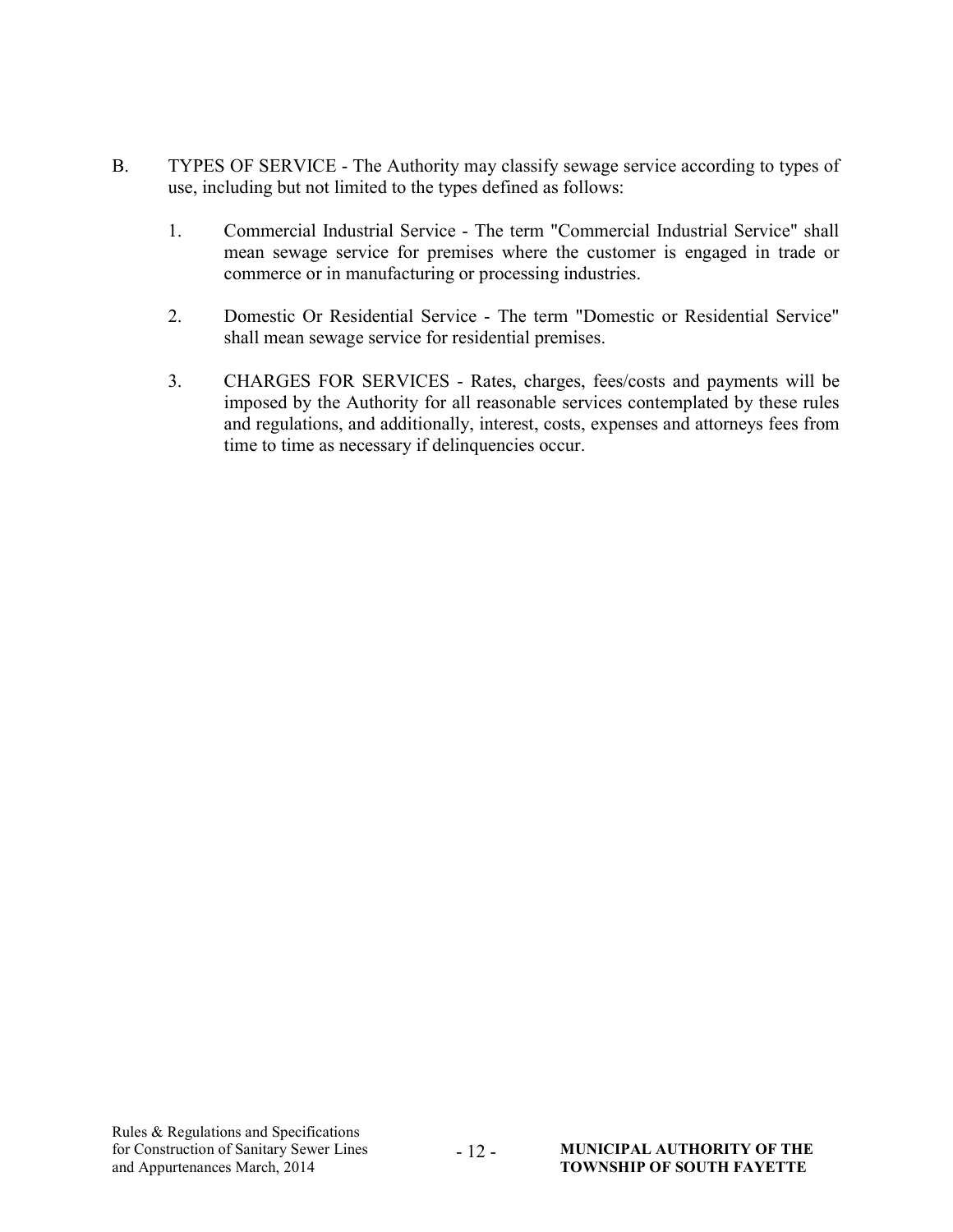## SECTION IV APPLICATIONS FOR INDIVIDUAL CONNECTIONS

- A. GENERAL REQUIREMENTS The furnishing of sewage services to Premises in the Township of South Fayette will be in accordance with the following requirements set forth herein, and the requirements as just set forth.
- B. CONNECTION CHARGES All new connections to the systems shall be subject to such connection charges fees as are currently in effect for the separate districts and, where the building line is already installed, the Premises shall be subject to such connection fees as are currently in effect for the separate districts; unless said connections are made pursuant to a contract between the Authority and sewage agency providing otherwise, in which case, the fees set forth therein shall be charged. See Appendix D for the development of Tap and Connection Fees, in compliance with the most recent Act 57 analysis. Appendix F is an abbreviated version of all fees.

All connection fees as related to sewerage systems are required to be paid in advance; but, if for any reason they are not, will be made a lien against the property to be liened and collected against the property in the name of the owner, reputed owner, occupier, mortgagee, or anyone beneficially interested therein as claims are liened and collected under the Municipal Claims Law of the Commonwealth of Pennsylvania. The Authority shall have the right to discontinue water service for nonpayment of sewage connection charges or tapping fees.

- C. SEWER CONNECTIONS AND SEWAGE SERVICE MUNICIPAL SUBDIVISION A municipal subdivision desiring to enter a contract providing for sewage service to all properties located in the municipal subdivision of a certain drainage area, excluding such properties as previously set forth, shall submit for review any applications to the Authority for the purpose of requesting the installation of a sewer service line connection to each premise or group of premises where an individual sewer service line connection is permitted in accordance with these Rules and Regulations, said applications to be subject to such service connection fees and charges currently in effect, which application, together with the Rates and Rules and Regulations of the Authority, shall regulate and control the service to such premises. The installation of building sewers shall be in accordance with the requirements hereinafter set forth.
- D. POST AGREEMENT The furnishing of sewage service, subsequent to the execution of an agreement, shall then be subject to the submission of applications for sewer connection and/or service by a Sewage Agency for each Premises or group of Premises, and the approval thereof. Such applications are to be accompanied by such data as later herein set forth, and as required to allow the analysis of such service by the Authority for each individual Premises.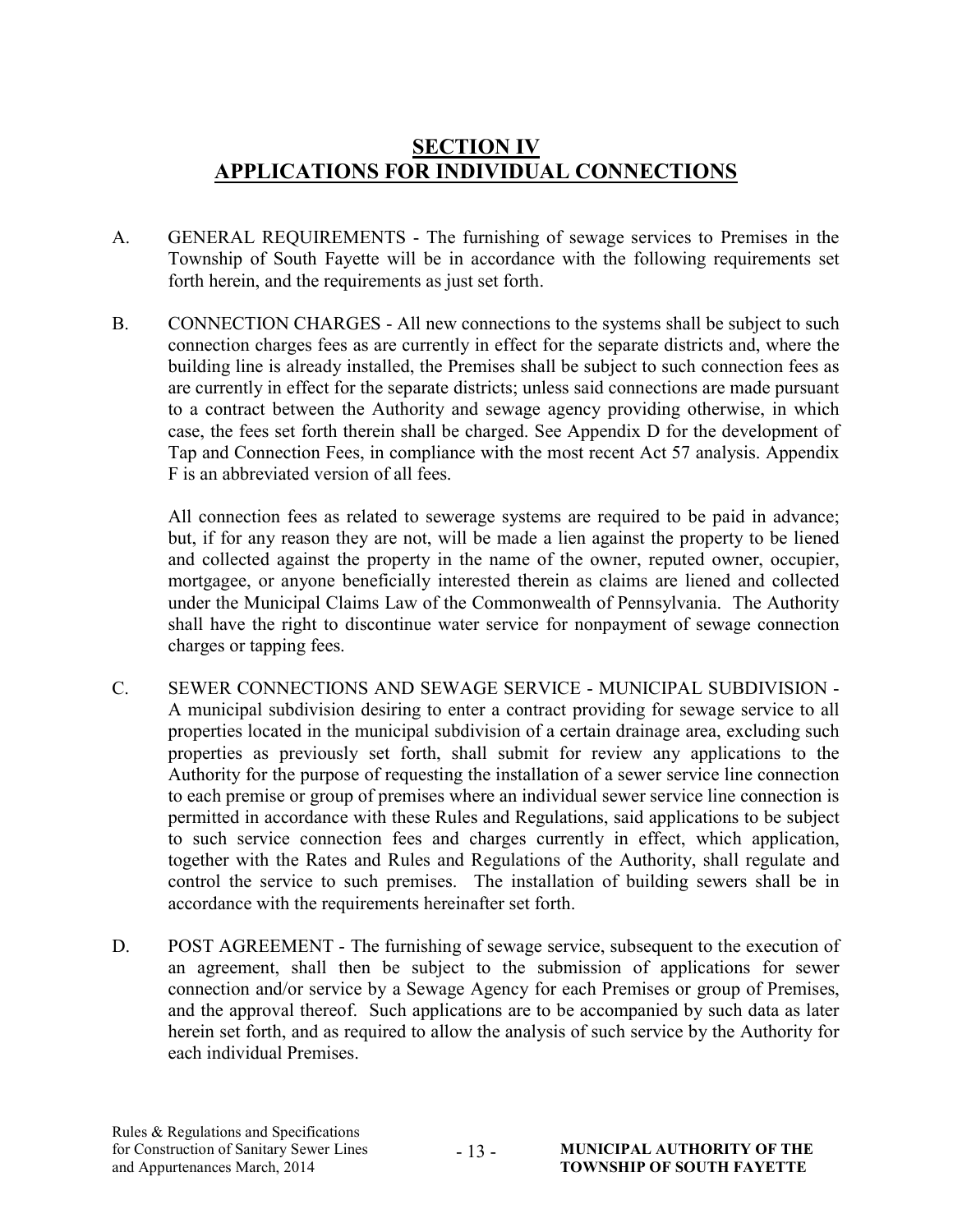- E. CONNECTIONS/SEWER EXTENSIONS OUTSIDE TOWNSHIP The Authority, in cases involving sewage service outside the Township of South Fayette, will negotiate with each municipal subdivision in order to effect a comprehensive agreement whereby all premises, excepting those set forth herein, or such areas as are agreed upon, that are located in the respective municipality or the respective drainage area will be furnished sewage service. Such agreement may permit sewage service for the entire respective drainage areas, excepting Premises set forth herein, subject to compliance with the Rules and Regulations of The Authority. All connections located outside of the Township of South Fayette must receive approval from ALCOSAN, the City of Pittsburgh, and the Municipality in which the premise is located.
- F. APPLICATION FOR SEWAGE SERVICE INDIVIDUAL PREMISES A written application prepared on a form furnished by the Authority must be submitted to the Authority for the purpose of requesting sewage service to each premises, or group of Premises where an individual sewer connection is permitted, in accordance with these Rules and Regulations. Said application to be subject to such service connection fees and charges currently in effect for each of the respective service areas, which application, together with the Rules and Regulations for the Authority, shall regulate and control the service to such Premises. Said application to be signed by the owner of the premises or his duly authorized agent who may be a tenant, subject to the Authority exercising the right to require that the property owner act as guarantor for all bills rendered. If the tenant neglects to make such payments within the time specified, said application shall be subject to the requirements relative to deposits and fees as hereinafter set forth, which application, together with the Rules and Regulations of the Authority, shall regulate and control the service for the Premises, and said application is to be submitted at least one week, or such shorter time as the Authority may approve, before service is required.
	- 1. A written application on the forms furnished by the Authority, unless otherwise indicated, must be submitted for the purpose of requesting approval of a sewer line extension, sanitary sewerage system, including pumping stations and treatment facilities, and/or other work, and the obtaining or furnishing sewage service therefrom.
	- 2. This application is to be signed by the owner or owners, and shall be subject to the terms and conditions set forth and included herein and the Authority requirements, and to the execution of an agreement; and the application, together with the Rules and Regulations of the Authority shall regulate and control all facilities and sewage service.
	- 3. All applications for sewage service must be accompanied by all plans, documents, reports and other required materials as set forth herein.
	- 4. The submission of the application must be in strict accordance with the Rules and Regulations of the Authority.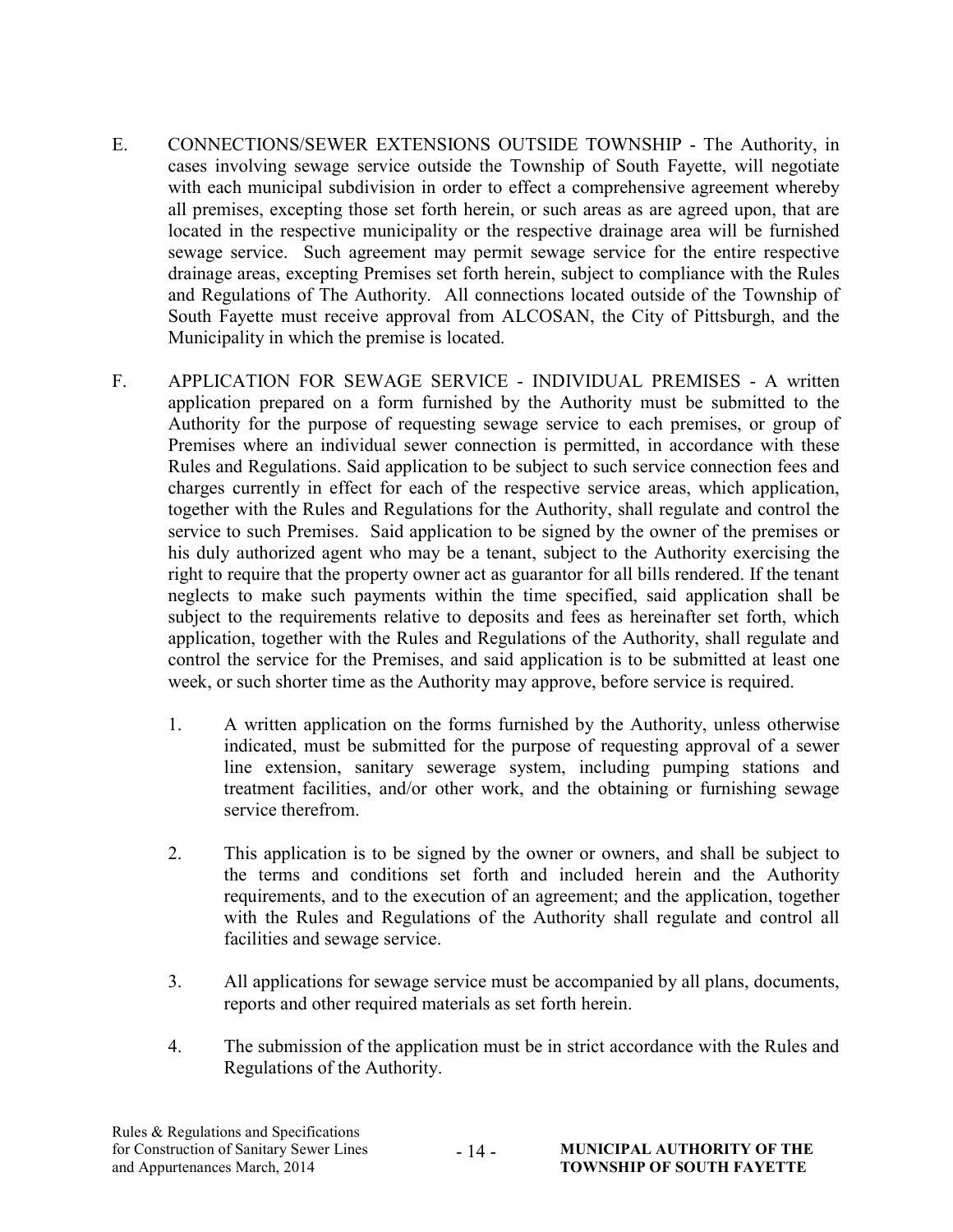- 5. In addition to Authority application, each building connecting to system must have Allegheny County Health Department permit in accordance with Allegheny County Health Department Plumbing Code.
- 6. All piping, plumbing, building sewer and related work on the premises shall be in accordance with these Rules and Regulations, ordinances of the Township, and in accordance with Allegheny County plumbing code.
- G. APPROVAL OF APPLICATIONS Applications are considered written requests for building sewer connections and sewage service. All applications are subject to approval of the Authority Board, or its authorized agent, and are subject to payment of all required fees and compliance with all Rules and Regulations, prior to commencement of the work or service requested therein.
- H. APPLICATION A CONTRACT The application for sewage service shall be a contract on both the customer and the Authority, upon approval by the Authority; and in all instances where the customer is a tenant, the owner of the Premises occupied by the tenant by statue shall be party to the Contract. Rates for service shall accrue from the date the service is available to the Premises with respect to the work and responsibilities of the Authority, except on new buildings where service shall begin upon activation of water service for the premises.
- I. CONTRACTS WITH DELINQUENTS To the extent permitted by law, no agreement will be entered into by the Authority with any applicant for sewage service until all arrearages for service, rents, bills for meter repairs or other charges due by the applicant at any premises now or theretofore owned and/or occupied by him shall have been paid or until satisfactory arrangements for payment of such unpaid bills shall have been made.
- J. TERM OF CONTRACT All contracts covering sewage service shall continue in force at a minimum from month to month or billing period to billing period. If water service is discontinued by curb shut off by the water provider, and pursuant to proper notice, the contract remains in effect unless and until properly terminated. When written notice, as mentioned before, is given by the customer of a desire to terminate the contract, the water shall be turned off at the curb as soon as reasonably possible. After termination of contract, prior obligations still owing remain in effect. No further charge will be made for sewage service upon such notice, providing (a) the building is torn down and the facilities cease to be used or (b) the Premises sold and the new owner enters into a contract with the Authority for services; the Premises always being subject to vacancy and such other charges, as later described herein.
- K. SPECIAL CONTRACTS The Authority may require, prior to approval of service, special contracts other than applications in lieu of or in addition to applications for service, under the following conditions:
	- 1. If required by provisions in the Schedule of Rates, the duration of the contract to be as specified in the schedule.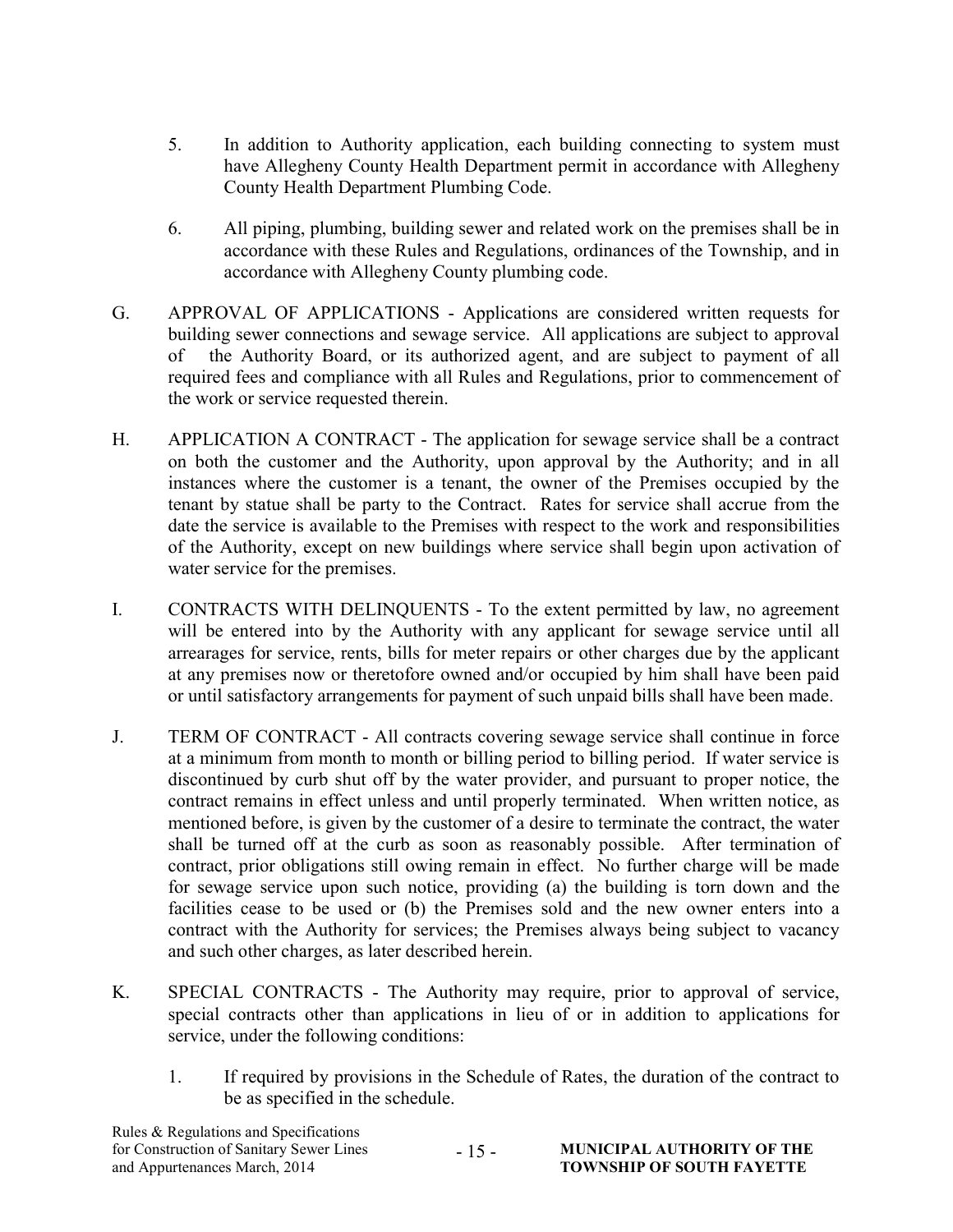- 2. If the construction of an extension and/or other facilities is necessary.
- 3. For providing temporary service, including sewage service for building or other special purposes.
- 4. For service from or to other qualified utilities or municipal subdivisions.
- 5. For extensions from the sewerage system, whether or not such facilities are to be conveyed to the Authority.
- 6. If deemed necessary by the Authority.
- L. GOVERNMENT REGULATIONS A PART OF CONTRACT All contracts for sewage service shall be subject to the following provisions:
	- 1. The Contracts shall, at all times, be subject to such changes or other modifications as may be directed by action of the Legislature of the Commonwealth of Pennsylvania or other regulatory body, if applicable.
- M. INDIVIDUAL LIABILITY FOR JOINT SERVICE Two or more parties who join to make application for service shall be jointly and severally liable and shall be sent periodic bills. The Authority reserves the right, in such individual cases, when deemed necessary, to make one or more said parties the guarantor for payment of said bill and to send a single bill.
- N. CHANGE IN OWNERSHIP OR TENANCY South Fayette Municipal Authority adopts by reference the occupancy permit process of the Township. PAWC or its successor must also be notified by the new owner or tenant to establish a new account; (refer to Section XIV for detail regarding inspection requirements and defect corrections for property transfers).
- O. CHANGE IN SERVICE In connection with a change in service, any customer making any material change in size, character or extent of equipment or operations utilizing sewage service, or whose change in operations results in a substantial increase in the flow of sewage or industrial waste, shall immediately give the Authority written notice of the nature of the change and, if necessary, amend his application.
- P. RESPONSIBILITY The Authority will not be liable in any case for any accidents, breaks or leakage that in any way are due to the connection to the premises. The Authority, therefore, in connection with sewage service, may terminate such service if the plumbing and sanitary drainage system is not in accordance with these Rules and Regulations and require the repair of the system before resuming service.
- Q. RENEWAL OF SERVICE Sewage service will be renewed under a proper application when the conditions under which such service was discontinued are corrected, and upon the payment of all charges provided in the Schedule of Rates or Rules of the Authority due from the applicant.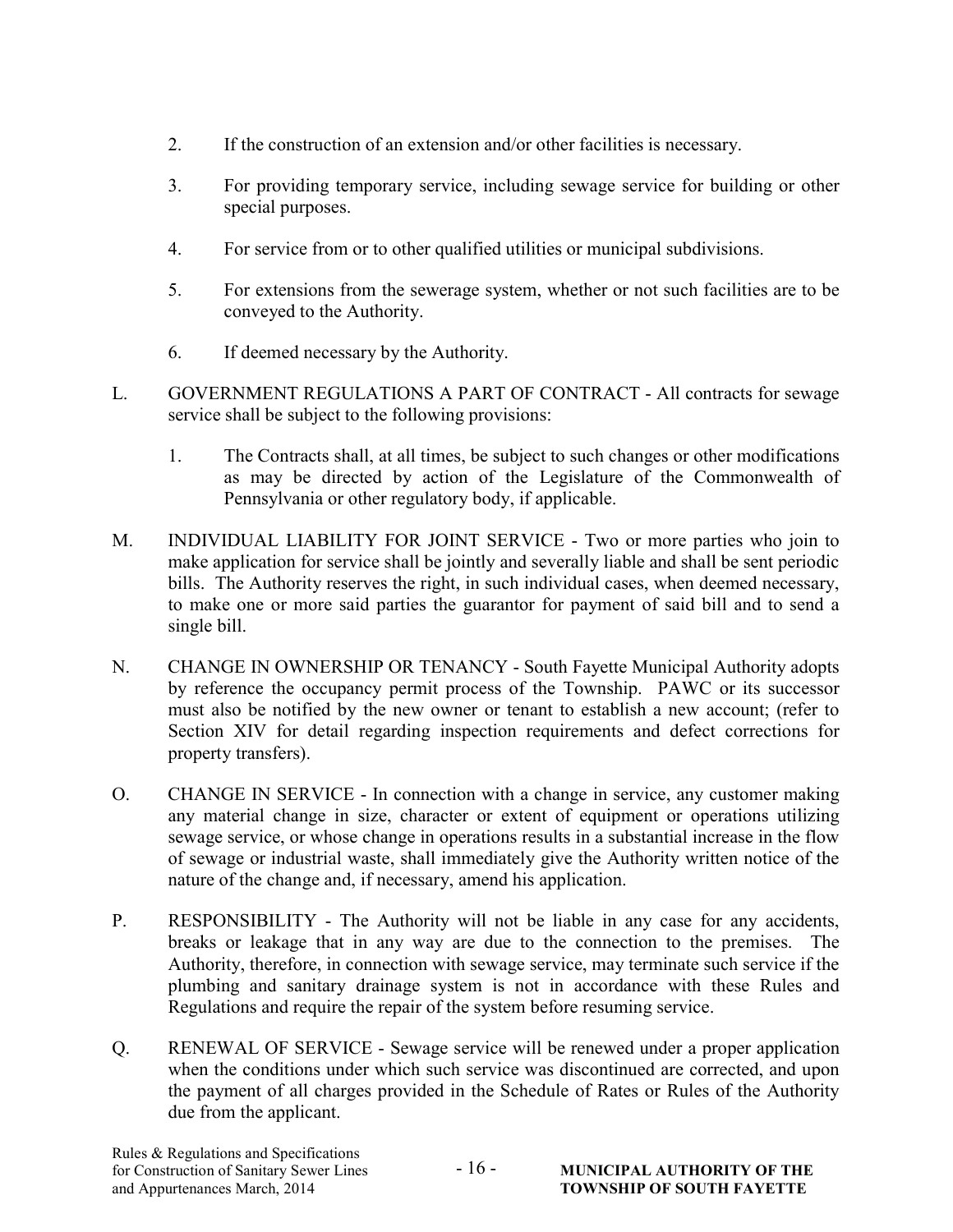## SECTION V APPROVAL OF SANITARY SEWER SYSTEMS

A. GENERAL - No sewers shall be extended from the sewers of the Authority and/or Township, and no sanitary sewerage systems and/or treatment facilities shall be constructed or such other work done without prior written approval of the Authority, permits from the Department of Environmental Protection of the Commonwealth of Pennsylvania, and permits, licenses and/or approvals as required from all Federal, State, County and local agencies.

 The work shall be done in accordance with these Rules and Regulations, and other applicable requirements. Any work in areas outside the Township involving facilities served by the Authority and/or facilities extended into adjoining municipal subdivisions shall be in accordance with the aforesaid requirements and any higher standards as may be established by the municipal subdivision in which the work is located.

The applicant must enter into an agreement with the Authority providing for all conditions upon which approval will be granted, including conveyance to the Authority of all sewerage facilities.

The applicant must prepare, at his cost, all contract plans and specifications, right-of-way plans and contract documents, and prepare, at his cost, other material which may be required to obtain permits, licenses and/or other approvals and to prepare the applications relative thereto and shall pay all related fees.

The plans and reports shall be stamped with the seal of a Registered Professional Engineer in the State of Pennsylvania

No application for such permits shall be submitted until preliminary approval of the project is obtained from the Authority.

- B. DEPARTMENT OF ENVIRONMENTAL PROTECTION (DEP) The requirements of the State under the Clean Stream Act, administered by the DEP for the EPA in accordance with Act Number 394 of the General Assembly of Pennsylvania, approved June 22, 1997, as amended shall apply to all sewers and appurtenances and the ownership, operation and maintenance requirements.
- C. SOILS & WATERWAYS The installation of any facility in, along, across or projecting into all streams and bodies of water of the Commonwealth must be approved by GP-5 permit to be obtained from the Allegheny County Conservation District and/or DEP Department of Soils & Waterways prior to actual construction. In addition, the Allegheny County Conservation District must approve an Erosion and Sedimentation control plan prior to construction.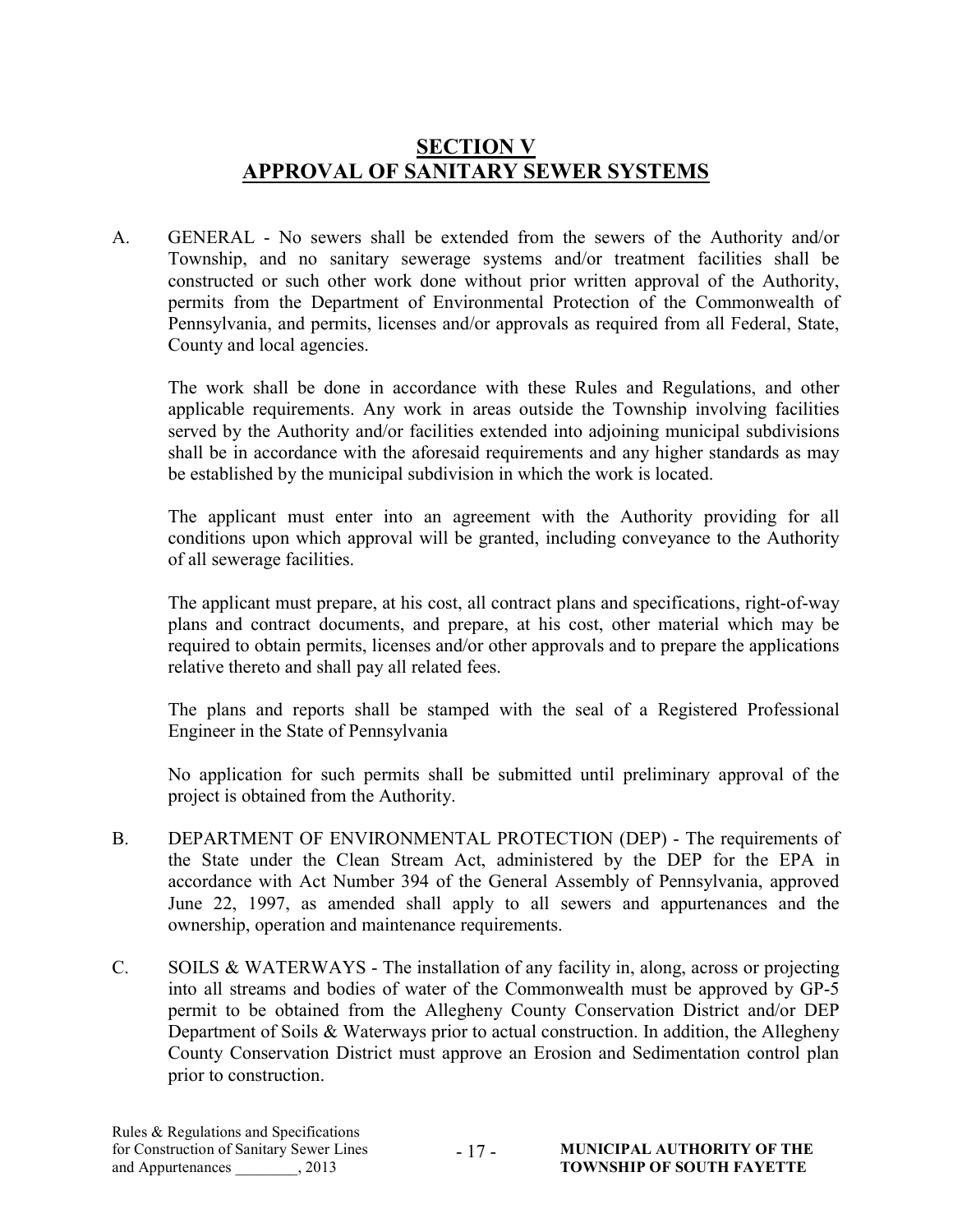- D. PENNSYLVANIA DEPARTMENT OF TRANSPORTATION For the installation of facilities or work within the right of way of any state owned public roadway, the Pennsylvania Department of Transportation requires that a Highway Occupancy Permit be obtained from that Department.
- E. RAILROADS For the installation of facilities or work within the right of way of a railroad, an agreement with the respective owner of said railroad must be fully executed, all special insurance provisions met and all related costs and fees must be paid in advance of any construction approval from MATSF.
- F. STATE DEPARTMENT OF LABOR AND INDUSTRY Pennsylvania requires that all sewer construction conform to the Regulation of Excavation and Construction of the Department of Labor and Industry. These regulations govern, essentially, safety requirements of construction or excavation particularly as to bracing, shoring and sheeting of trench excavation.
- G. TOWNSHIP, AUTHORITY AND OTHERS All procedures and work must be in accordance with all applicable ordinances and regulations of the Township, all Rules and Regulations of the Authority and others where required and not specifically listed herein.

 The work and plans relative to sewerage must be correlated with all Township subdivision and other ordinances and regulations including the obtaining of highway occupancy permits in the name of the Authority.

- H. VIOLATORS No person shall maliciously, willfully or negligently break, damage, destroy, uncover, deface or tamper with any structure, appurtenance or equipment which is part of the Authority's sewage facilities, including the building sewers and such other service facilities. Any person violating this provision of these Rules and Regulations shall be subject to immediate arrest under applicable provisions of the Pennsylvania Criminal Code.
	- 1. ONLY RULES BINDING No agent or employee of the Authority shall have the power to bind the Authority by any promise, agreement or representation not provided for in these Rules and Regulations without approval of the Board of the Authority.
	- 2. PENALTIES Any person found to be violating any provision of these Rules and Regulations shall be served by the Authority with written notice stating the nature of the violation and providing a reasonable time limit for the satisfactory correction thereof. The offender shall, within the period of time stated in such notice, permanently cease all violations.

- 18 -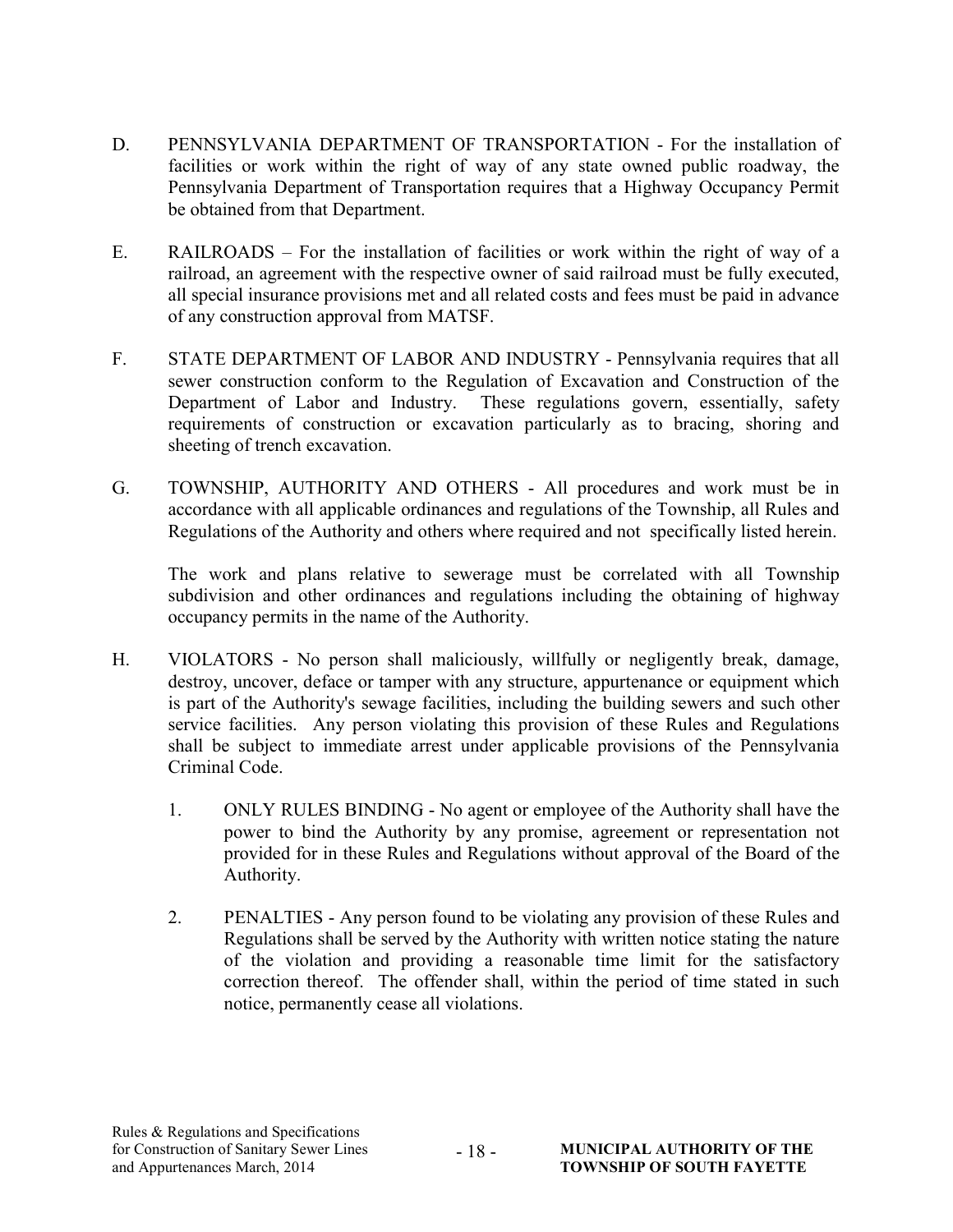- I. Any person who shall continue any violation beyond the time limit provided for in the above shall be guilty of a misdemeanor and, upon conviction thereof, shall be fined in an amount consistent with Township Ordinances. Each day in which any such violation shall continue shall be deemed a separate offense.
- J. Any person violating any of the provisions of these Rules and Regulations shall become liable to the Authority for any and all expenses, costs, fees, loss and/or damage occasioned the Authority by reason of such violation.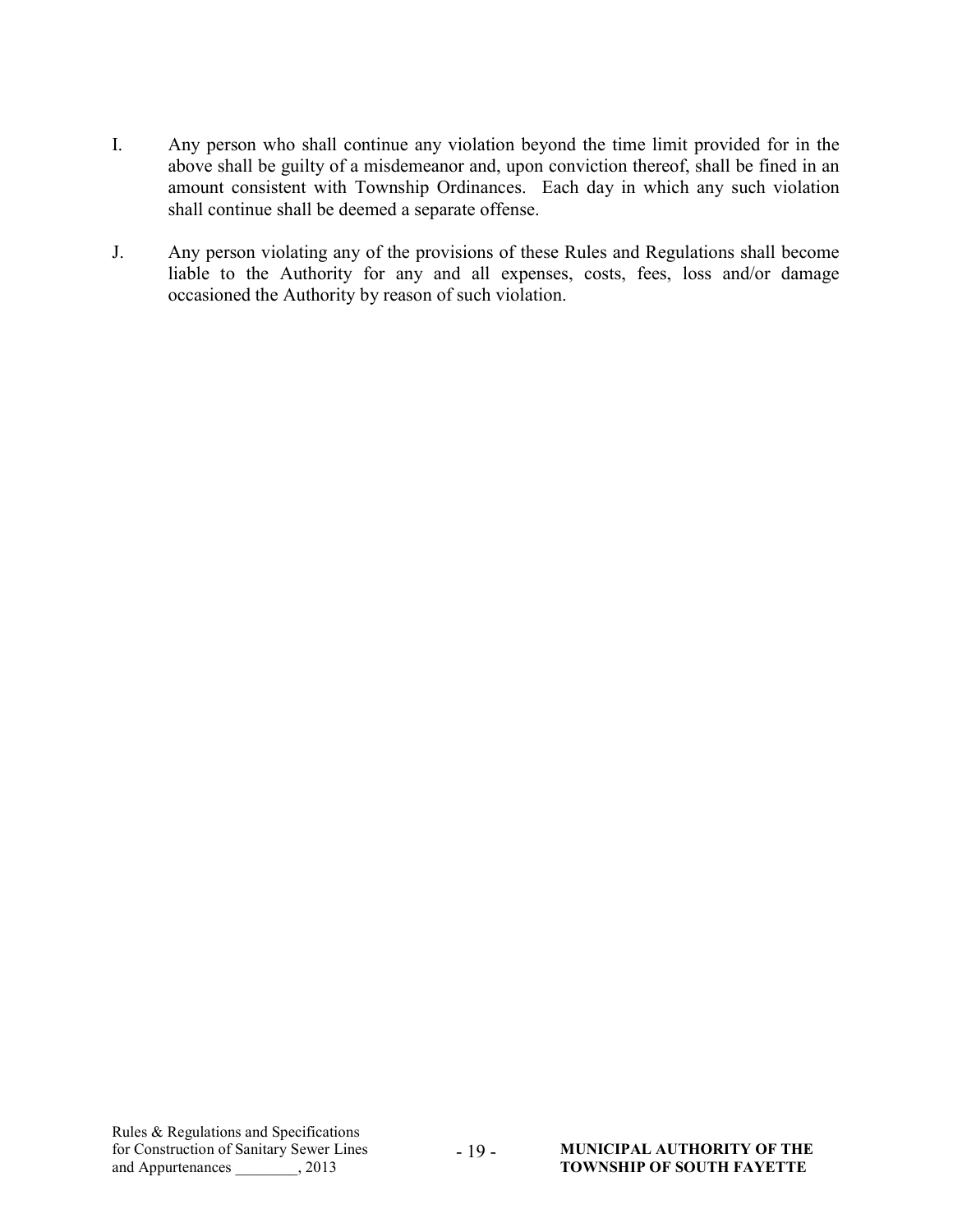## SECTION VI PROCEDURE FOR SUBMITTAL OF REPORTS AND PLANS

A. GENERAL - The applicant shall submit preliminary plans and reports to the Authority for general review and recommendations and then prepare and submit applications, final plans and reports for approval.

The general design of all proposed sewerage facilities shall be in complete compliance with the requirements of the Pennsylvania Department of Environmental Protection and all applicable Rules and Regulations of the Authority and the Township.

- B. PRELIMINARY PLANS The applicant shall submit preliminary plans and reports, in duplicate, in accordance with the following:
	- 1. A formal letter of request for review and recommendations. The Authority will establish a planning deposit that shall be made by the applicant to the Authority for the initial project review.
	- 2. A professional engineer licensed in the State of Pennsylvania shall provide a report setting forth a full description of the proposed system and the basis of design.

This report must include a statement and description of the extent of area which it is proposed to include within the system at the present time, and in the future; the estimated present and future population to be served; the estimated per capita rates or volume of sewage to be provided for; the general character of the sewage and the proportion and nature of any industrial wastes; and such other data and information as the Authority may require.

Where industrial wastes will be treated, all applications for service, regardless of location of the premises, must be accompanied by a detailed report setting forth the quantities and character of the wastes, the proposed rates of discharge and such other facts required by the Authority and/or ALCOSAN

The report must include a detailed summary of the drainage areas and areas to be served; the sewerage system, showing sizes of sewers, distances between manholes, grades, capacities and future ultimate flows in main and intercepting sewers; and, if pumping stations are to be constructed, the type, head and capacities of pumping equipment, the type and size of motors, type and size of back-up power supply, types and capacities of comminuting equipment and screens, descriptions of other equipment, sizes, capacities and other data relative to wet and dry wells, descriptions of operation and other data.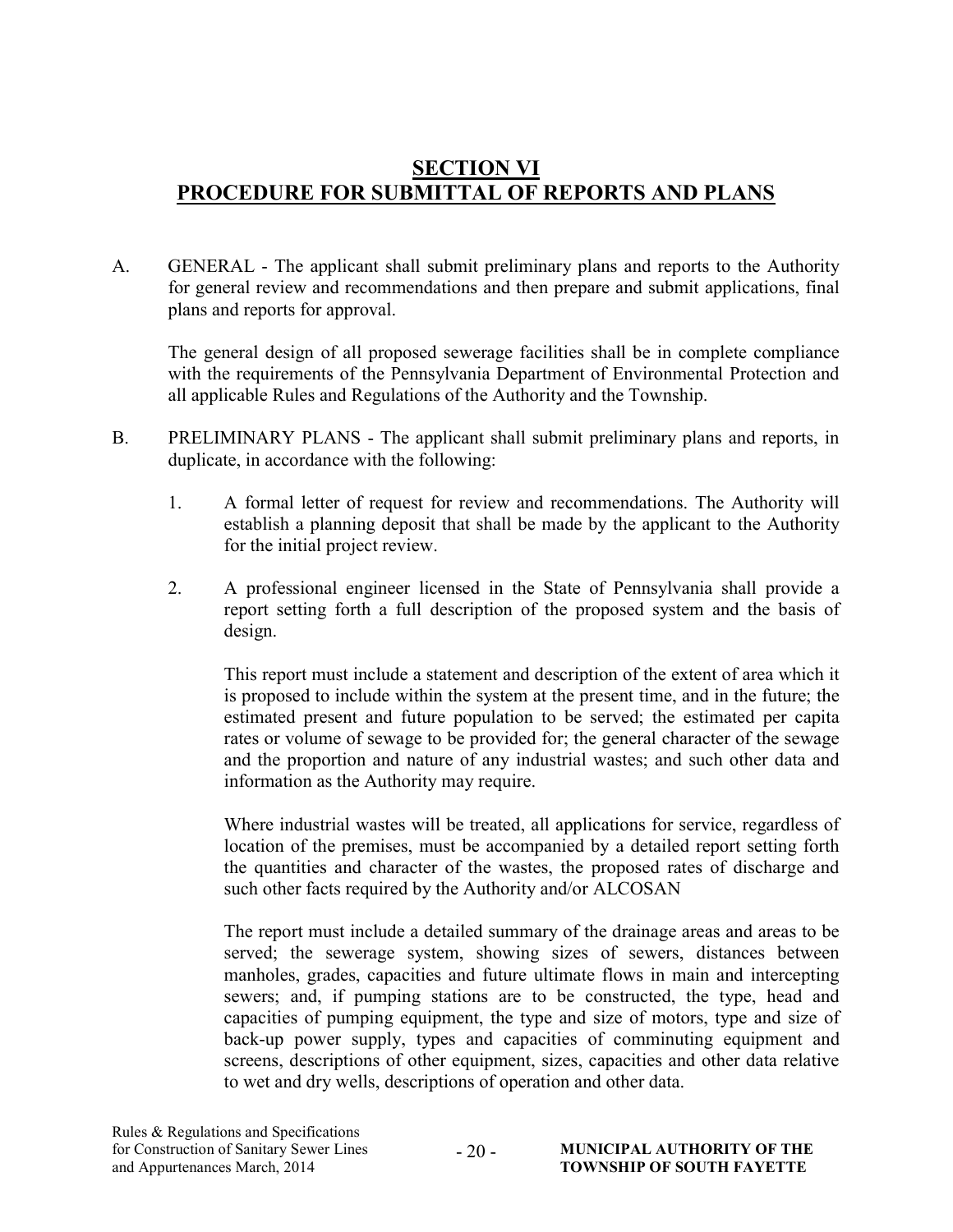- 3. Preliminary plans showing the following:
	- a. SEWERS Layout of all sewers and manholes, showing sizes, distances between manholes and type of sewers. Design features should be submitted at least in sketch form for special conditions, inverted siphons and such other features. No sewer depth (measured to invert) shall be greater than 15 feet without specific Authority approval.
	- b. PUMP STATIONS Plans showing property lines, general plant layout, dimensions, types and sizes of all equipment, hydraulic profile and other pertinent features.
- 4. Outline specifications for pumping stations and sewage treatment plants and description of proposed materials, and equipment.
- C. FINAL PLANS AND REPORTS. The applicant shall submit three copies of final plans and reports and other required items, all in accordance with the following:
	- 1. A formal letter of request for final approval, satisfactory to the Authority's solicitor, preparation of an agreement satisfactory to the Authority solicitor, and such other documents as may be required.
	- 2. An engineer's report setting forth the information and data required in the preliminary report. If no revisions or additional data is required, the preliminary report may be suitable as the final report.

 The applicant shall prepare all application forms, modules, reports and such other data as required by the Pennsylvania Department of Environmental Protection or other agencies with jurisdiction.

- 3. Final plans prepared by a qualified Registered Professional Engineer in the State of Pennsylvania showing the following:
	- a. SEWERS These plans must show the boundary line of the municipality or sewer district to be provided sewers; all existing and proposed streets, watercourses, and other salient topographic features; contour lines for intervals of not more than 5 feet; and the surface elevations at street intersections and at points where changes of slope occur. The plans must show clearly the locations of all existing sanitary sewers, and easements to be dedicated but need not show the locations of drains used exclusively for surface or subsoil water.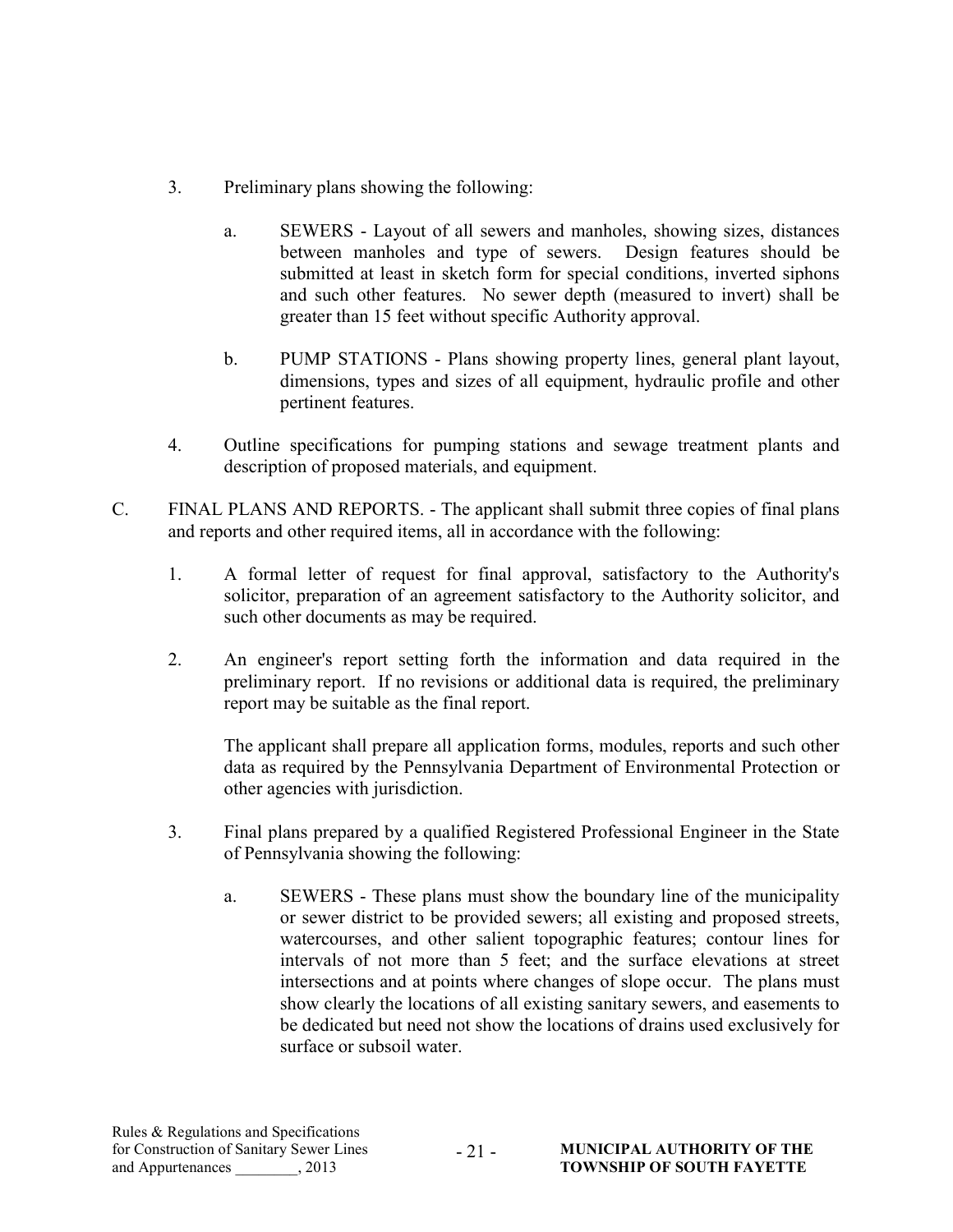If sewers are proposed for only a part of the natural or artificial drainage areas, there must be indicated upon the plans how it is proposed, in general, to provide sewerage for each of the drainage areas in which it is not at the time planned to provide sewers. In the case of sewer extensions, the plans need show only the section wherein sewers are to be extended.

In all cases, the plans must clearly show the size of the sewer, the character of the sewer material, the slope, the elevation at the location of all points of change of slope, the direction of flow, the location of all manholes, inverted siphons, pumping stations, the elevations of all stream beds, the direction of stream flow, the high and low water elevations of all water surfaces and such other data and showing all profiles.

The detailed plans shall include plans of all sewers, regular and special sewer appurtenances, structures of all types and such other features.

b. PUMPING STATIONS - These plans shall be completed, detailed plans of all phases, including architectural, general, structural, mechanical, plumbing, heating and ventilating, electrical and other work, prepared in accordance with sound engineering practice. These plans shall show property lines of all sites, existing and proposed connections, existing and proposed utilities, roadways, drainage facilities and all physical features.

The plans shall provide for complete fencing of all pumping stations and other such facilities. An approved building must be provided to house key electrical components and control panels including back-up generator.

- 4. Complete detailed specifications for all work and other contract documents. All pump stations must be reviewed and approved by the Authority Board and Authority Engineer.
- D. PLAN PREPARATION All final plans must be uniform in size and in accordance with requirements set forth in the Domestic Wastewater Facility Manual as set forth by the Pennsylvania Department of Environmental Protection.

The plans shall generally be prepared on sheets 24 by 36 inches in size, with a one-inch border on the left side and a one-half-inch border on all other sides. A three-by five-inch title block shall be located in the lower right hand corner.

The general plan shall be on a scale not smaller than 300 feet to one inch, preferably, and not more than 100 feet to one inch. All other plans shall be drawn to a scale to permit all necessary information to be shown plainly. Sewer profiles shall be on a horizontal scale of not more than 50 feet to the inch and a vertical scale of not more than 10 feet to the inch, and plan views of sewers shall be drawn to the same scale as the profile view.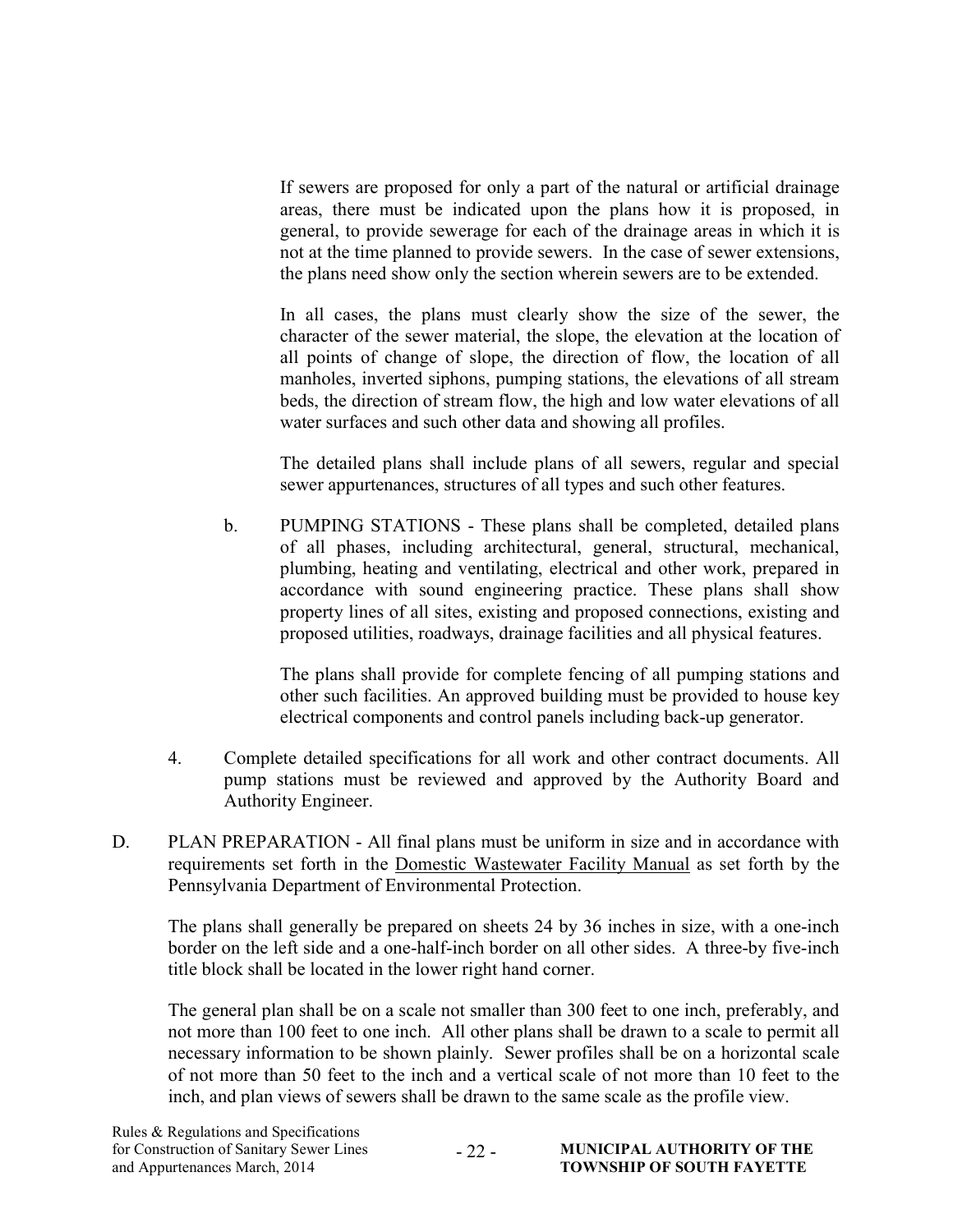E. RECORD DRAWINGS OF AS-BUILT CONDITIONS - Subsequent to completion of the work, the applicant shall submit one (1) set of blue prints to the Authority. For subdivision of 5 lots or more requiring new sewers or extensions of the existing system, a disk containing the drawing files compatible to the current operating software of the Authority shall be submitted to the Authority for record. Said software to be specified in the developer's agreement. If digital records cannot be provided, the owner shall be required to bear the cost for the digitizing of records on a per sheet basis to be defined in the developer's agreement. No refund of the developers deposit will be made until specified as-built plans are submitted.

- 23 -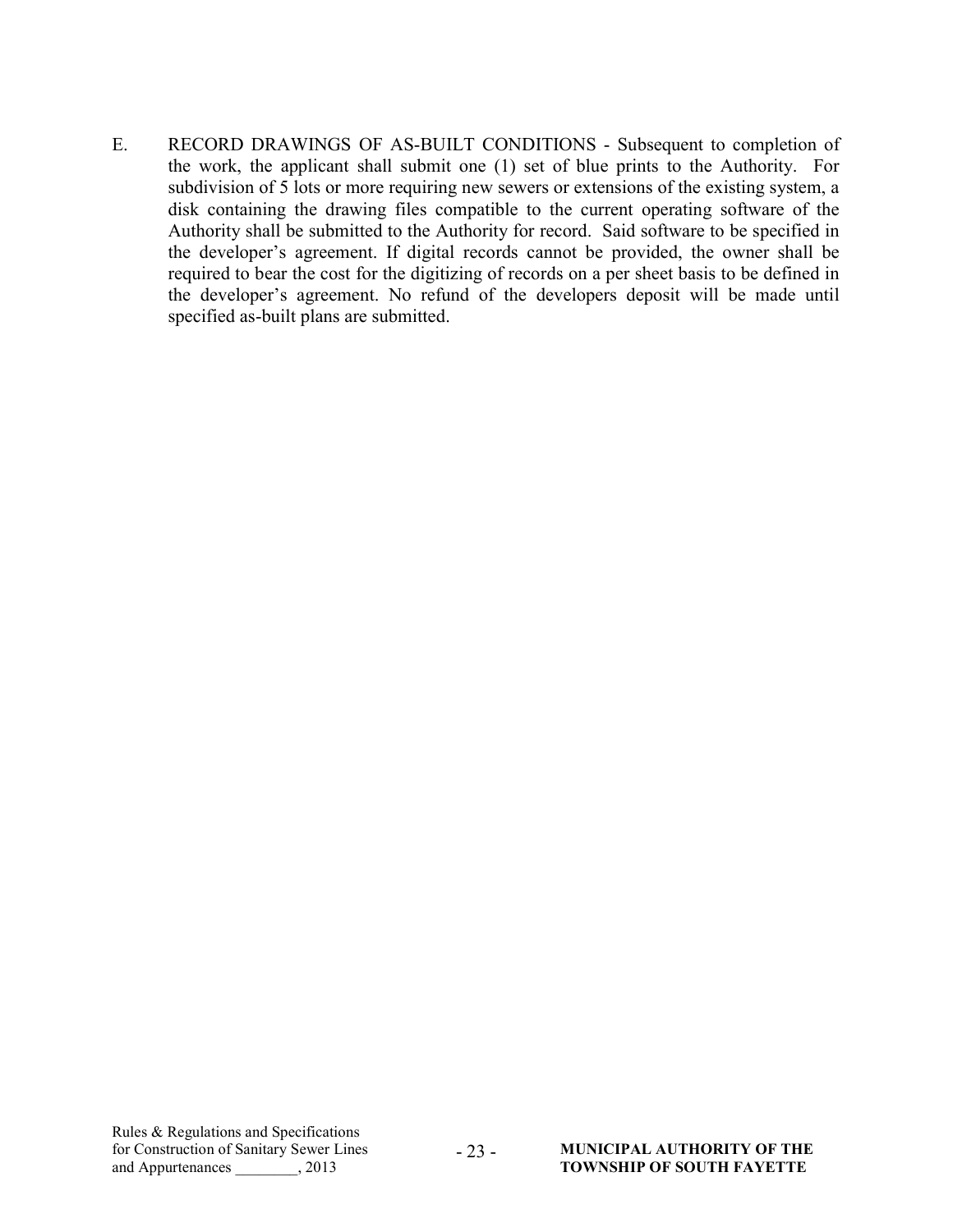## SECTION VII AGREEMENT

- A. AGREEMENT Any applicant for sewer extensions to be conveyed to Authority shall at the discretion of the Authority enter into an agreement with the Authority, prior to final approval for and the commencement of any work; the agreement may contain but shall not be limited to such pertinent conditions as the following:
	- 1. The cost of all work to be borne by the Owner, except as otherwise indicated.
	- 2. The materials and workmanship to be in accordance with the requirements of the Authority.
	- 3. The highways, streets, alleys and lanes in which sewer extensions are to be located must be dedicated to public use, the lines and grades thereof established, and the rough grading completed.
	- 4. The ownership title to all installations shall be conveyed to and vested in the Authority, including land and easements, sewer systems, all related facilities, pumping stations, treatment plants and treatment facilities of any type, and all other related facilities.
	- 5. The Authority shall have the right to make further extensions beyond or laterally from all sewers, such extensions not to be considered as connections subject to any refund, and the right to enlarge or improve sewage treatment facilities.
	- 6. The payment of refunds, at the option of the Authority and to the extent of the law, with respect to the sewer to the owner for additional new customers abutting on and connected directly to the lines installed to be subject to such conditions of the execution and delivery of a formal reimbursement agreement. No refunds are to be made unless from monies received from other consumers for the privilege of obtaining service from the extension.
	- 7. The guarantee for operation of pumping stations by the applicant until the satisfactory operation of the facilities is assured and either at least 50 percent of the design capacity is connected, or revenues are sufficient to cover operating and administrative costs, whichever of the latter two requirements is the more stringent, the Authority to exercise the option to reimburse the applicant net rentals during the period of his operation of the facilities.

 $-24-$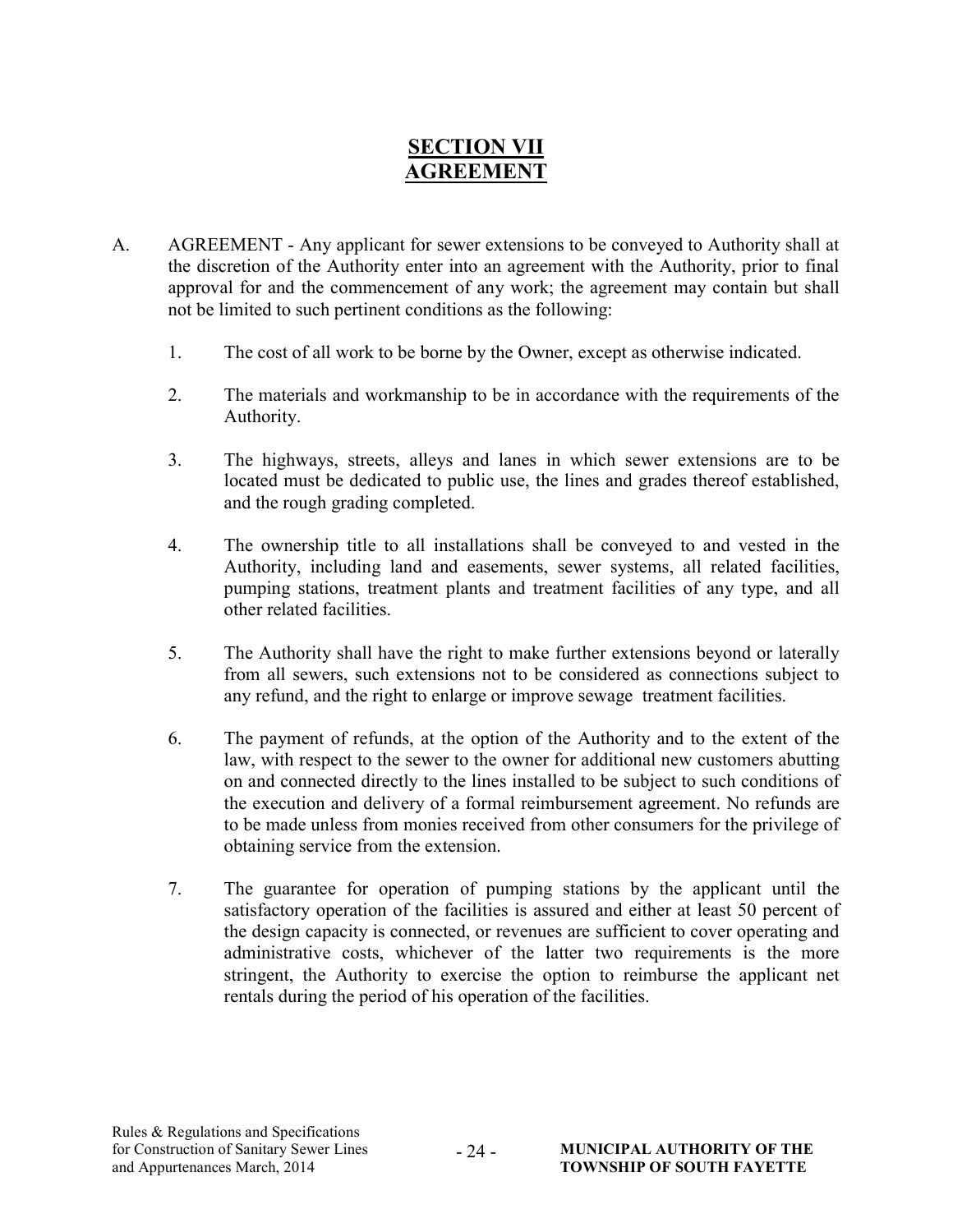- 8. The applicant shall provide permanent 15-foot wide easements, or wider as necessary, in all plans of lots for all public sanitary sewers, and for future extensions as required by the Authority. For sewers to be constructed outside limits of a subdivision plan, the applicant shall obtain all required permanent easements at least 15 feet in width. All easements shall be obtained and provided at the cost of the applicant and conveyed to the Authority prior to requesting final approval of the work.
- 9. To provide all insurance, bonds (or letters of credit) and other such items as required by the Township with respect to municipal improvements, including sewerage and the requirements of the Authority.
- 10. Such other related requirements, and see Appendix C-2 for standard Developer Agreement(s).
- B. COSTS The cost of all Sanitary Sewage Systems and related costs shall be borne by the applicant requesting approval thereof, and shall include but not be limited to the following:
	- 1. The cost of all sewer lines of the size required for the project, none to be less than eight inches in size, of all manholes and other sewer appurtenances, and of all pump stations and other work.
	- 2. The cost of connections to existing sewers.
	- 3. The cost of all treatment facilities, if required and approved, of all grading, landscaping, fencing and other work.
	- 4. The cost of all land and rights of way, the rights of way and land to be conveyed to the Authority.
	- 5. The cost of obtaining all permits, licenses and such other approvals.
	- 6. The deposit of a minimum of 10%, subject to the size and type of facilities, of the total construction costs to defray all legal, engineering (inspection) and overhead costs of the Authority. All such costs in excess of said payment also must be paid by the applicant. The aforementioned escrow fund deposit is tracked by MATSF and used to defray Authority costs for review of the plans and specifications, field work, if any, legal work, including the preparation of agreements with the Authority, administrative and such other costs in connection with the project if it is designed and constructed by the applicant.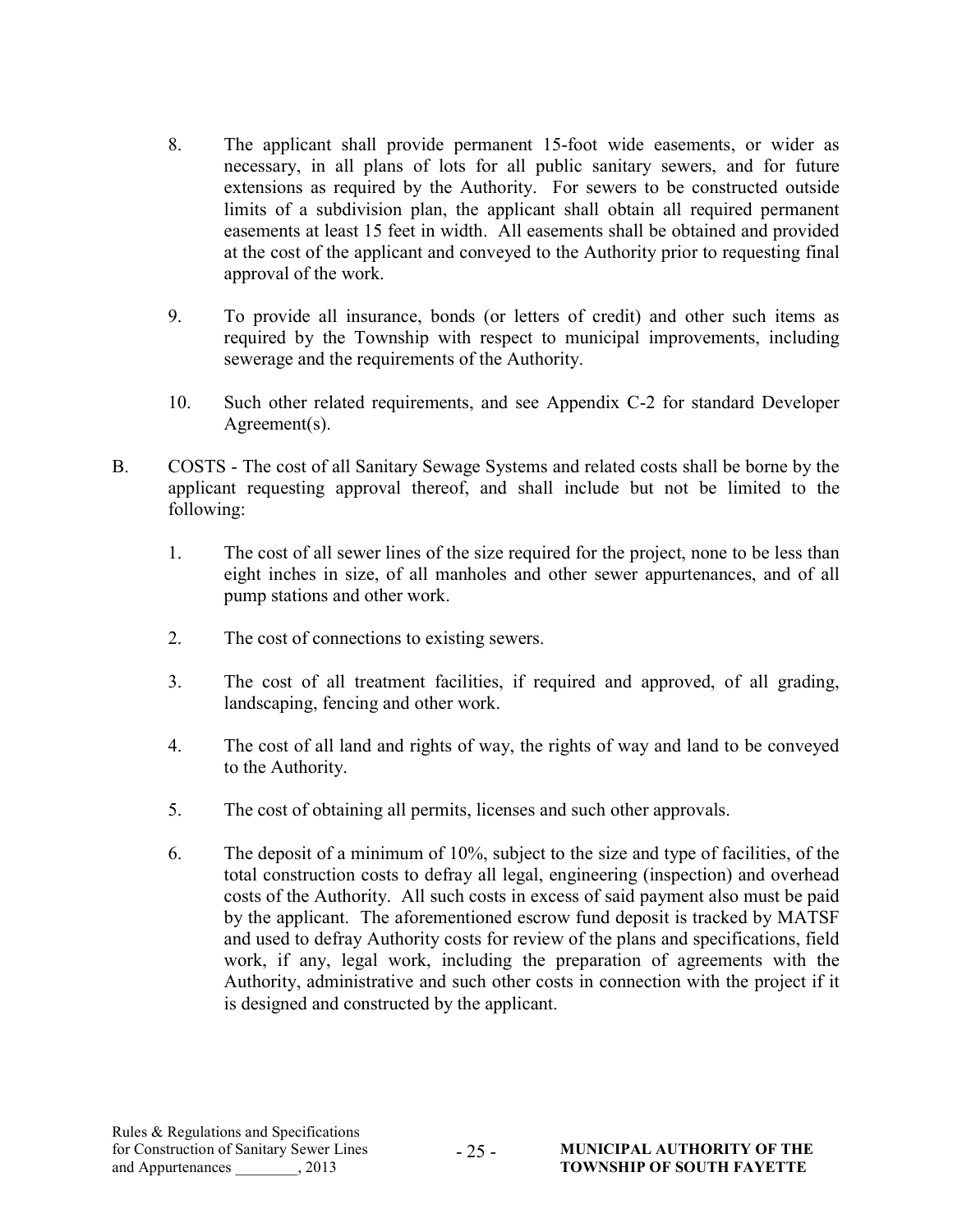- 7. The cost of a resident engineer or inspectors furnished by the Authority to observe and/or inspect construction of the project or projects. Such costs shall be the per diem rate currently in effect, plus mileage costs and expenses. If the initial escrow fund deposit referred to above becomes exhausted, additional deposits shall be made in advance for two months estimated costs, and continued each two months until completion of inspection work. Such cost shall be adjusted as required at the conclusion of the project.
- 8. The payment of all tapping, customer facility, connection and other fees.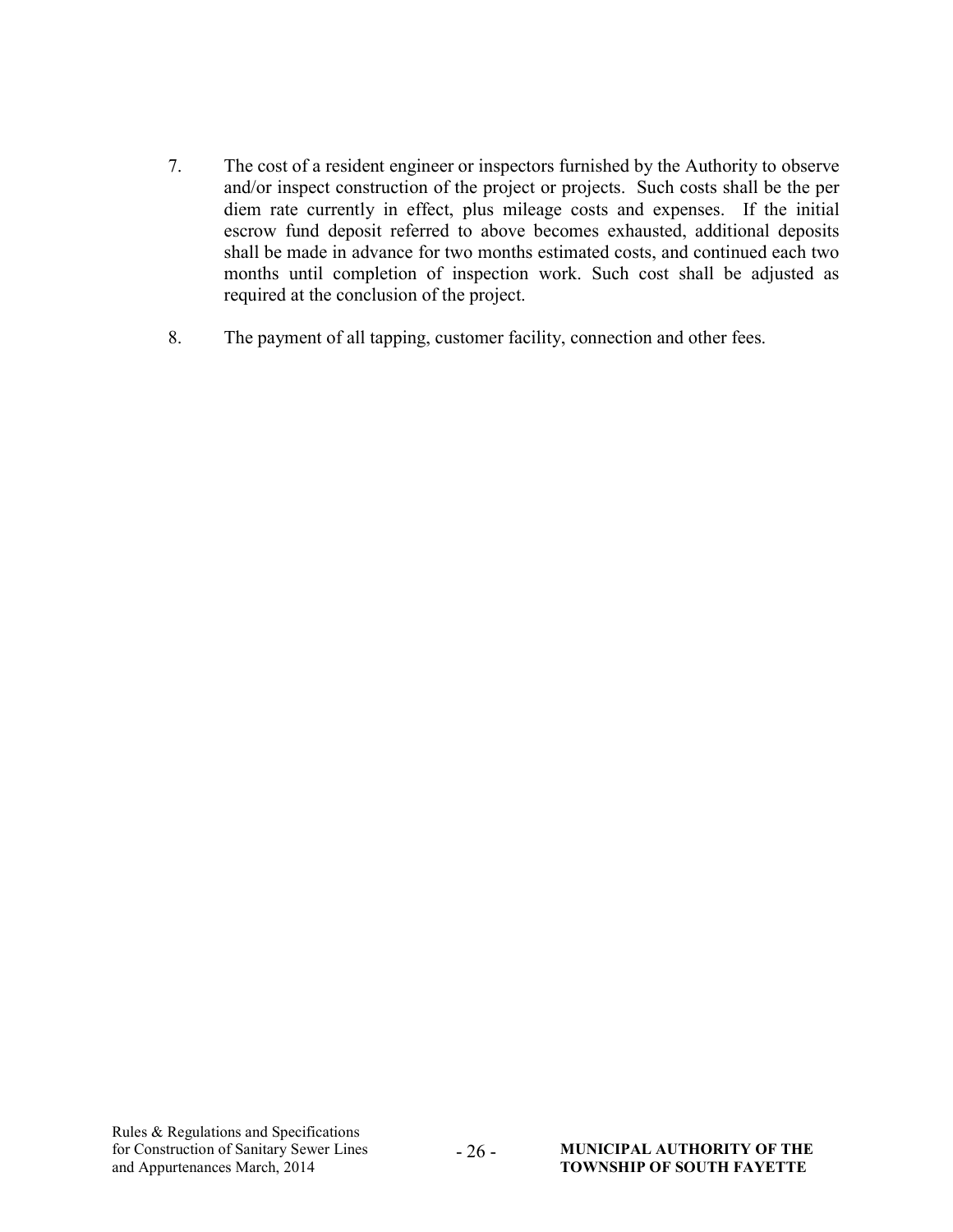## SECTION VIII PROJECT SPECIFICATIONS

- A. GENERAL The design, installation and construction of all sewers, pumping stations, sewage treatment plants and other related facilities shall be in strict accordance with the Standards of Construction and Specifications as established by the Authority, with all applicable requirements of the Township and as approved by the Consulting Engineer for the Authority.
- B. INSPECTION OF CONSTRUCTION All construction of sewerage facilities in the Township shall be subject to inspection by representatives of the Authority during the progress of the work to assure that such construction is accomplished in accordance with the approved plans and specifications. The costs of such inspection shall be paid by the applicant.
	- 1. At least five days prior to starting construction, the applicant shall notify the Authority of the anticipated starting date of his proposed construction and the schedule of operation through completion of the project. At the time of this notification, a meeting shall be arranged between the applicant, the construction foreman and representatives of the Authority to completely review all aspects of the construction project, prior to commencing with construction. No construction will be permitted without such a meeting.
	- 2. Upon completion of the construction work, a detailed final inspection shall be made by the Authority (or their designated representative) to determine that the completed facilities have been constructed in accordance with the approved plans and specifications. Approval will not be given by the Authority until all discrepancies and deficiencies revealed by this final inspection have been satisfactorily corrected. Inspection fees as outlined herein and in the Rules and Regulations of the Authority and the Township shall be paid by the applicant, as previously indicated.
	- 3. Phasing of large projects is permitted, but all such proposed phasing must be preapproved by the Authority and sanitary sewer construction is expected to be completed for a particular phase in its entirety. Piecemeal construction of sanitary sewers is not permitted. Once construction commences on sanitary sewer installation for a given phase, it is presumed that the work will continue on a regular basis (unless impeded by inclement weather or unanticipated site conditions. Should it become necessary to modify phases, revised drawings must be submitted indicating the requested revised phasing for re-approval by the Authority.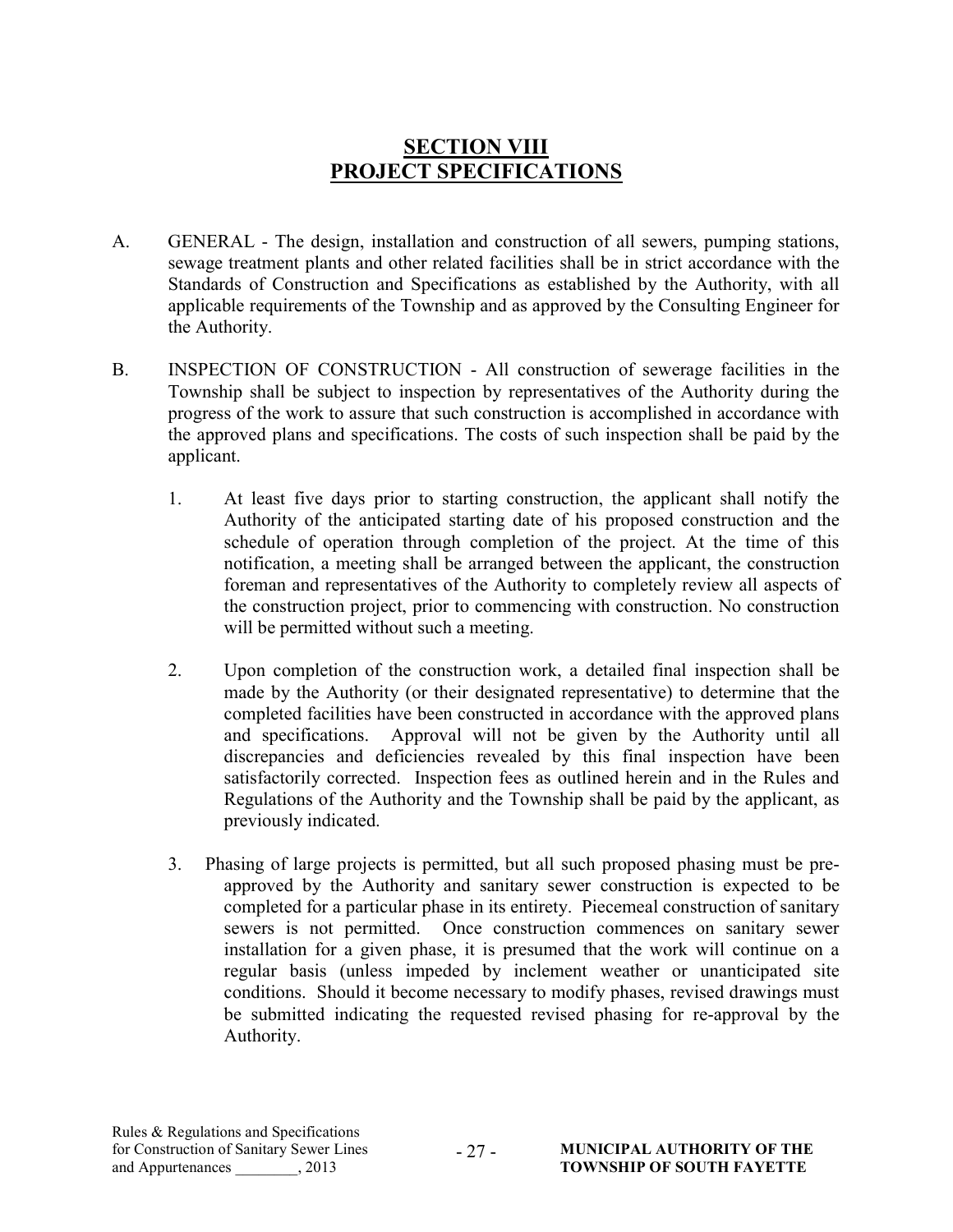## SECTION IX BONDS AND INSURANCE

- A. GENERAL The applicant shall be responsible for furnishing, at his cost, all bonds and insurance required under the Rules and Regulations and Standards of the Authority and the Township, including but not limited to Performance and Maintenance Bonds Insurance, and other such related items.
	- 1. PERFORMANCE AND LABOR AND MATERIAL SECURITY The applicant with whom an agreement is executed shall furnish to the Authority acceptable surety bonds, letters of credit or other similar type of financial security authorized by Section 4B (s.1) of the Authorities Act in an amount equal to 110% of the estimated cost of the facilities to be installed by the applicant, all of which financial security shall be in form and substance satisfactory to the Authority and conditioned upon the prompt performance of the construction of such facilities and the prompt payment of all material furnished and all labor supplied or performed in the installation of such facilities.
	- 2. MAINTENANCE GUARANTEE AND SECURITY The applicant shall maintain all facilities and all work performed in good condition and repair for a period of 18 months from the date of the Authority's acceptance thereof and, as security for such maintenance, shall furnish to the Authority a surety bond, letter of credit or any other type of financial security authorized by the Pennsylvania Municipal Authorities Act and/or the Pennsylvania Municipal Planning Code in an amount equal to 15% of the actual cost of the facilities installed by the applicant and in form and substance satisfactory to the Authority.
- B. INSURANCE The applicant shall, following the execution of the agreement, submit to the Authority acceptable certificates of insurance in accordance with the following requirements and subject to the approval and acceptance by the Authority.
	- 1. Workmen's Compensation Insurance The applicant shall take out and maintain during the life of the agreement workmen's compensation insurance for all of his employees employed on the project, and in case any work is sublet, the applicant shall require the subcontractor similarly to provide workmen's compensation insurance for all of the latter's employees, unless such employees are covered by the protection afforded by the applicant.

Public Liability and Property Damage Insurance - The applicant shall take out and maintain during the life of the agreement such public liability and property damage insurance as shall protect him and any subcontractor performing work covered by the agreement from claims for personal injury, including accidental death, as well as claims for property damage which may arise from operations under the agreement, whether such operations be by himself or by any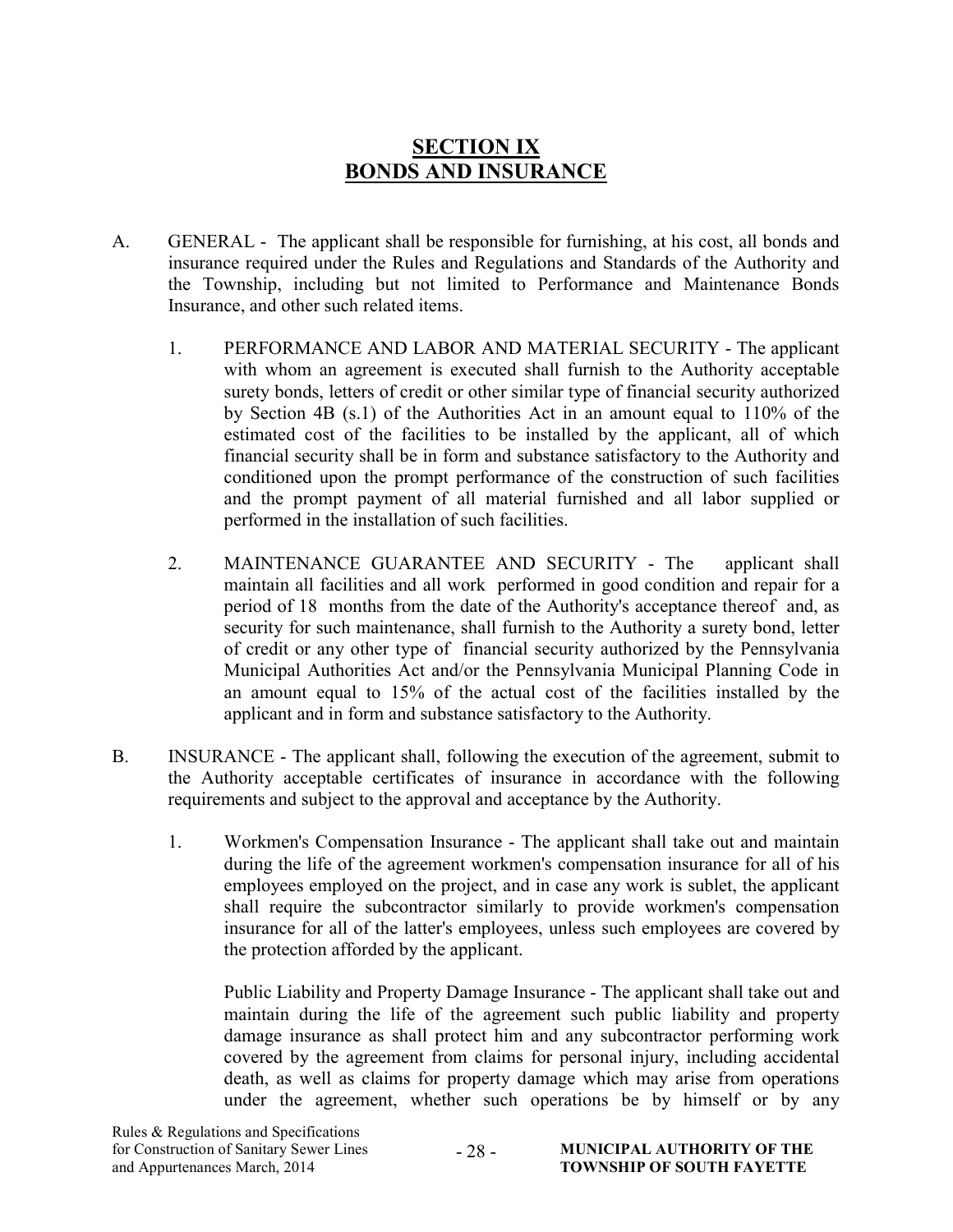subcontractor or by anyone directly or indirectly employed by either of them, and the amounts of such insurance shall be as follows:

- 2. Public liability insurance in an amount of not less than \$1,000,000 for injuries, including accidental death, to any one person, in an amount of not less than \$300,000 on account of one accident; and property damage insurance in an amount not less than \$50,000 to any one person and subject to the same limit for each person, in an amount of not less than \$100,000 on account of one accident.
- 3. Insurance Covering Special Hazards Hazards relative to the use of automobiles or trucks on the site or going to or coming from the site, and relative to blasting shall be covered in the same amounts by rider or riders to the public liability and/or property damage insurance policy or policies herein elsewhere required to be furnished by the applicant or by separate policies of insurance.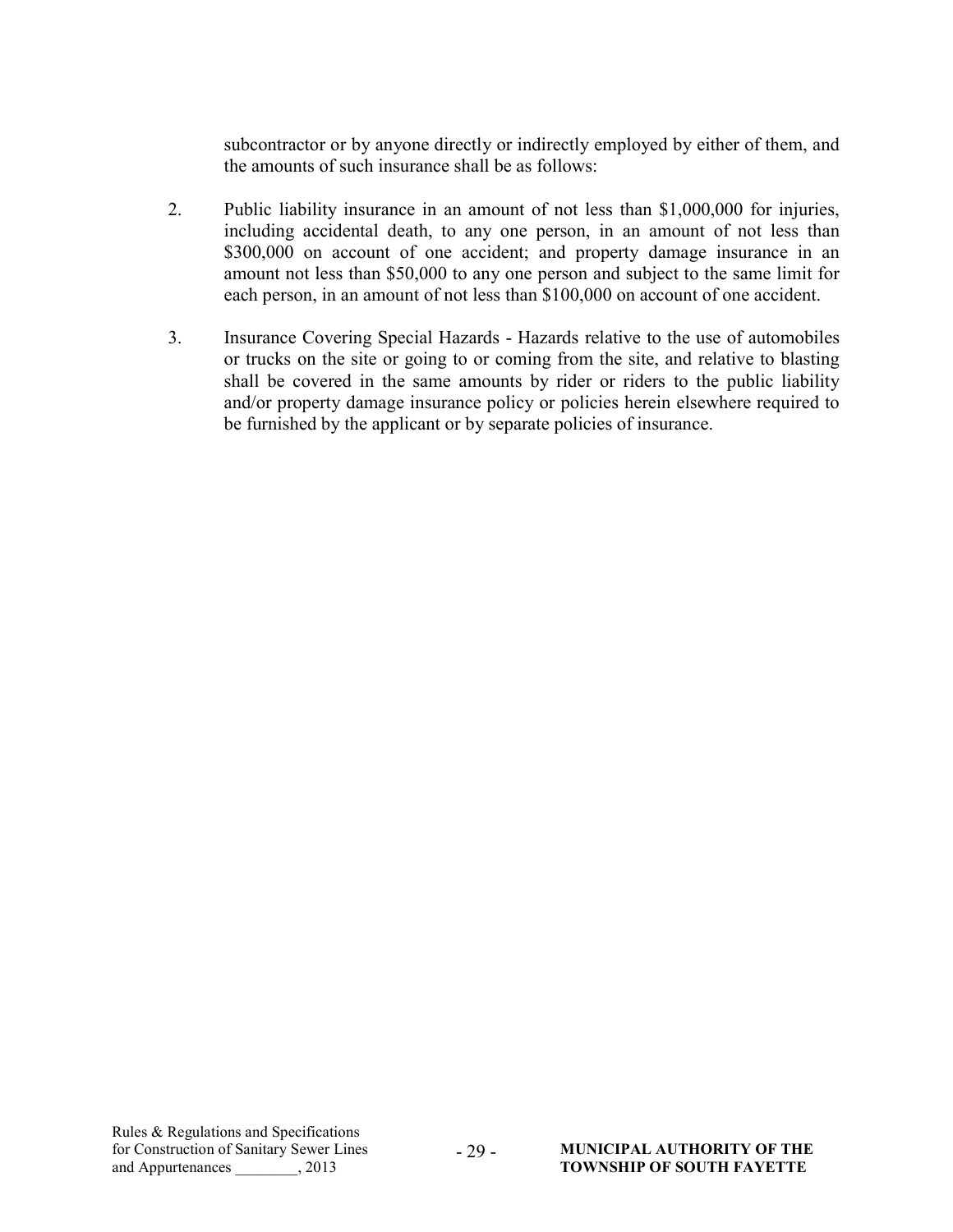## **SECTION X** AUTHORITY CONTRIBUTION

#### A. PURPOSE AND POLICY

This Section governs the contribution of the Authority, if any, to the cost of main sewer line extensions undertaken by land developers where the Authority, in furtherance of its Master Sewer Plan for Sewage Collection and Treatment/Act 537 Plan, requires the size of such lines to exceed the size of lines actually necessary for service to the developer's project.

- B. The Authority contribution will be determined on a case by case basis with respect to the service area specified in a Master Plan or otherwise required by the Authority.
- C. Nothing herein shall discredit or supercede the intent of the Pennsylvania Municipal Authorities Act pursuant to Authority contributions.
- D. In all cases, the determination of the type and degree of the Authority's contribution by the Authority shall be final and conclusive, absent manifest error. Any such consideration shall be specifically stated in the Sewage Service Agreement for the proposed project.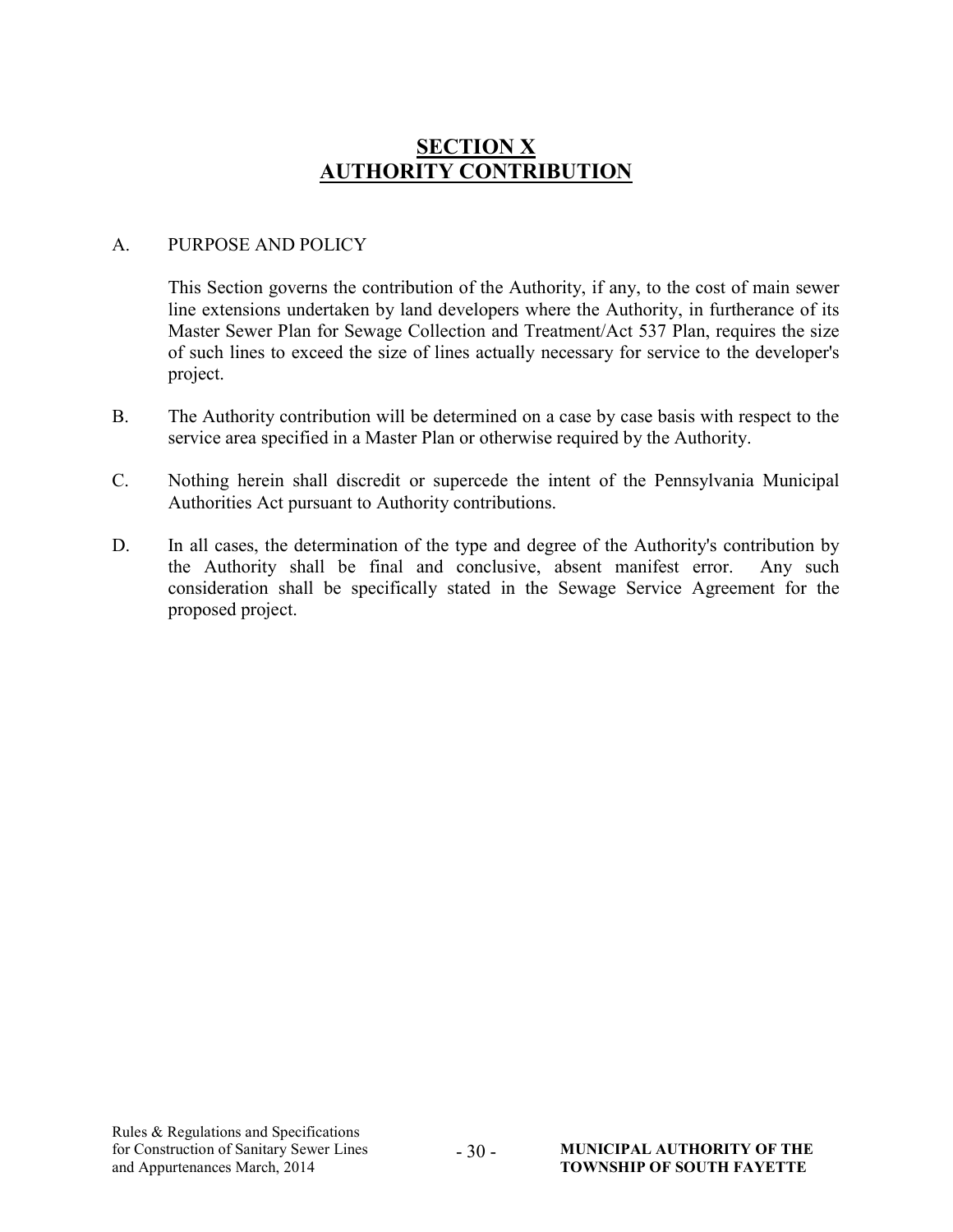## SECTION XI CONSTRUCTION OF BUILDING SEWERS AND CONNECTIONS

- A. GENERAL All construction of building sewers and connection shall be subject to submission of an application to the Authority, approval of the application, and compliance with all requirements previously set forth, all requirements as follows and with any supplemental detailed regulations relative to design and installation of building sewers.
- B. PERMISSION No unauthorized person shall uncover or make any connections with or openings into, use, alter or disturb any sewer owned by the Authority without first having obtained permission from an authorized official. Permission to use the building sewer will not be granted until after an inspection has been made of the installation and a determination made that said building drain and sewer are constructed to exclude all storm water, downspout, subsoil drains and such other illegal connections, and all industrial wastes prohibited herein are excluded.
- C. REGULATIONS All systems, other than those owned by the Authority, shall be subject to the regulations set forth herein or to regulations establishing higher standards.
	- 1. All costs and expenses incidental to the installation and connection of the building sewer shall be borne by the owner. The owner shall indemnify the Authority from any loss or damage that may directly or indirectly be caused by the installation of the building sewer. All costs and expenses incident to maintenance, repair, replacement and other work in connection with building sewers shall be borne by the owner.
	- 2. All work relating to the installation of building sewer connections and/or lateral sewers shall be performed by the Authority or the customer as the Authority shall determine, but in either case, at the cost of the customer.
	- 3. All work in public streets, roads, alleys, rights-of-way, and other property shall be approved by the governing agency controlling such areas and the Authority, exercises the right to do all work with respect to connection to the main sewer and bill the user and/or property owner for such work.
	- 4. The use of old building sewers in connection with new buildings will be permitted only when they are found, upon examination and test by the Authority or other authorized persons or agencies, to meet all requirements set forth herein. Said tests/inspections shall be of the type and methodology as determined by the Authority. When existing septic tanks or other private sewage disposal systems are being abandoned the Authority will require the owner to demonstrate all interior plumbing is watertight and free of extraneous water from foundation drains or any other nonconforming use.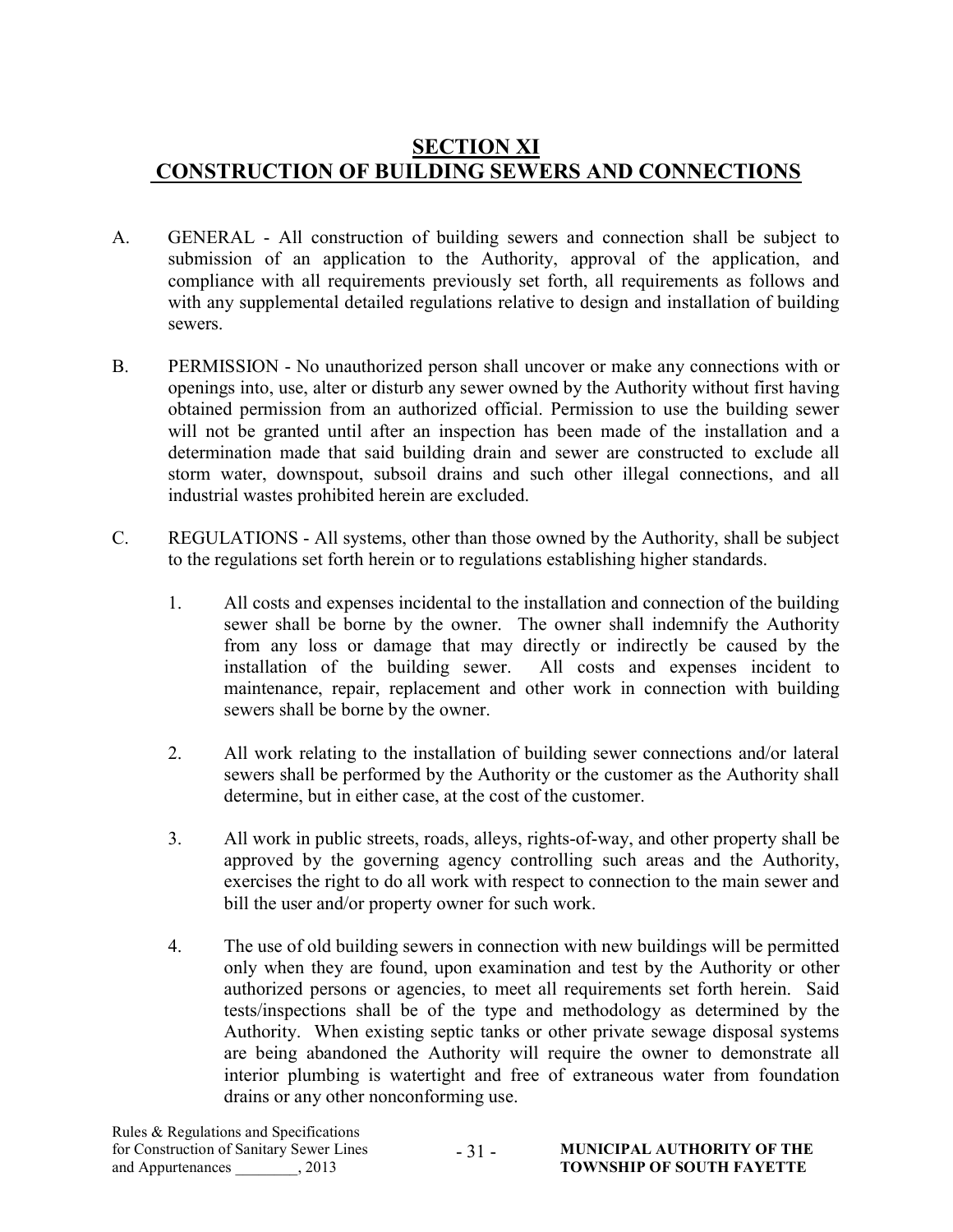- 5. The main drainage system of every house or building shall be separately and independently connected to the public sewer, except where one building exists or is erected in the rear of another, or on an interior lot, or of single ownership, and no private sewer is available or can be constructed to the rear building through an adjoining alley, court yard, or driveway, the building sewer from the front building may be extended to the rear building and the whole considered as one building sewer, subject to discretion and approval by the Authority and ACHD, and a mutually acceptable agreement between the property owners and MATSF as applicable
- D. PLUMBING DRAINAGE SYSTEM The plumbing system serving the premises shall be designed and constructed in accordance with the applicable ACHD Plumbing Code and in compliance with these Rules and Regulations.
- E. SEWERS BELOW FLOORS All sewers below building floors shall extend a minimum of 5 feet outside building shall be Ductile Iron Pipe (DIP) or Schedule 40 Polyvinyl Chloride (PVC) or ABS. A running trap with vent shall be installed at the end of the building drain in conformance to the Detail included for the Requirements for Sewer Service Connections in Appendix A-II. A cleanout shall be included on the downstream side of all traps greater than 4 feet deep.
- F. FRESH AIR VENT A fresh air vent must be connected with the drain just inside the intercepting trap. Where underground, it must be Schedule 40 PVC or ABS. Said inlet must head into the outer air and finish with an approved open grill, at a point just outside the front wall of the building. Vents, when possible, should not be located in driveways or other impervious surfaces. In any case, vents must be positioned/elevated to prevent surface water entry to the system. The fresh air vent must be the same size as the drain up to 4 inches; for drains 5 inches and 6 inches in size, it must be not less than 4 inches; for drains 7 inches and 8 inches in size, it must be not less than 6 inches in size; and for larger drains, not less than 8 inches in size or its equivalent.
- G. ADAPTERS Adapters from house drains to building sewer or sewer service connection shall be approved adaptors by Fernco Inc. or approved equal and be non shear type coupler Shield).
- H. INSPECTION TEE An Inspection Tee (sight tee), extended to the ground surface, will be required for each new connection as close to the property line or edge of sewer rightof-way as possible. It must be 6" x 6" x 6" with a 6" riser pipe (See SD-025).
- I. BUILDING SEWER CONNECTIONS:
	- 1. Materials Building sewers shall be constructed of the same material as used in the public sewer system, including ABS Schedule 40, PVC Schedule 40 or SDR 35.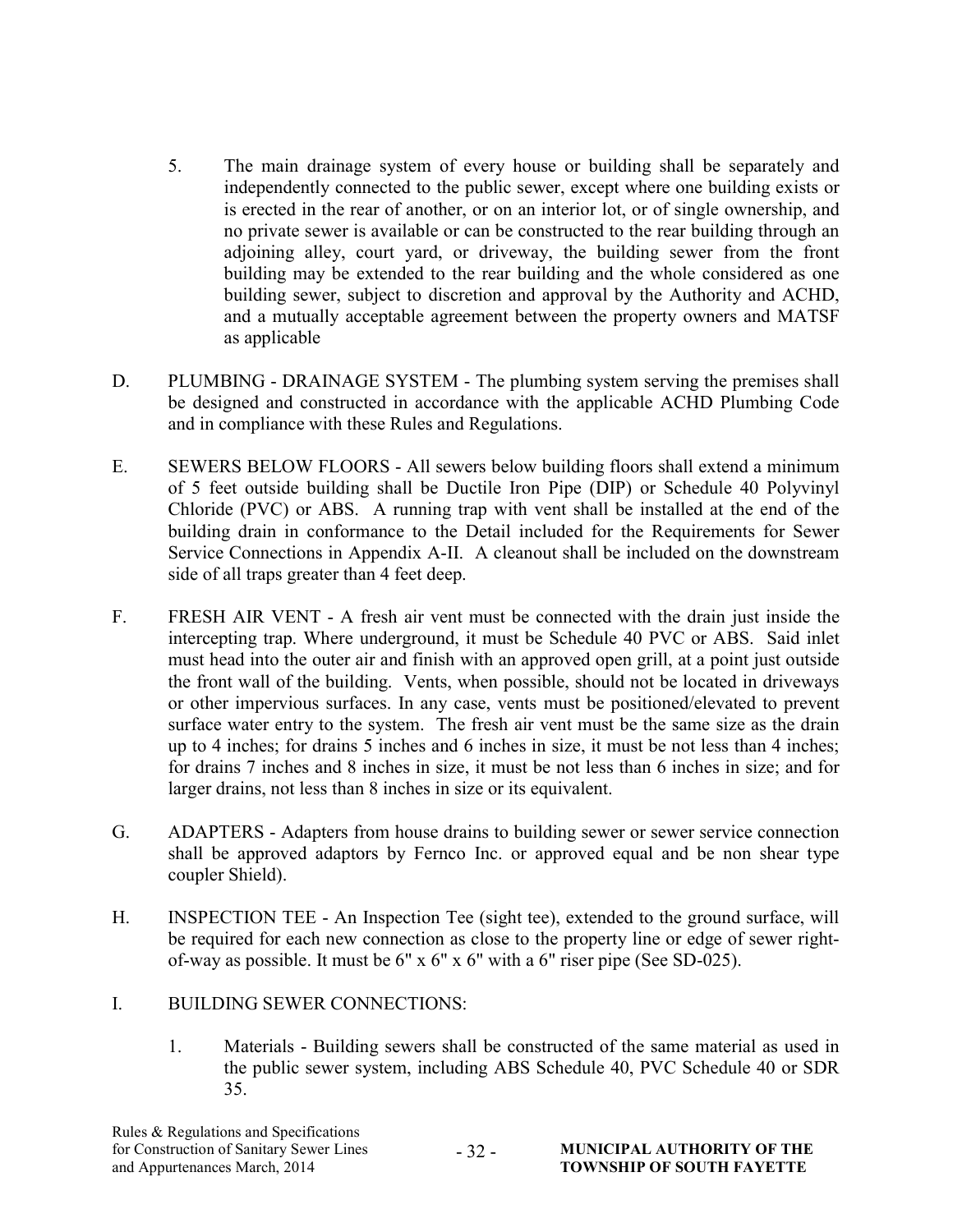#### J. DUCTILE IRON PIPE

#### 1. Description

- a. All ductile iron pipe, shall have an ultimate tensile strength of 60,000 pounds per square inch minimum, a yield point of 42,000 pounds per square inch minimum and an elongation of 10 percent minimum. Ductile iron pipe shall be manufactured in accordance with ANSI Specification A21.51 and A21.50, AWWA C151 and H3, latest edition.
- b. All ductile pipe shall be minimum thickness Class 50, unless the Plans call for another class, and cement lined conforming to ANSI A21.4.
- c. Joints shall be "push-on" type joints, as shown on Plans or specifically called for.
- d. Push-on joints shall be in accordance with ANSI A21.4.
- e. Fittings may be of ductile iron with a pressure rating of 250 p.s.i.

#### K. POLYVINYL CHLORIDE (PVC) PIPE

- 1. Description
	- a. PVC pipe 4 inches in size and larger and fittings shall conform to the requirements of the latest revisions of ASTM Specification D3034- SDR35.
	- b. A bell and spigot ring type of joint shall be provided. The bell shall consist of an integral wall section with a solid cross-section rubber ring, factory assembled, securely locked to prevent displacement.
	- c. All bells on branch wyes or fittings shall be factory assembled.
	- d. An "O" ring coupling with stainless steel tightening band and rubber gasket water stop shall be provided for installation in manhole walls for pipe connections.
- 2. Pipe and Fitting Markings
	- a. Pipe and fittings shall be in compliance with this standard. Pipe and fittings shall be marked:
		- (1) Manufacturer's Name or Trademark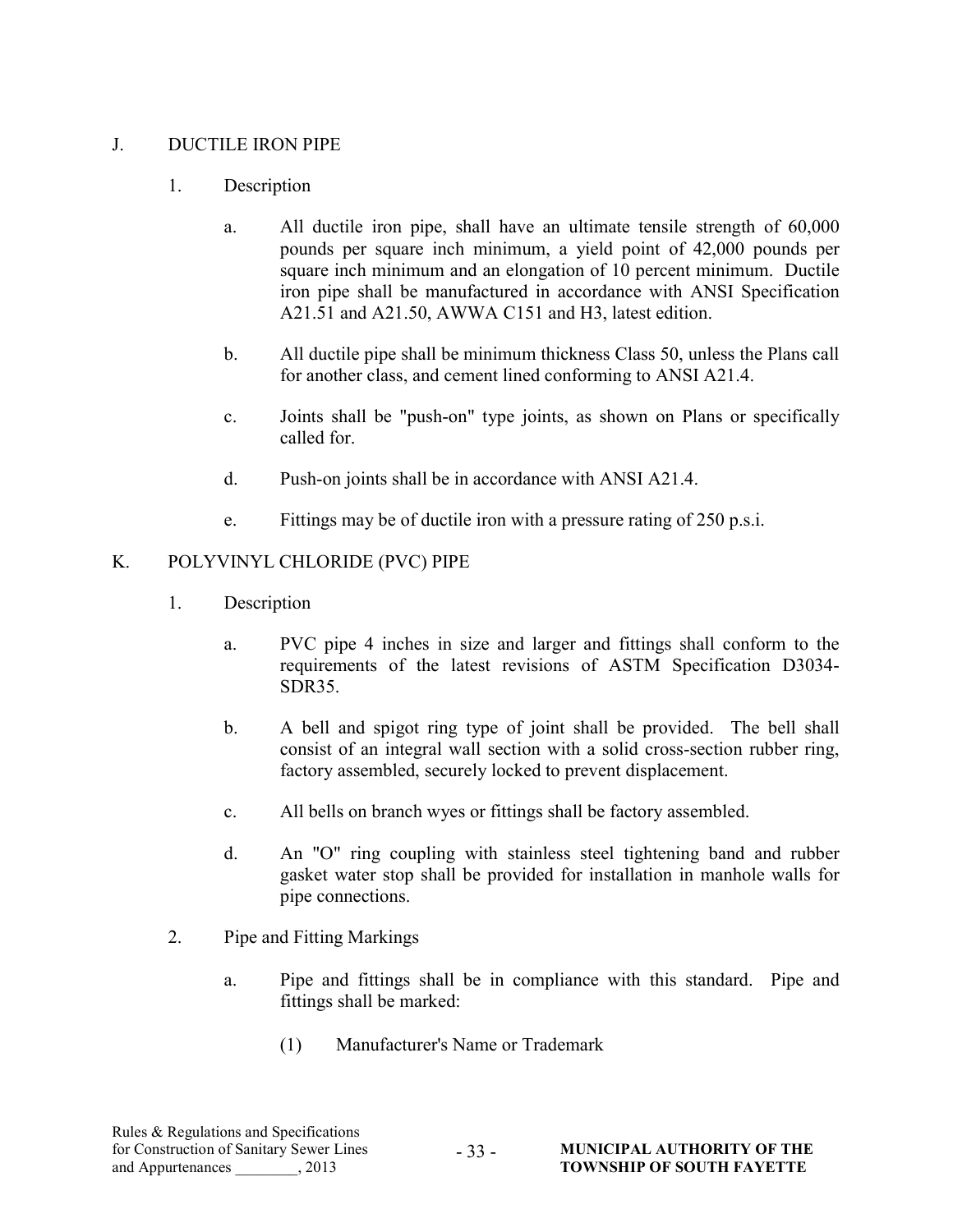- (2) Nominal Size
- (3) Material Designation "PVC"
- (4) ASTM Spec. (D 3034)

#### b. Joints

(1) The rubber ring for the bell and spigot joint shall be the Elastomeric Gasket Joint providing a watertight seal.

#### L. ACRYLONITRILE BUTADIENE STYRENE (ABS) PIPE

- 1. Description
	- a. ABS pipe 4 inches in size and larger and fittings shall conform to the requirements of the latest revisions of ASTM Specification D2661 or equal.
	- b. All bells on branch wyes or fittings shall be factory assembled.
	- c. An "O" ring coupling with stainless steel tightening band and rubber gasket water stop shall be provided for installation in manhole walls for pipe connections.
- 2. Pipe and Fitting Markings
	- a. Pipe and fittings shall be in compliance with this standard. Pipe and fittings shall be marked:
		- (1) Manufacturer's Name or Trademark
	- b. Nominal Size
	- c. Material Designation ABS
	- d. ASTM Spec. (D 2661)
- 3. Joints
	- a. Joints shall be clean, dry, and free of grease and be joined using a generous amount of solvent cement to provide a water tight seal.
- M. BUILDING SEWER AND CONNECTION-DESIGN AND INSTALLATION The building sewer may be six (6) inches or four (4) inches in diameter provided that the pipe is laid on a minimum slope of 1/8 inch per foot and 1/4 inch per foot respectively and cleanouts are placed at intervals of not more than 100 feet and 50 feet respectively. An approved grade and as near as possible at right angles to the street and at a depth to avoid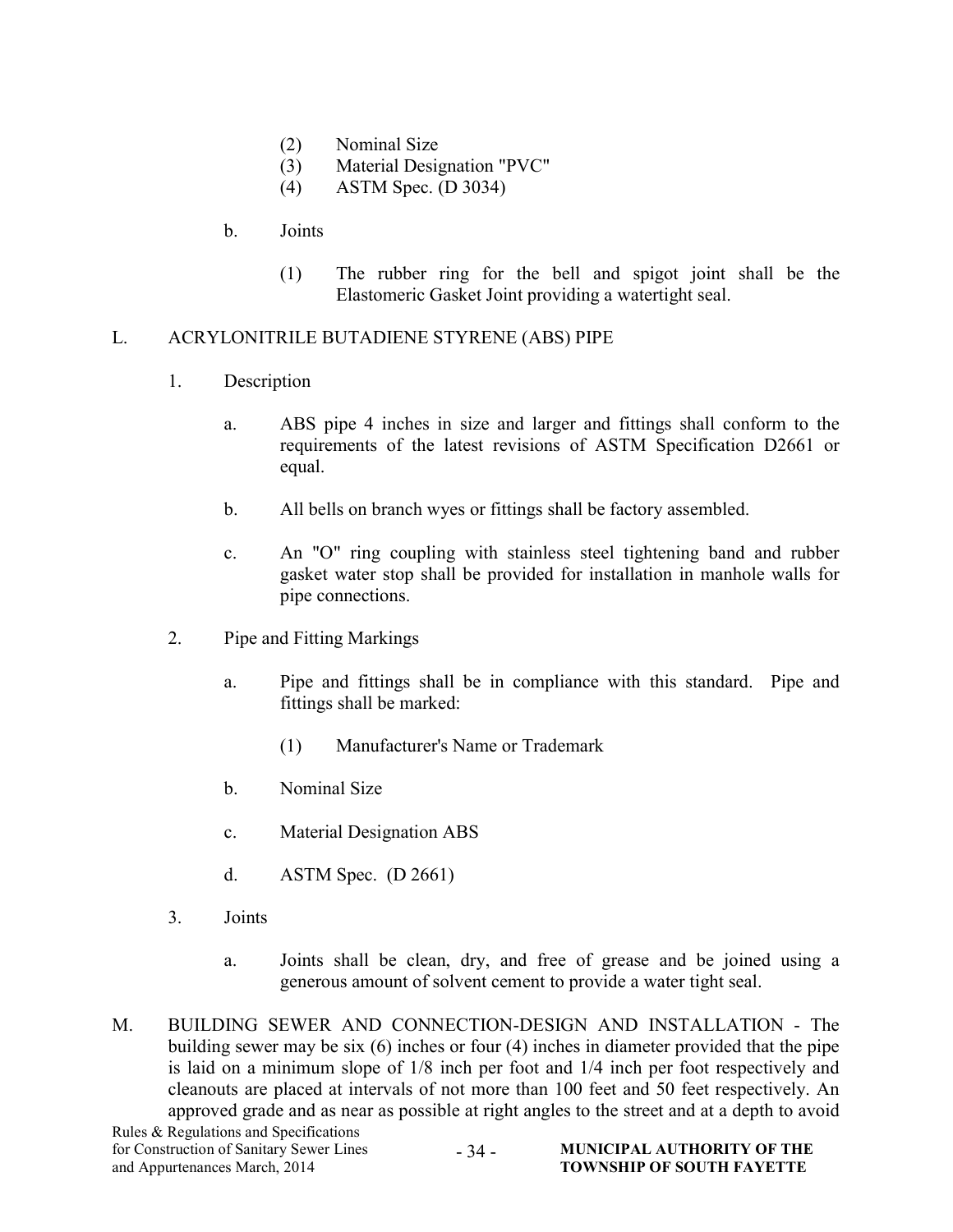all obstacles, to permit proper alignment, and to provide proper cover and shall be designed and installed to conform to the specifications set forth in Appendix A attached hereto.

- 1. CLEANOUTS Cleanouts consisting of a wye branch, curve, riser and watertight plug are required at intervals specified above, or at all direction changes greater than 45 degrees. Cleanouts shall not be located in driveways or other impervious surfaces, if possible. When cleanouts must be placed in driveways, a separate cast iron frame and cover must be installed to prevent damage to the plastic piping.
- 2. INSTALLATION Prior to excavation of any trench, the contractor should expose the building sewer connection and the building drain. The trench width shall be kept to minimum width and have a uniform slope at approved grade, and as near as possible at right angles to the street. All trenches must be excavated at least 6 inches below the invert of the pipe. Granular bedding, of 1B or 2B gradation shall be placed in the trench to grade of pipe and after providing bell holes and laying pipe, backfill to a minimum height of 12 inches over the top of the pipe. Granular backfill must be carefully tamped along both sides of the pipe. Remaining backfill, if satisfactory, may be material from the original excavation. Backfilling shall not be accomplished prior to inspection. A test tee shall be installed in the building sewer immediately before the wye, or manhole stub, if connection is to be made directly to a manhole. If unusual trench conditions exist, such as excessive depth, unstable soil, under a stream or other water course, the Authority may require the owner, at his own expense, to encase the building sewer in concrete or take such other steps which, in the opinion of the Authority, are necessary for proper installation. The Authority may refuse a permit to allow a connection directly to the main intercepting sewer and require extensions and connections to a manhole, the manhole, sewer and other work to be accomplished at the expense of the owner. In no event will a connection be made through a hole cut in the sewer without the use of an "Insert-a-Tee" or approved equal.
- N. FINAL INSPECTION The applicant for the building sewer permit shall notify the Authority & ACHD when the building drain, building sewer and related facilities are ready for inspection and connection to the public sewer and prior to backfilling. Final inspection will not be scheduled until all applications for service have been submitted and approved, and all tapping fees or other charges due and payable have been remitted to the Authority. The connection shall be made only with an ACHD plumbing permit and by a registered master plumber under the requirements of the Authority  $&$  ACHD upon the inspection of the building drain, building sewer and related facilities and shall include but may not be limited to the following:
	- 1. Inspection of installation to insure that proper bedding and embedment of the pipe has been accomplished and concrete encasement has been placed where required. Testing shall be in accordance with and compared to current ACHD Plumbing Codes.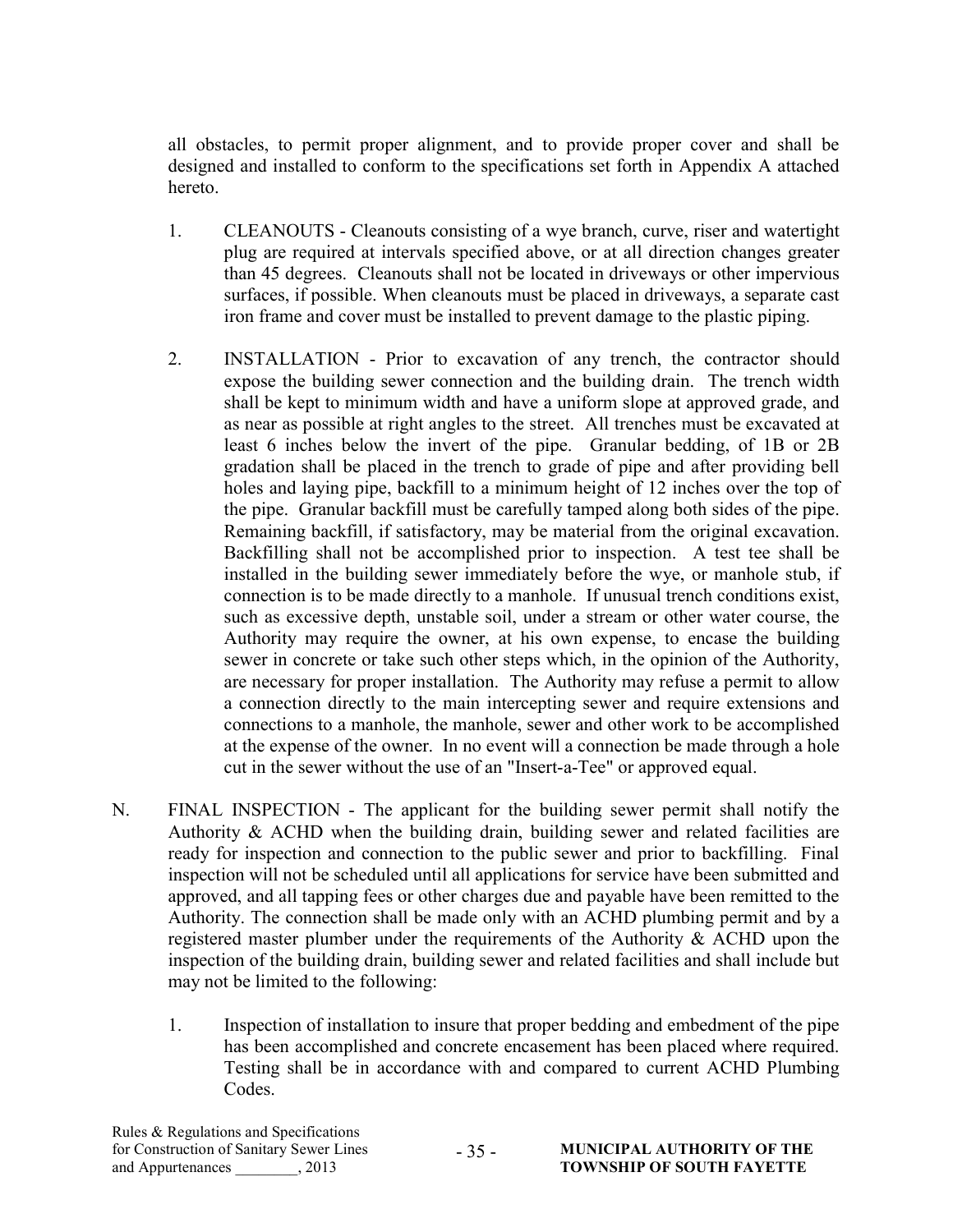- 2. All newly constructed building sewers for new premises will be subject to a video inspection by MATSF after backfill and prior to occupancy of the premise. For building sewer replacement on an existing structure, the video inspection will take place typically within 30 days of backfill.
- O. EXCAVATIONS All excavations shall be performed in accordance with the latest edition of the OSHA Standards-Employer-Employee Safe Practices for Excavation and Trenching operations.
- P. ELEVATION Wherever possible, the building sewer shall be brought to the building at an elevation sufficiently below the basement floor to permit proper connections to all house plumbing. No building sewer shall be laid parallel to or within 3 feet of any bearing wall which might thereby be weakened. The depth shall be sufficient to afford protection from frost. The building sewer shall be laid at uniform grade and in straight alignment insofar as possible. Changes in direction shall be made only with properly curved pipe and fittings.
	- 1. In all buildings in which any building drain is too low to permit gravity flow to the public sewer, sanitary sewage carried by such drain shall be lifted by approved artificial means (pumped) and discharged to the building sewer, the capacity of such units to be subject to approval by the Authority & ACHD.
	- 2. The invert of the building sewer at the point of connection shall be at the same or at a higher elevation than the invert of the public sewer.
- Q. BUILDING SEWERS AND LATERAL SANITARY SEWERS MAINTENANCE All Building Sewers and Lateral Sanitary Sewers and connections thereof shall be maintained by the owner and/or tenant at his cost, and the sewer shall be protected properly and maintained by the owner and/or tenant. When repairs, renewals or replacements or other necessary work is required in the aforesaid facilities, the owner and/or tenant shall employ, without delay, competent tradesmen to do the work, at his expense. All leaks shall be repaired immediately. No work shall be done, however, without the approval of the Authority and shall be done under the supervision of the Authority and ACHD.

- 36 -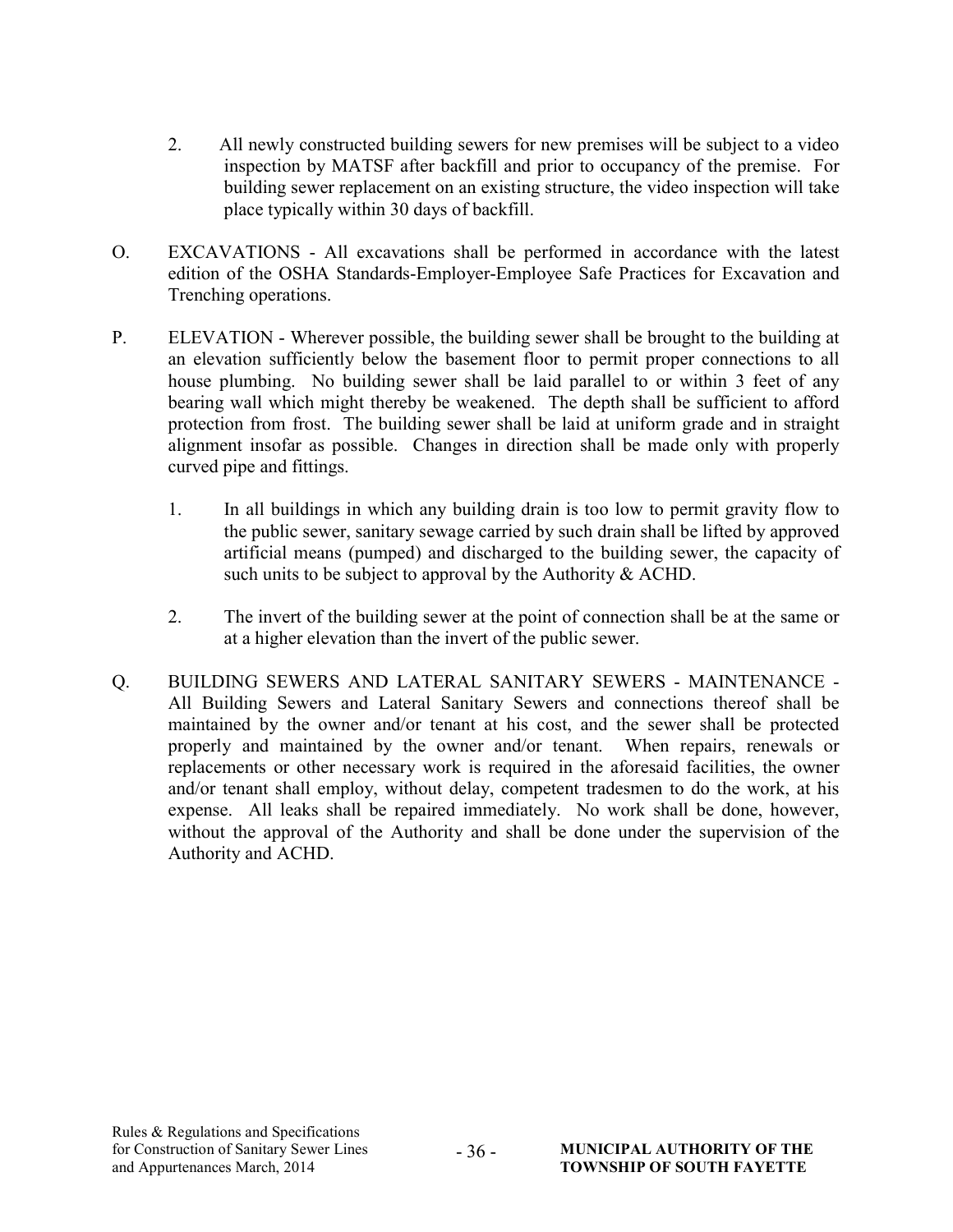## SECTION XII USE OF SEWER

- A. REQUIRED USE All Premises accessible to the public sanitary sewerage system shall be connected to the system, at the expense of the user and/or property owner, and:
	- 1. All Premises accessible to the sanitary sewerage system upon which a building is hereafter constructed shall be connected to the system at the expense of the user and/or property owner.
	- 2. All Premises which hereafter become accessible to the sanitary sewerage system shall be connected to the system at the expense of the user and/or property owner, and such connection shall be made within three months after notice to make connection is issued by the Authority or its authorized representatives.
	- 3. All connections shall be made in accordance with the Rules and Regulations and in accordance with the Plumbing Code or other applicable requirements of the municipality.
	- 4. It shall be unlawful for any person owning any occupied building or Premises accessible to the public sanitary sewerage system, to erect, construct, use or maintain or cause to be erected, constructed, used or maintained any privy, cesspool, sinkhole, septic tank or other receptacle on such premises for receiving sanitary sewage.
	- 5. No person shall discharge or cause to be discharged into the sewerage system any storm water, ground water, roof run-off, subsurface drainage, cooling water or unpolluted industrial process water, and connections permitting such discharges shall be eliminated within three months after notice to take such action is issued by the Authority or its authorized representative.
	- 6. Stormwater and all other unpolluted drainage shall be discharged to such sewers as are specifically designated as combined sewers or storm sewers or to a natural outlet approved by the Township and other regulatory agencies. Unpolluted industrial cooling water or process waters may be discharged, on approval by the Authority & ACHD, to a storm sewer, or natural outlet.
	- 7. The Authority reserves the right to prohibit connections to the system, or to enforce discontinuance of the use of the sewerage system for deleterious industrial wastes, or to require pre-treatment of such wastes in order to prevent damage to or adverse effect upon the system. The design, construction and operation of such pre-treatment facilities shall be subject to approval of the Authority & ALCOSAN.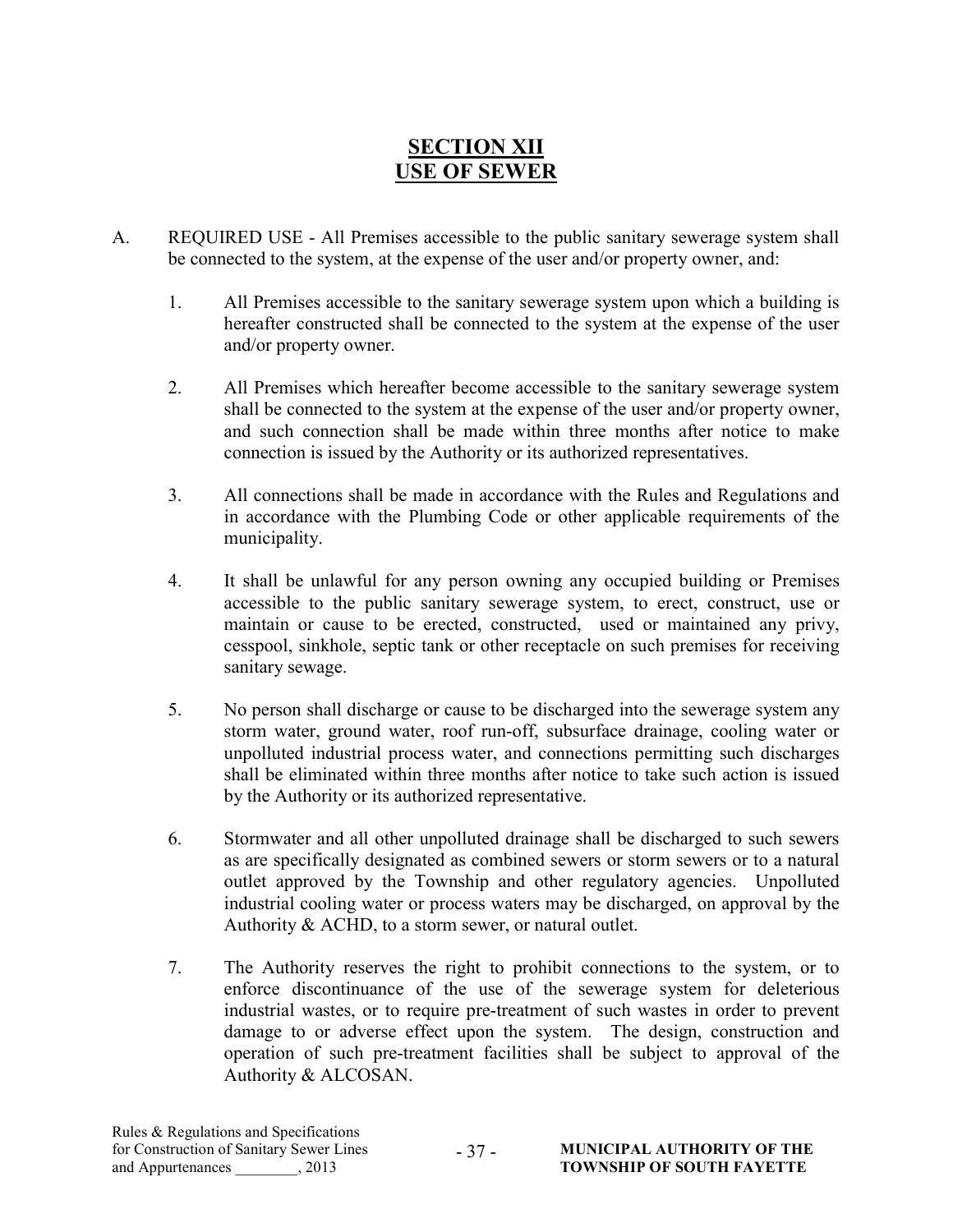- B. MANHOLES Subject to requirement by the Authority, a suitable manhole or manholes shall be constructed on the building or connecting sewer to facilitate observation, sampling and management of flow from the Premises, when the discharge from such Premises, including industrial wastes or industrial wastes and sanitary sewage combined, is in excess of 100,000 gallons per quarter, or as required by ALCOSAN as part of pretreatment requirements. Such structures shall be constructed in accordance with plans approved by the Authority and shall be accessible, properly designed and in a safe location. The structures shall be constructed and maintained by the owner at his expense, and shall be maintained to be safely accessible at all times.
- C. PROHIBITED USES Those provisions of Appendix B hereof (Pretreatment Regulations of the Allegheny County Sanitary Authority) relating to prohibited discharges into the Authority's sewer system shall apply to all users of the sewer system. Except as hereinafter provided, no person shall discharge or cause to be discharged any of the following waters or wastes to any public sewer:
- D. INTERCEPTORS Grease, oil, and sand interceptors shall be provided when, in the opinion of the Authority, or authorized agency, they are necessary for the proper handling of liquid wastes containing floatable grease in excessive amounts - or fat, oil and grease concentrations in excess of 200 mg/l, or any flammable wastes, sand, or other harmful ingredients; except that such interceptors shall not be required for private living quarters or dwellings units. All interceptors shall be of a type and capacity approved by the Authority, Allegheny County Health Department or authorized agency, and shall be located as to be readily and easily accessible for cleaning and inspection by MATSF, ACHD or ALCOSAN representatives or their designated agents.

Grease and oil interceptors shall be constructed of impervious materials capable of withstanding abrupt and extreme changes in temperature. They shall be of substantial construction, watertight, and equipped with easily removable covers which, when bolted in place, shall be gastight and watertight.

Where installed, all grease, oil, and sand interceptors shall be maintained by the owner, at his expense, in continuously efficient operation at all times.

E. PRELIMINARY TREATMENT FACILITIES - Where preliminary treatment facilities are provided for any waters or wastes, the facility shall be maintained continuously in satisfactory and effective operation by the owner, at his expense. Any removal and hauling of the collected materials not performed by owner's personnel must, be performed by currently licensed waste disposal firms.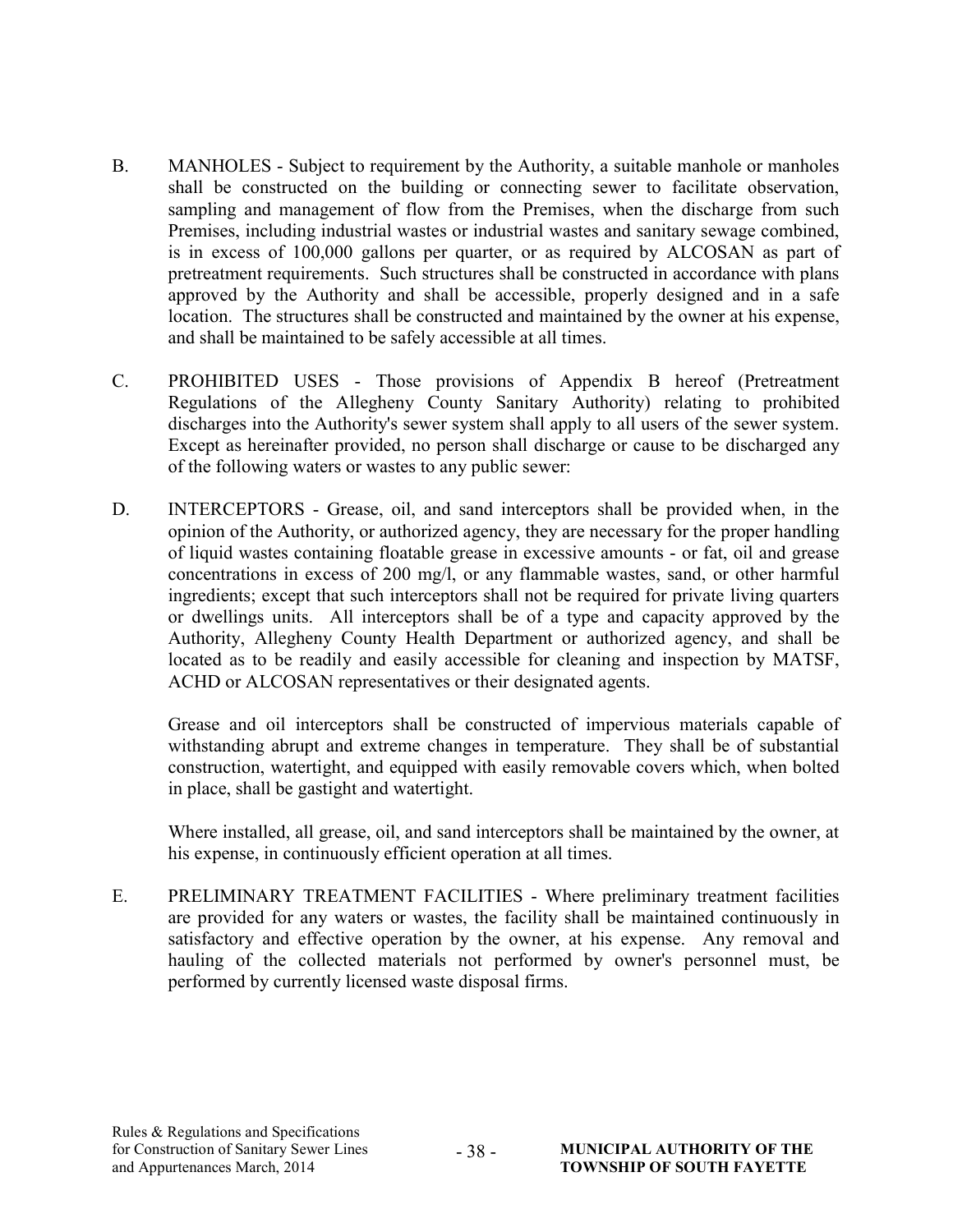- F. INDUSTRIAL WASTE When required, the owner of any property served by a building sewer carrying industrial wastes shall install a suitable control manhole in the building sewer to facilitate observation, sampling and measurement of the wastes. Such manhole, when required, shall be accessible and safely located, and shall be constructed in accordance with plans as approved. The manhole shall be installed by the owner at his expense, and shall be maintained by him so as to be safe and accessible at all times.
- G. MEASUREMENTS/ TESTS All measurements, tests and analyses of the characteristics of waters and wastes shall be determined in accordance with the latest edition of Standard Methods for the Examination of Water and Wastewater, and shall be determined at the control manhole provided, or upon suitable samples taken at said control manhole. In the event that no special manholes have been required, the control manhole shall be considered to be the nearest downstream manhole in the public sewer, to the point at which the building sewer is connected.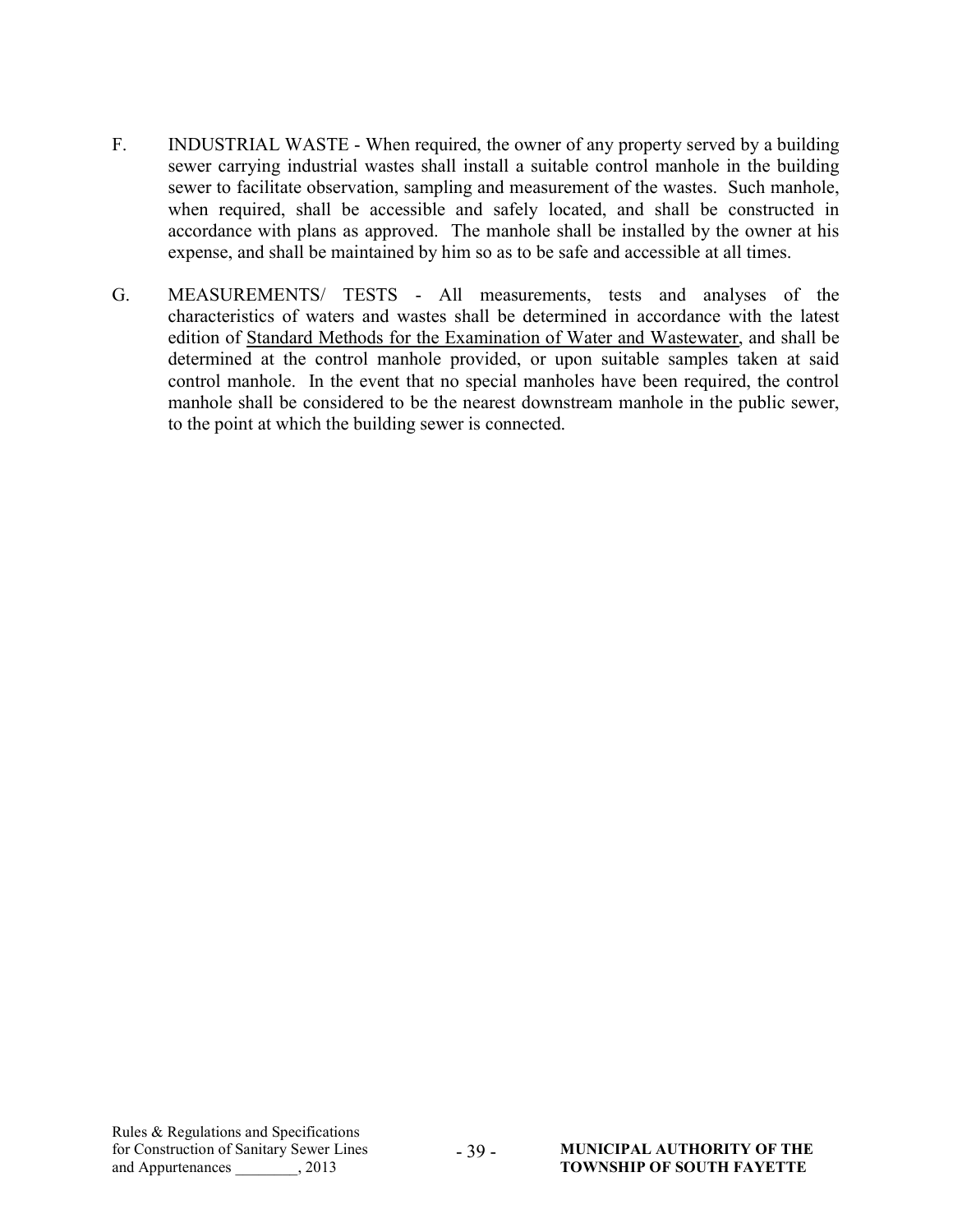## **SECTION XIII** SEWER SYSTEM OPERATION AND MAINTENANCE/ AREA-WIDE INSPECTIONS

### Public Sewers

- A. INSPECTION Authorized employees or representatives of the Authority shall have access to the customer's premises at all reasonable hours for the purpose of inspection of service lines, service line extensions, manholes and other appurtenances; observation, measurement, sampling and testing of sewage or industrial wastes; and all such justifiable purposes.
- B. EXCAVATIONS The Authority shall have the right to make such inspections, repairs and/or replacement/excavations as are required for the proper execution of the work, and to fulfill expectations of these Rules and Regulations.
- C. INTERFERENCE WITH AUTHORITY'S PROPERTY No workmen, owner or tenant, or other unauthorized person shall interfere with the Authority's property, or do work on service line connections, service line extensions, building sewers and such other facilities, except in accordance with requirements as previously set forth. The violation of the foregoing may result in termination of service, at the option of the Authority.

## Area-Wide Inspection of Private Sewers

A. Upon reasonable notice and as part of its routine operation and maintenance procedures, the Authority may, test/inspect for defects in private laterals and connections. The history of such testing/inspection has resulted in the Authority implementing a dedicated area-wide lateral inspection program, in addition to inspection of such laterals at time of property transfers. Area wide lateral inspections as discussed in this section do not take the place of property transfer inspections (and associated fees), as those inspections entail a higher level of testing/inspection than envisioned in the area-wide effort, along with a certification of test results.

In instances where the Authority deems it necessary to perform such area-wide (CCTV) sewer lateral testing (ie. priority areas identified during main-line and related inspections or sewer work performance, or areas previously identified as in need of further testing due to inspections and/or ongoing sewer analysis/studies), a dedicated procedure/protocol has been established (see website).

If an area involving private sewer laterals is preliminarily identified as part of the sewer system in need of inspection, the Authority will employ certain measures prior for observance and testing of structural condition(s) of laterals.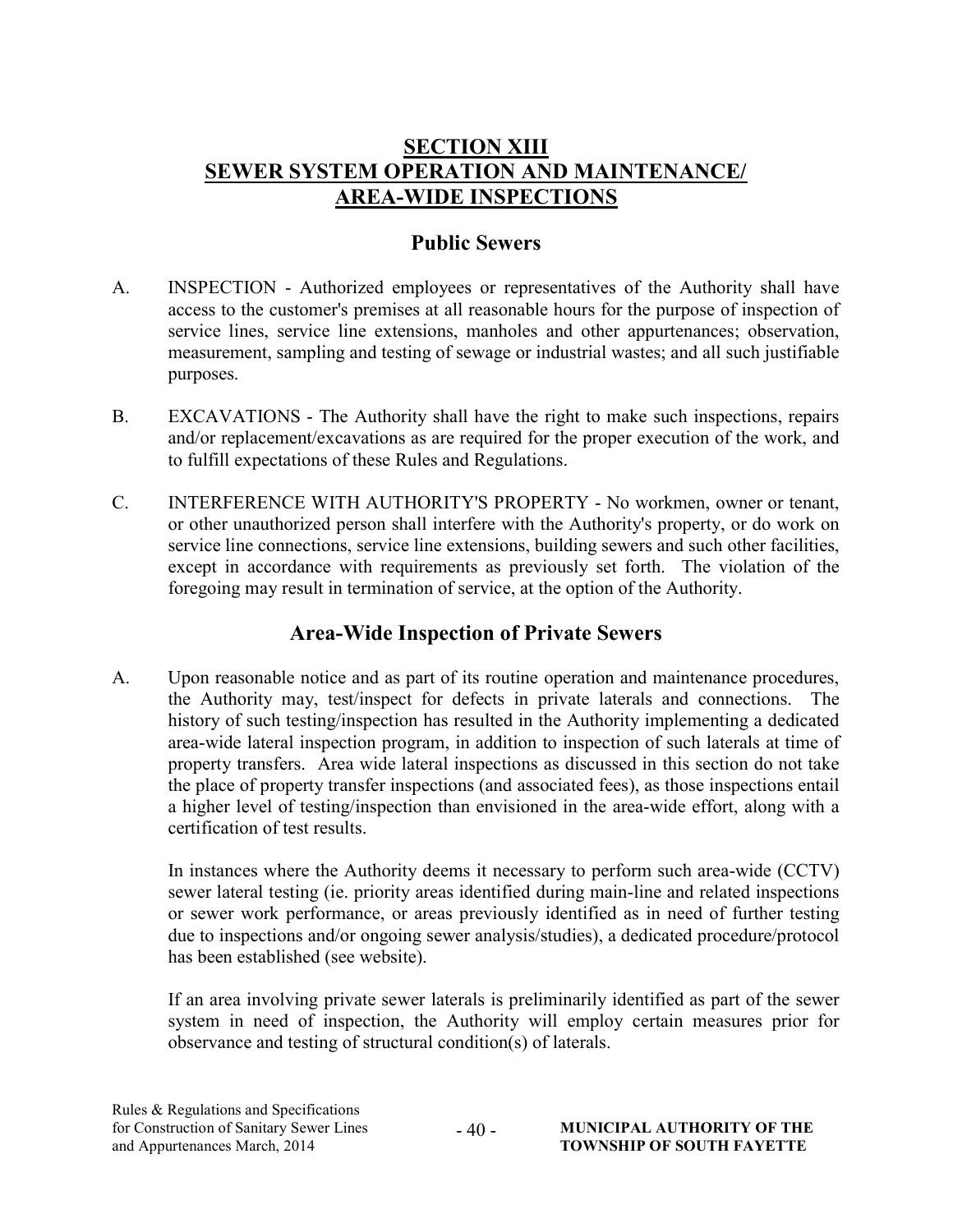- 1. The Authority will provide general advance notice on its website. It will also provide general notices of planned area-wide inspections in customer billing statements, as well as individual door-hanger notices; same will be distributed by Authority personnel.
- 2. The area-wide inspection process will commence with televising the public sanitary sewer system. As part of this process, the Authority may launch a camera from the main-line sewer into the lateral of the property owner.
- 3. If a significant defect(s) is identified; (see Section B-6), the property owner will be notified in writing.
- 4. If property owner is to receive any financial assistance from Authority for correction of defects identified under this program (pursuant to independent Authority Resolution), all Authority procedures must be followed. Specifically, the time frames for repairing/replacing (described in Section B-6) must be met, and if not, any and all such financial assistance, now or in the future, will be forfeited for said repair needs.
- 5. If property owner is subject to area-wide lateral testing and remedial mandate, this does not substitute for the property transfer testing requirements, as the area-wide testing is not as comprehensive as testing conducted at property transfer. Area-wide testing and defect discovery is not intended to be a certification of overall pipe condition.
- B. Disclosure of Significant Defects
	- 1. Definition of defect Inspections will in most cases be completed by Authority personnel utilizing Authority televising equipment. During the completion of the inspection, the NAASCO pipe assessment standards will be used to determine pipe defects. Any defects found to have a Level 3 or higher shall be deemed a failure. Multiple Level 2 defects (greater than 2 in number) in a given lateral may also be deemed a failure.
	- 2. Report Documentation of the inspection will be made via a written report along with a mpeg or similar video format that can be viewed by most computers. The written report will depict the length of lateral inspected, the type and location of defect(s) identified, and the NASSCO defect rating for each identified defect.
	- 3. Transmittal to property owner/notice The written report and video will be transmitted to the property owner typically by first class U.S. Mail with a request for a return receipt of delivery. The transmittal will also provide relevant program information (including any current financial incentives that the Authority might have available to the property owner for lateral replacement) and Authority contact information.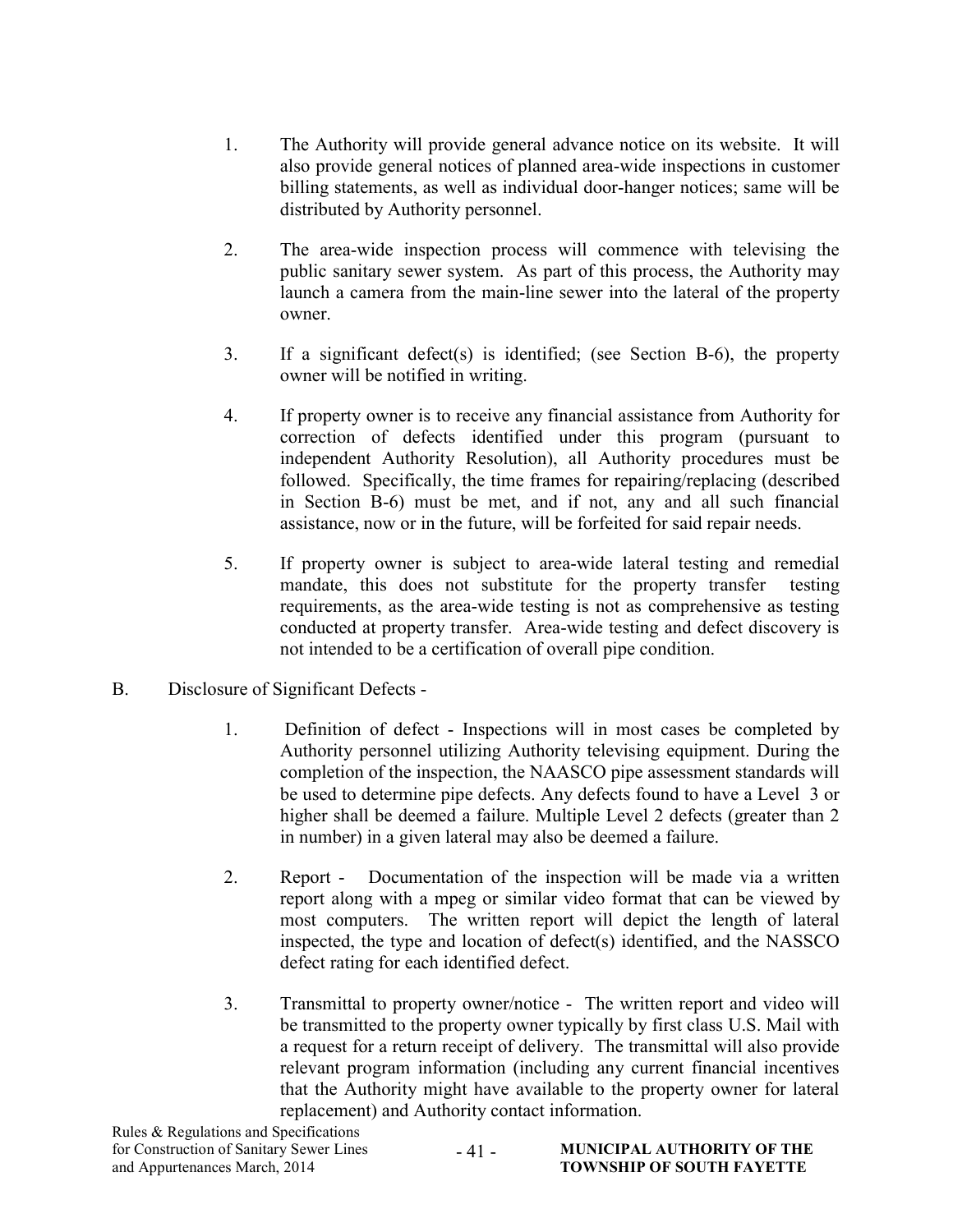- 4. Field visit to review with property owner Upon request of the property owner, a field visit will be scheduled to review the contents of the above referenced report and video. In addition to reviewing the information provided, Authority personnel will identify the general location of the defects and attempt to answer questions regarding pipe repair/replacement options.
- 5. Remedies Generally, the remedy for significant defects as defined above will require the property owner to replace or re-line the sewer lateral from the building to the transition point of pipe ownership, typically at the edge of an existing sewer easement or edge of a road rightof-way. In certain cases, a spot repair might be allowable depending on the type and number of defects identified along with the type of existing pipe. However, should a spot repair be authorized, the property owner will not be eligible for any financial incentive program that might be in effect with respect to lateral replacement. Work shall be in accordance with the Allegheny County Plumbing Code and these Rules and Regulations. Inspection of all work shall be completed by Allegheny County and Authority personnel. Any fees pertaining to these inspections shall be the responsibility of the homeowner. After the repairs are complete, a re-inspection must be scheduled.
- 6. Time for remedy/extensions For NASSCO level 5 defects, the time for remedy will be 12 months from the date of written notification to the property owner as called out above. For other significant defects that are less than NASSCO Level 5, the time for remedy will be 18 months from the date of written notification. Should the property be transferred to a different owner after identification of defects under this area-wide program, the defect(s) must be remedied as a condition of the property transfer and under the specific terms and specifications of that program as discussed in a later section of these Rules and Regulations. Failure to remedy the defect(s) within the proscribed time frame, absent any written authorized time extension, will permanently eliminate eligibility of that property from any Authority financial incentive program relating to lateral replacement.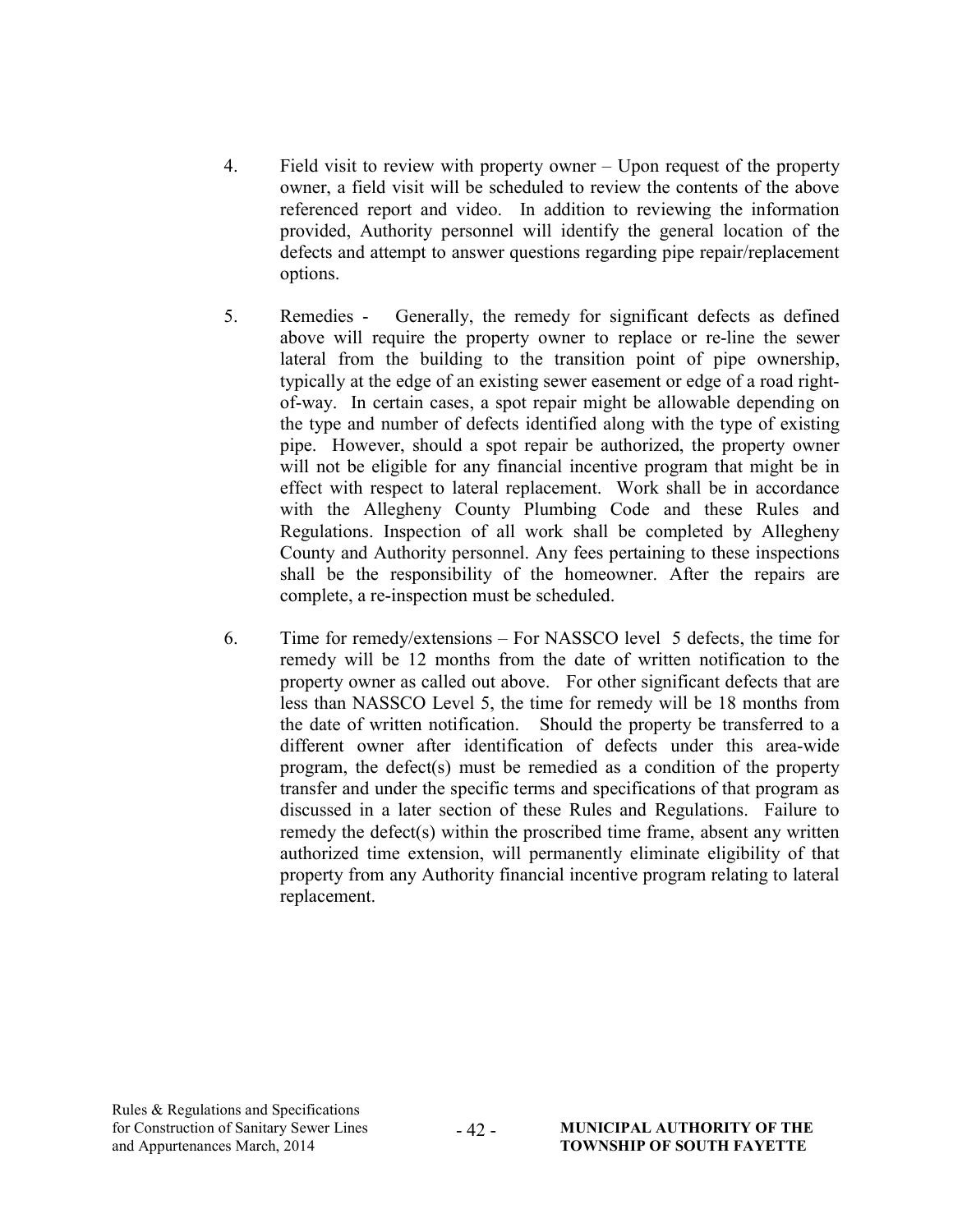- 7. Special/exigent circumstances- Recognizing that from time to time special conditions or financial hardship might limit the ability of the property owner to remedy identified defects within the specified time frame, on a case by case basis, the Authority reserves the right to make unique arrangements including, but not limited to, a written time extension, repair of defect(s) by Authority personnel or a designated contractor with subsequent property lien/lien agreement, or interacting with other funding agencies that might assist the property owner regarding the lateral repair work.
- C. Appeal Procedures Should a ratepayer wish to appeal decisions by the Authority under this section, references made to the appeal provisions contained in Section XIV, Subparagraph E.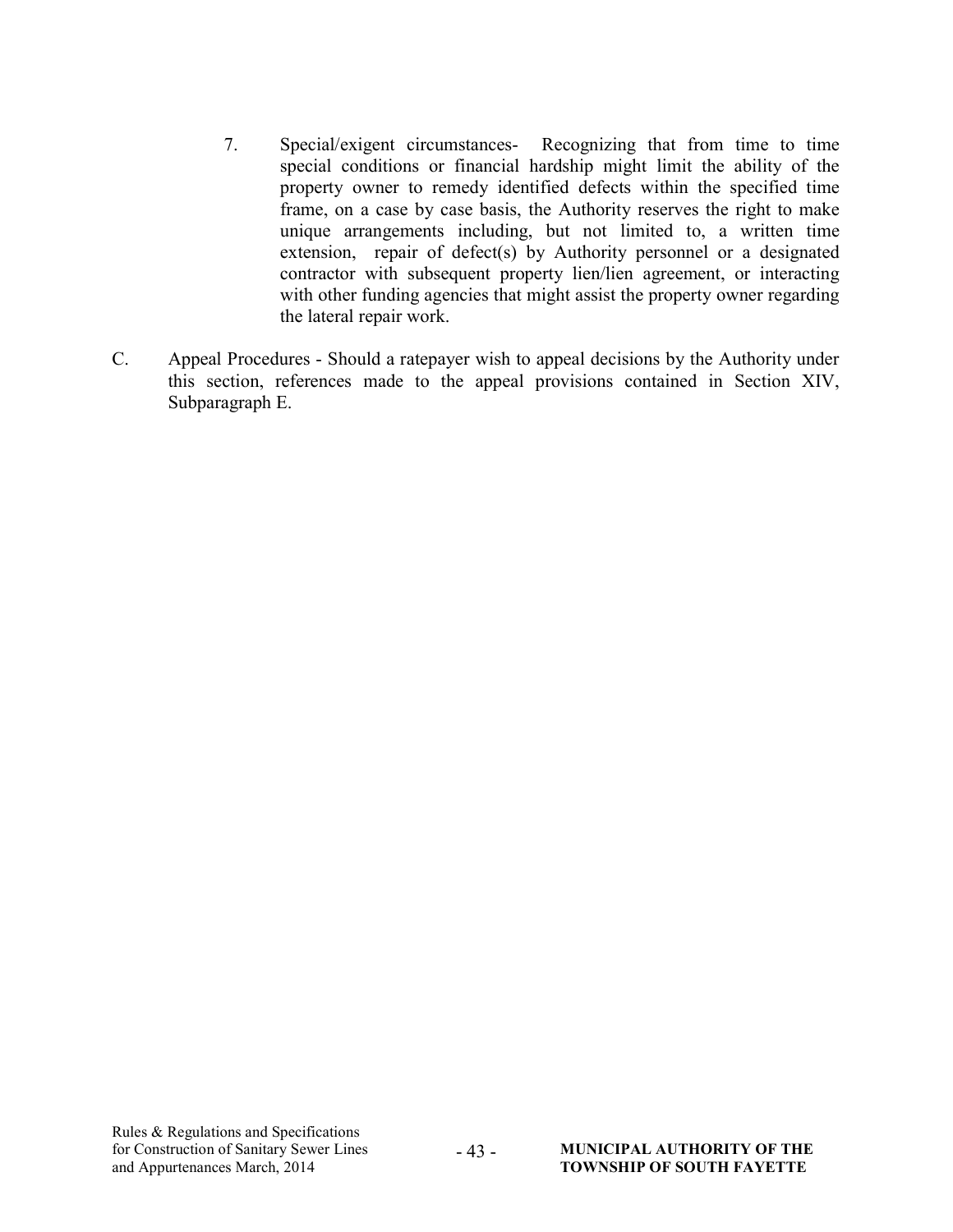## SECTION XIV PROPERTY TRANSFER

A. DEFECT DISCOVERY: PROPERTY TRANSFER (DYE TESTING AND CLOSED CIRCUIT TELEVISING (CCTV) INSPECTION) - It is in the best interest of the Authority and its customers to inspect and maintain the entirety of the system. Such testing/inspection will occur at time of sale/transfer of property. Dedicated procedures exist for dye testing and televising of lines and all such testing/inspection are performed by MATSF personnel or their authorized representative. Any person completing a Property Transfer of real estate located within the Township of South Fayette shall make application on a form furnished by the Municipal Authority for a Document of Certification, an official statement to the Municipal Authority stating that there are no illegal storm surface water connections into the sanitary sewer connections on the property to be sold which violate Ordinance No. 401, and that there is sufficient pipe integrity pursuant to standards announced below. The application for a Document of Certification shall be submitted to the Authority for any Property Transfer involving real estate on which a building or other improvement exists. Said Document of Certification must be completed by the Authority's designated agent for the required tests and inspection.

Authority personnel (or a contracted agent of the Authority) will perform a dye test and/or television inspection on the property to be sold. That individual shall complete the appropriate portions on the form and certify that the property has been tested and certify the results of such tests. When an illegal storm or surface water connection is discovered by means of the above-mentioned dye testing, and/or if a material defect is discovered, no Document of Certification will be executed until the illegal connections/defects are removed and certification of such removal is verified by Authority personnel or their designated agent(s).

- B. A Temporary Document of Certification may be issued at the Municipal Authority's sole discretion when either:
	- 1. Applicant proves to the satisfaction of the Authority that time of sale testing cannot be performed because of weather conditions. When such is the case, the applicant shall provide the Municipal Authority with security in the amount of Four Thousand (\$4,000.00) Dollars (or an amount mutually agreeable to all parties including MATSF, seller, buyer and closing agent) to guarantee that the required inspections will be performed and potential defects corrected. In addition, the applicant shall provide a signed, written acknowledgment, in a form acceptable to the Authority, from the purchaser agreeing to correct, at purchaser's sole expense, any violations that may be discovered as a result of required inspections.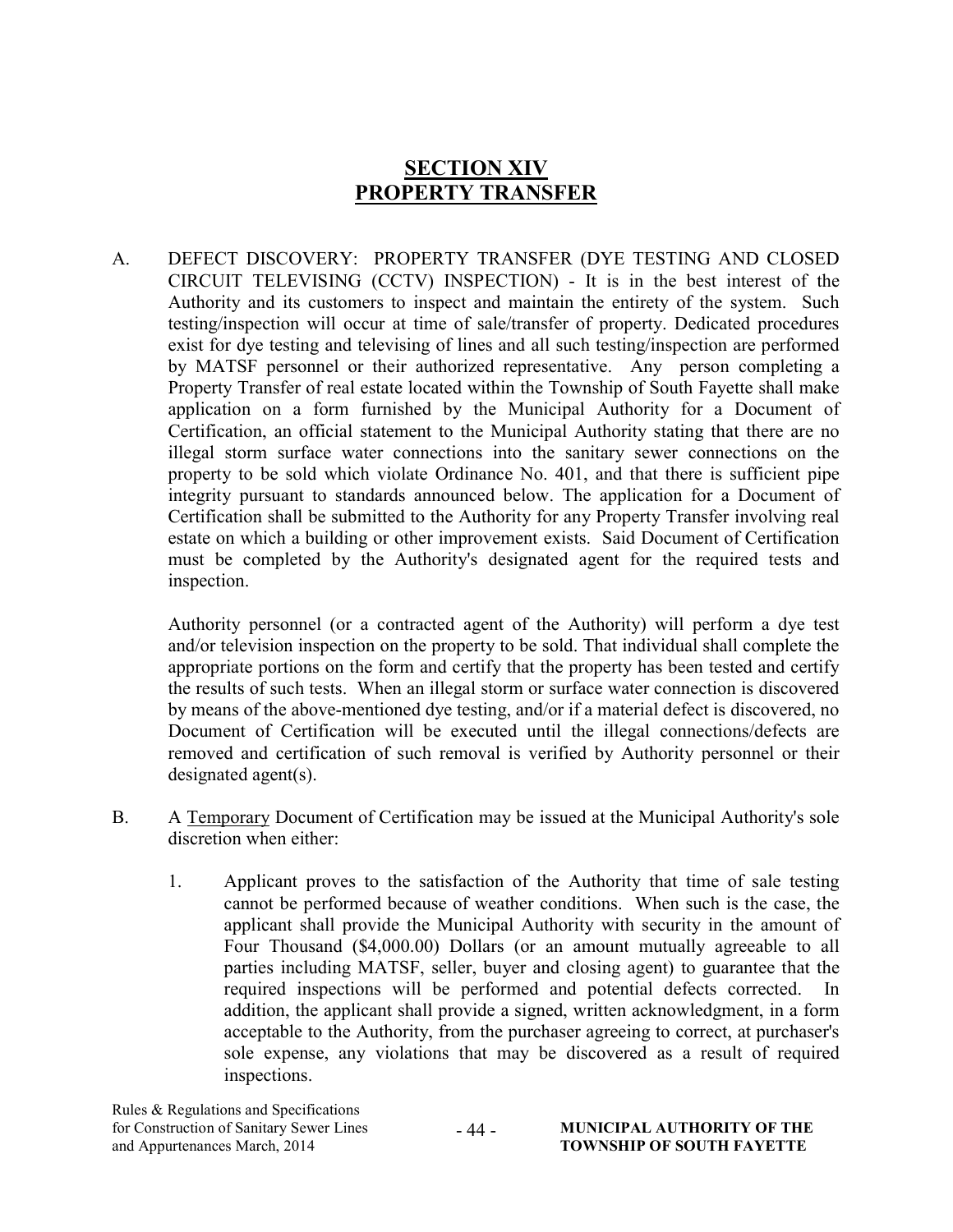Nothing in this subsection shall prohibit any purchaser from requiring the applicant to reimburse the purchaser for any costs incurred provided, however, primary liability shall run with the land and no such agreement shall affect municipality's/authority's enforcement powers.

- 2. When an illegal storm or surface water connection is and/or a lateral defect is discovered and the necessary remedial activities to correct such connection would require a length of time such as to create a practical hardship for the applicant, applicant may apply for a Temporary Document of Certification which may only be issued when the applicant provides the Authority with all of the following: (i) security in the amount not less than the estimated repair costs in a form acceptable to the Authority; and (ii) an agreement by the purchaser in a form acceptable to the Authority to be responsible for all cost over-runs related to the remedial work.
- 3. In addition to the Authority's right to deem the amount of security forfeited, the Authority also reserves the right to impose monetary penalties on the purchaser, after having received notice from the Authority of a date by which repairs must be made, for failure to make the repairs required. Said penalties are enumerated in Section XVII.

All Temporary Documents of Certification shall automatically expire six (6) months from the date of issuance at which time any security posted shall be forfeited.

Properties with improvements which are not served by the public sanitary sewer system are exempt from testing. Also exempt from testing are new homes that have been constructed in accordance with a valid building permit which have been inspected by the Township Building Inspector and the Plumbing Division of the Allegheny County Health Department and which have not been formerly occupied. At the time of the application for the Document of Certification, the Seller of such property, or the Real Estate Broker or Agent listing such property for sale, shall request that the water company provide a final meter reading to such property and should request from the Authority a No-Lien Letter reflecting the status of sewage liens upon such property and the amount due for current sewage service to the date of the final meter reading.

At the time of the final meter reading, sewage service provided to such property by the Authority shall be the responsibility of the Purchaser of the property or Tenant and they shall have made written application for continued sewage service (application for transfer of service in now done directly with PAWC) as is required by the Rules and Regulations of the Authority. In the event that such application for continued water service is made on behalf of the Purchaser or Tenant by a duly authorized Agent, the Purchaser or Tenant and such Agent shall be individually and jointly liable and obligated to pay for sewage service provided by the Authority until such time as the Purchaser or Tenant has executed a written application for sewage service.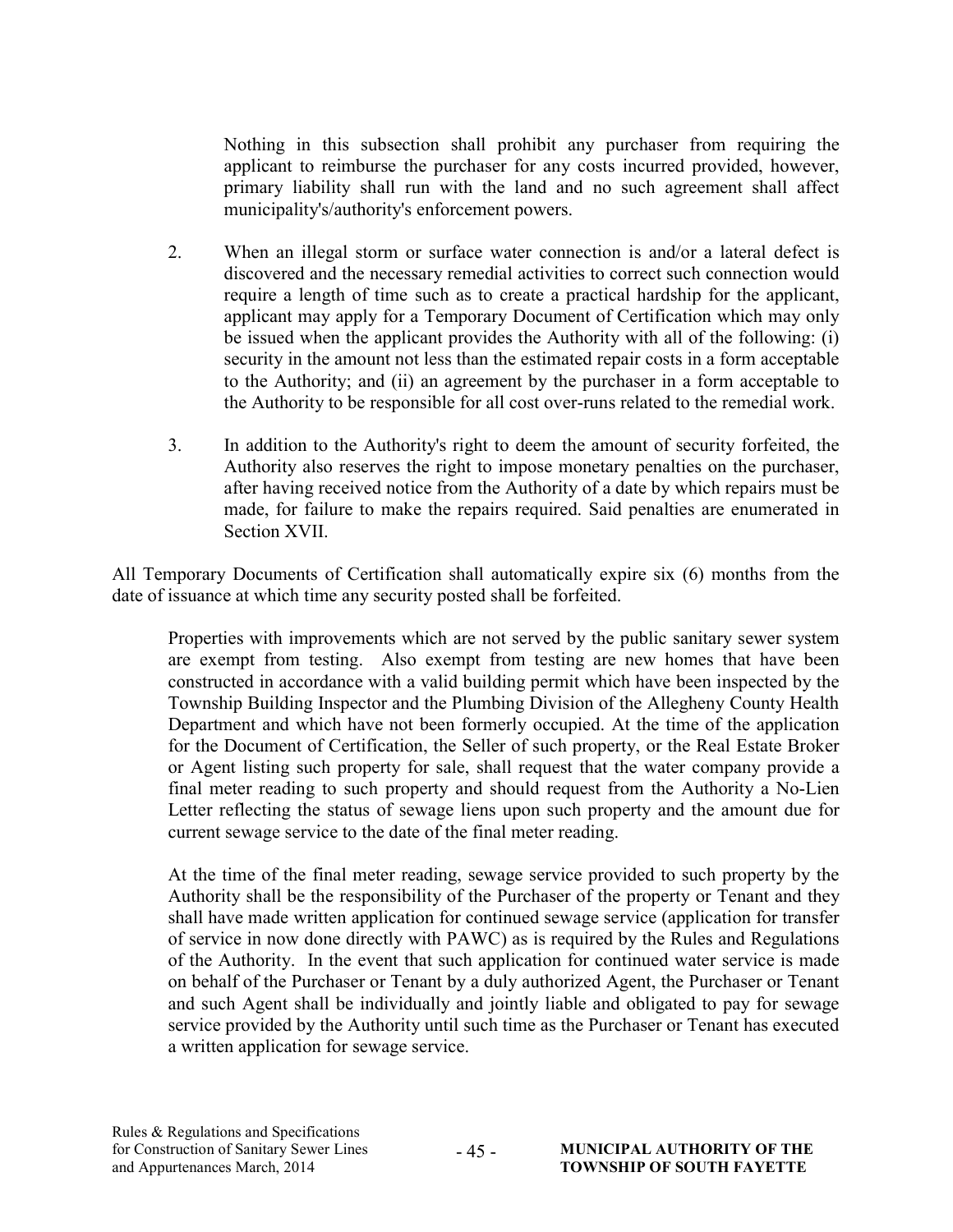The Seller, or the Real Estate Broker or Agent listing such property for sale, shall, at the time of closing or before, present the final meter reading and No-Lien Letter to the appropriate closing officer and all amounts due to the Authority for sewage service provided prior to the time of the final meter reading shall be paid at the closing.

#### C. DYE TESTING PROCEDURES

- 1. When a property requires a dye test, a representative of the property shall contact the Authority to schedule the inspection. Inspections scheduled during normal business hours will be completed within ten (10) days following the date on which the schedule was made.
- 2. The property representative will be responsible for a payment as outlined in the fee section of these Rules and Regulations.
- 3. The dye test will be completed by Authority personnel and be conducted on storm water facilities such as area drains, downspouts, sump pumps, etc.
- 4. Dye will be placed in these storm water facilities (or other techniques will be utilized) and the Authority personnel will verify that these facilities are not connected to the sanitary sewers. In the event water from an improper source is discovered entering the sanitary sewer during the inspection, the test will be deemed a failure. It will be the responsibility of the homeowner to remove all said improper connections to the sanitary line at their expense.
- 5. After all repairs have been made the property owner shall contact the Authority to schedule a retest.

#### D. CLOSED CIRCUIT TELEVISING (CCTV) INSPECTION PROCEDURES

- 1. CCTV inspection shall be completed on a property at the time of sale/transfer or for property improvements requiring a Township building permit that also requires an Allegheny County plumbing permit as required per the Township of South Fayette Ordinances.
- 2. If during the course of lateral inspection a defect is found between on any portion of the lateral that is deemed to be owned by the Authority (typically between the main sewer and the property line), those repairs may be made by the Authority at no expense to the property owner.
- 3. The CCTV inspection on a property will only be mandated if the time between property transfers exceeds three (3) years. If a property transfers again within 3 years of the most recent CCTV inspection, the requirement for this inspection will be waived by the Authority; however, no representation will be made by the Authority that the condition of the lateral has not deteriorated since the time of the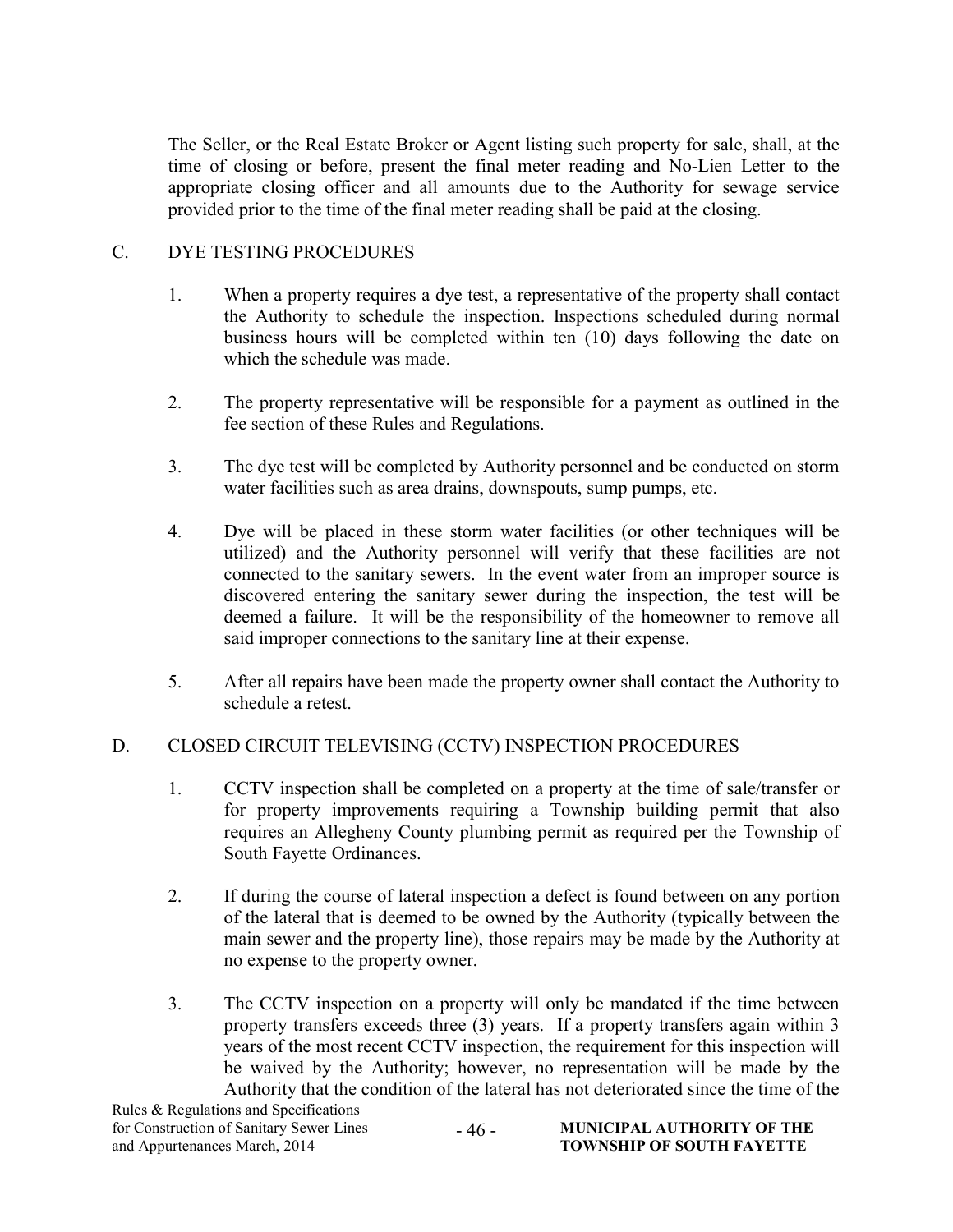last inspection. Under those circumstances, a basic dye test still must be conducted by Authority personnel, and the current property owner or potential buyer may request a new CCTV inspection to be completed by the Authority in accordance with the attached fee schedule.

The basic dye test is meant to identify and direct illegal connections from the system and/or problems with vents, cleanouts, etc. This basic inspection is mandated to comply with administrative consent orders between South Fayette Township Municipal Authority and the Allegheny County Health Department and Township Ordinance No. 401. The basic dye test will be completed on every property which is transferred and/or modifications are made requiring a building permit or an Allegheny County Plumbing permit.

- 4. Procedure
	- a. When a property requires a CCTV inspection, a representative of the property shall contact the Authority to schedule the inspection. Inspections scheduled during normal business hours will be completed within ten (10) business days following the date on which the schedule was made, weather permitting.
	- b. The property representative will be responsible for a payment for required inspections as outlined in the fee section of these Rules and Regulations prior to the work being initiated.
	- c. For time of sale testing only, it is the policy of the Authority that a representative for the property be present during the entire inspection.
	- d. Access to the lateral to complete the CCTV inspection will typically be made through a "fresh air" vent or clean out. In an instance where a "fresh air" vent or clean out is not available, adequate means of access to the entire lateral must be provided by the property owner at their expense. Such alternative access may need to be installed by a registered plumber and inspected by Allegheny County and Municipal Authority personnel.
	- e. CCTV inspections will typically be completed from the building to the main sewer. During the CCTV inspection, the Authority may utilize water injection into the ground in the vicinity of the sanitary sewer lateral to determine if leakage is present. If in the event leakage is observed coming from under the foundation, the Authority reserves the right to inspect the sanitary sewer piping under the building floor.
	- f. Inspections will in most cases be completed by Authority personnel utilizing Authority CCTV equipment. During the completion of the test, the NAASCO pipe assessment standards will be used to determine pipe defects. Any defects found to have a Level 3 or higher shall be deemed a failure. Multiple Level 2 defects (greater than 2 in number) in a given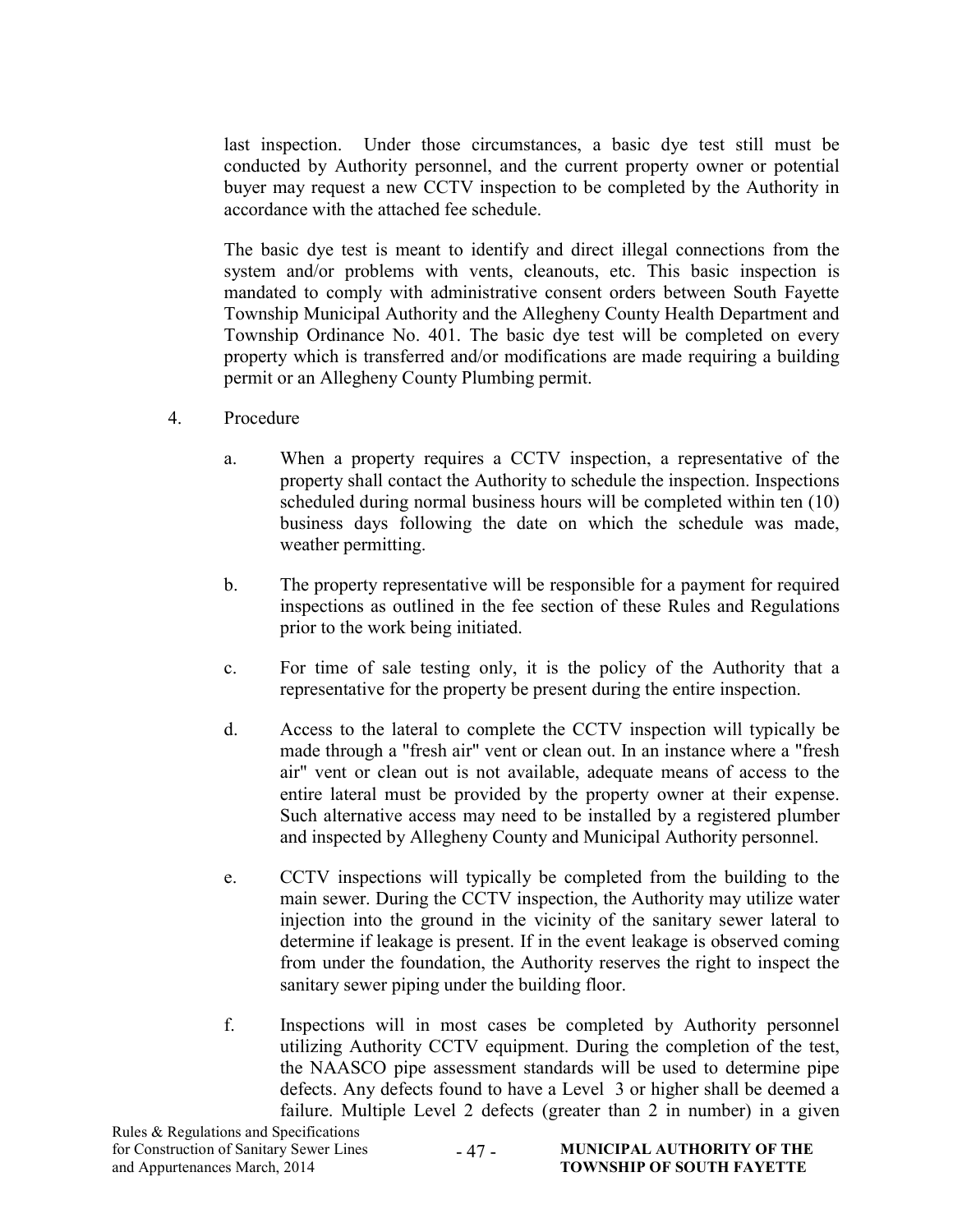lateral may also be deemed a failure.

- g. If a failure exists, it is the requirement of the property owner to replace/reline the Lateral Sanitary Sewer at their own expense. Work shall be in accordance with the Allegheny County Plumbing Code and these Rules and Regulations. Inspection of all work shall be completed by Allegheny County and Authority personnel. Any fees pertaining to these inspections shall be the responsibility of the homeowner. All work must be completed within thirty (30) days of the deemed failure unless a time extension is granted by the Authority. After the repairs are complete, a reinspection must be scheduled.
- h. After the repairs are made, the property representative must arrange for a re-inspection by MATSF.. If the subsequent inspection passes, a Document of Certification will be issued.
- E. APPEAL PROCEDURES In the event the property representative wishes to appeal a failure decision, the following rules shall apply:
	- a. The Authority hereby creates an Appeals Board to hear technical disputes from persons who disagree with the results of an inspection of the sewer lateral ("Appellants") conducted pursuant to Sections XIII and XIV of these Rules and Regulations or the amount and type of work to be done as a result of the inspection.
	- b. The sole grounds for a challenge to said inspection shall be whether the findings of the inspection are appropriate or whether the amount and type of work ordered to be completed is appropriate. No challenges shall be heard that are based upon financial concerns or a homeowner's inability to pay for any indicated repairs. Any request to the Authority by a property owner for a time extension for performing repairs due to financial hardship will be considered on a case by case basis by the Authority Board outside of this Appeals process.
	- c. The Appeals Board shall consist of 3 (three) members (the "Members"), appointed by the Authority Board.
	- d. The terms of the Members shall be at the will of the Authority Board and shall be for a period of indefinite length.
	- e. The Authority Board shall name one of the Members as Chairman of the Appeals Board; the duties of the Chairman shall include, but not be limited to, the following: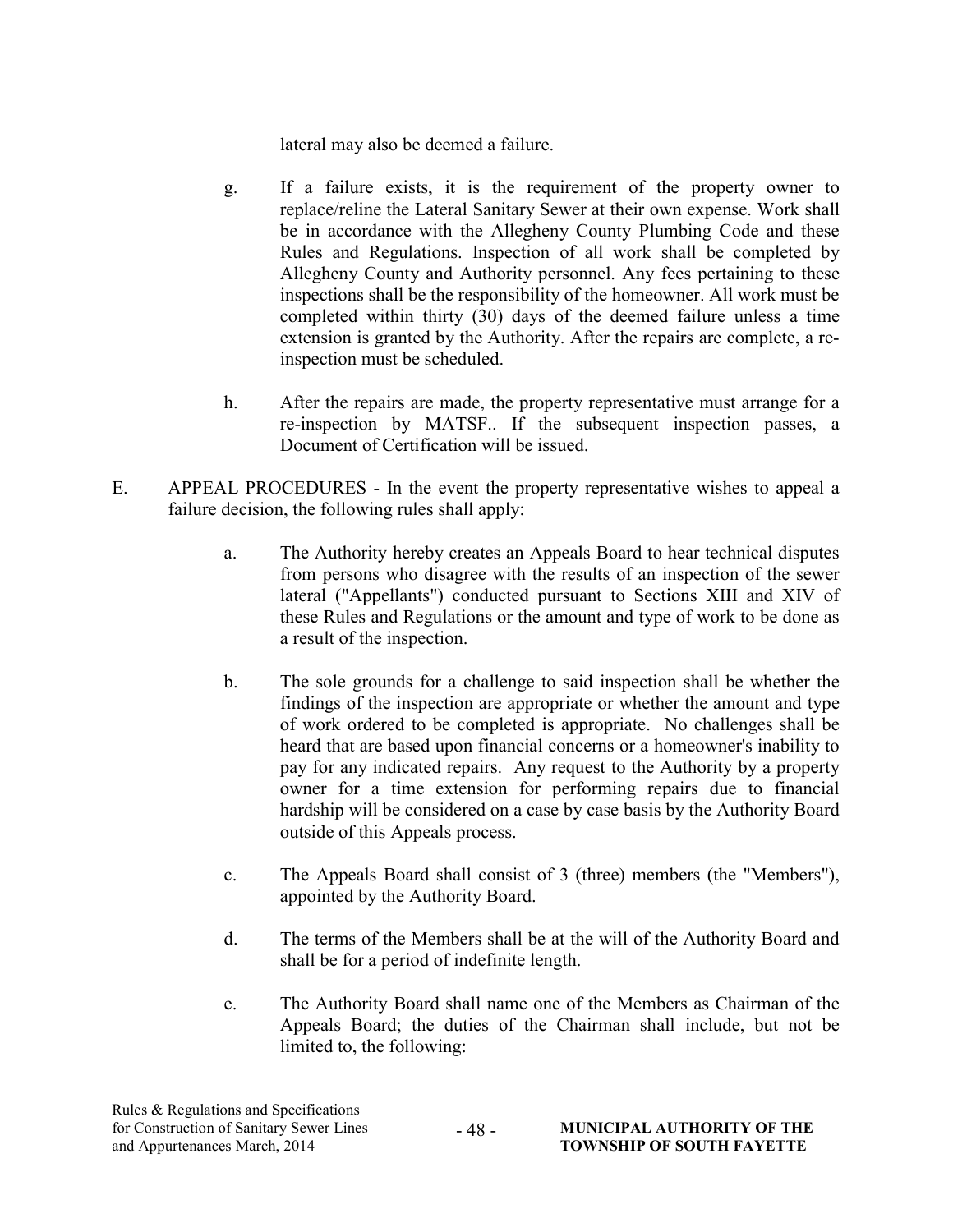- (1) Conduct and lead any review hearing brought hereunder;
- (2) Determine the place and time of meeting for such a review;
- f. Appellants desiring to bring a matter in front of the Appeals Board shall provide written notice of such desire to the Authority no later than 20 days from the receipt of the results of an inspection of the sewer lateral on the effected property. A hearing will be scheduled as soon as possible, but in no event greater than 30 days from receipt of the written request.
- g. Appellants may attend a hearing with the representation of counsel and may, at their cost, provide means by which the hearing will be recorded.
- h. Appellants shall be provided a reasonable amount of time, but in any event, not to exceed 30 minutes, to present evidence and arguments in front of the Appeals Board.
- i. Within 3 (three) business days of the hearing, the Appeals Board shall render a written decision on the matter.
- j. The decision of the Appeals Board shall be based on the vote of 2 of the 3 Members. However, all 3 Members must be present for voting, unless special circumstances dictate otherwise.
- k. The decision of the Appeals Board shall be final.

- 49 -

l. The Appeals Board shall provide a written summary of the hearing to the Appellant and the Authority Board on a form to be established by the Authority Board.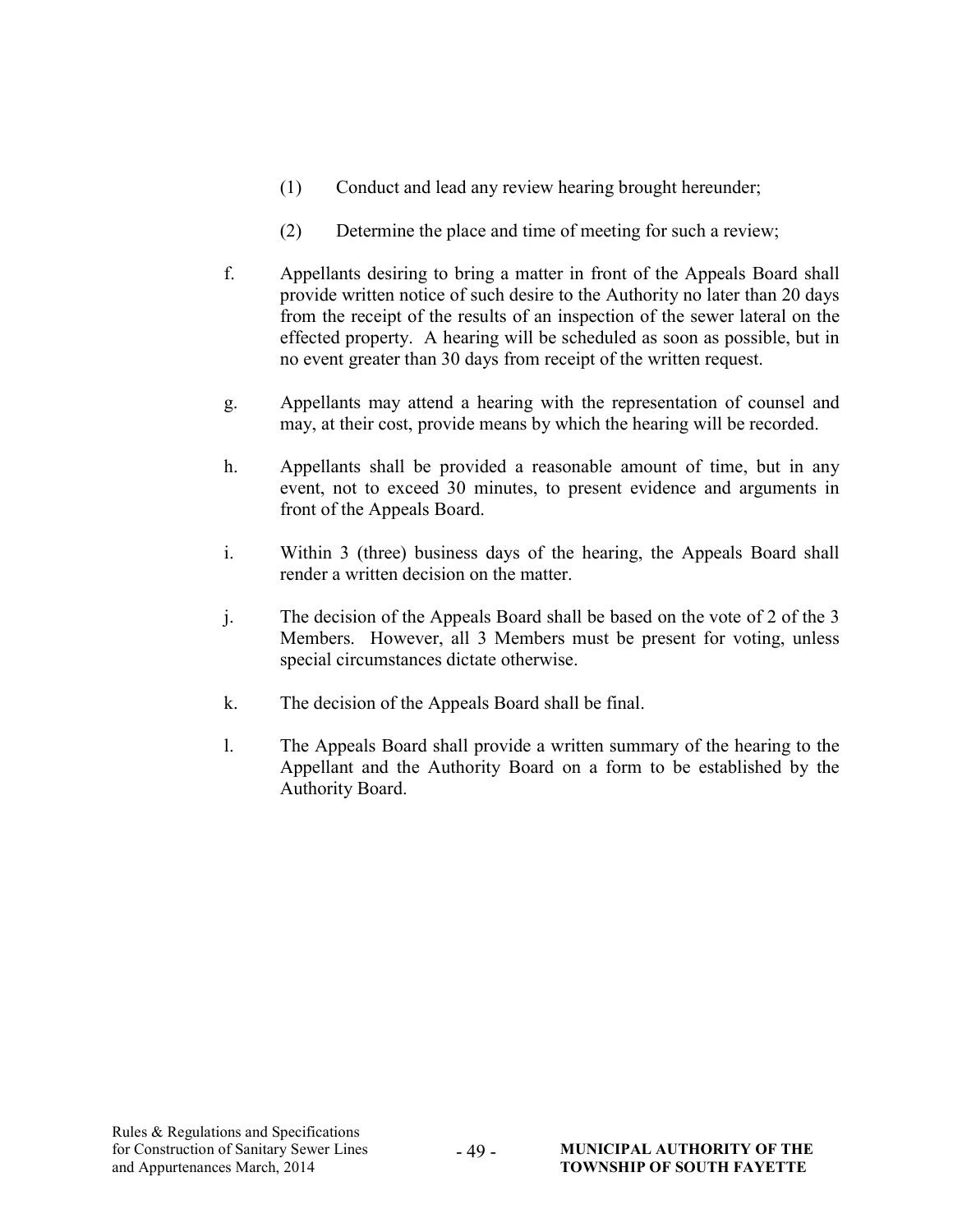## SECTION XV WELL METERS

- A. GENERAL In such instances where a Premises is furnished sewage and not water service, the Authority may require the installation of a meter to measure water use, said installation to be made in accordance, in general, with the regulations as relate to meters for regular water service of the water utility serving the general area and these regulations and to be made at the cost of the customer, and be subject to these Rules and Regulations. The customer must submit an application to the Authority requesting approval of a proposed meter installation and a permit must be issued therefore.
- B. SIZE OF METER The Authority reserves the right, in all cases, to stipulate the size and type of the meter to be installed on each service or other type line and to require the installation of a larger size meter in any case where the peak use of water places any meter under undue or unusual strain, and/or exceeds the recommended meter capacity, and reserves the right to charge the fees currently in effect for the larger meters.
- C. MINIMUM SIZE The minimum size of a meter installed shall be the same size as the water service line except that on a 3/4 inch line serving a domestic customer, the privilege of using a 5/8 inch meter may be allowed by the Authority.
- D. LOCATION The location for the meter shall be subject to the approval of the Authority, shall be at a convenient and accessible point, shall permit control of the entire supply, and shall allow proper protection of the meter from freezing or other harm. A remote readout is required for all residential premises and all other premises not accessible during regular business hours.
- E. FIXTURES No fixture shall be attached to, or any branch made in, the service pipe between the meter and the source of supply.
- F. METER PIT In cases where it is not practical to place the meter within the building, the Authority may require the property owner to construct, inside the property line, a brick, concrete or fiberglass meter pit with a suitable iron cover or a similar type or approved meter box - such installations to be made in accordance with a plan furnished or approved by the Authority.
- G. INSTALLATION OF METER All piping, fittings, valves, check valves, gauges, bolts, nuts, meter pit structures, manholes or other accessories or materials, and the labor for installing the same, used in connection with meter settings within the property line of the Premises, shall be at the expense of the applicant. The customer shall employ for this work the services of a registered master plumber, who shall cooperate with the Authority and install all the piping and appurtenances in accordance with the dimensions and requirements for each specific case, so that the meter or meters can be properly installed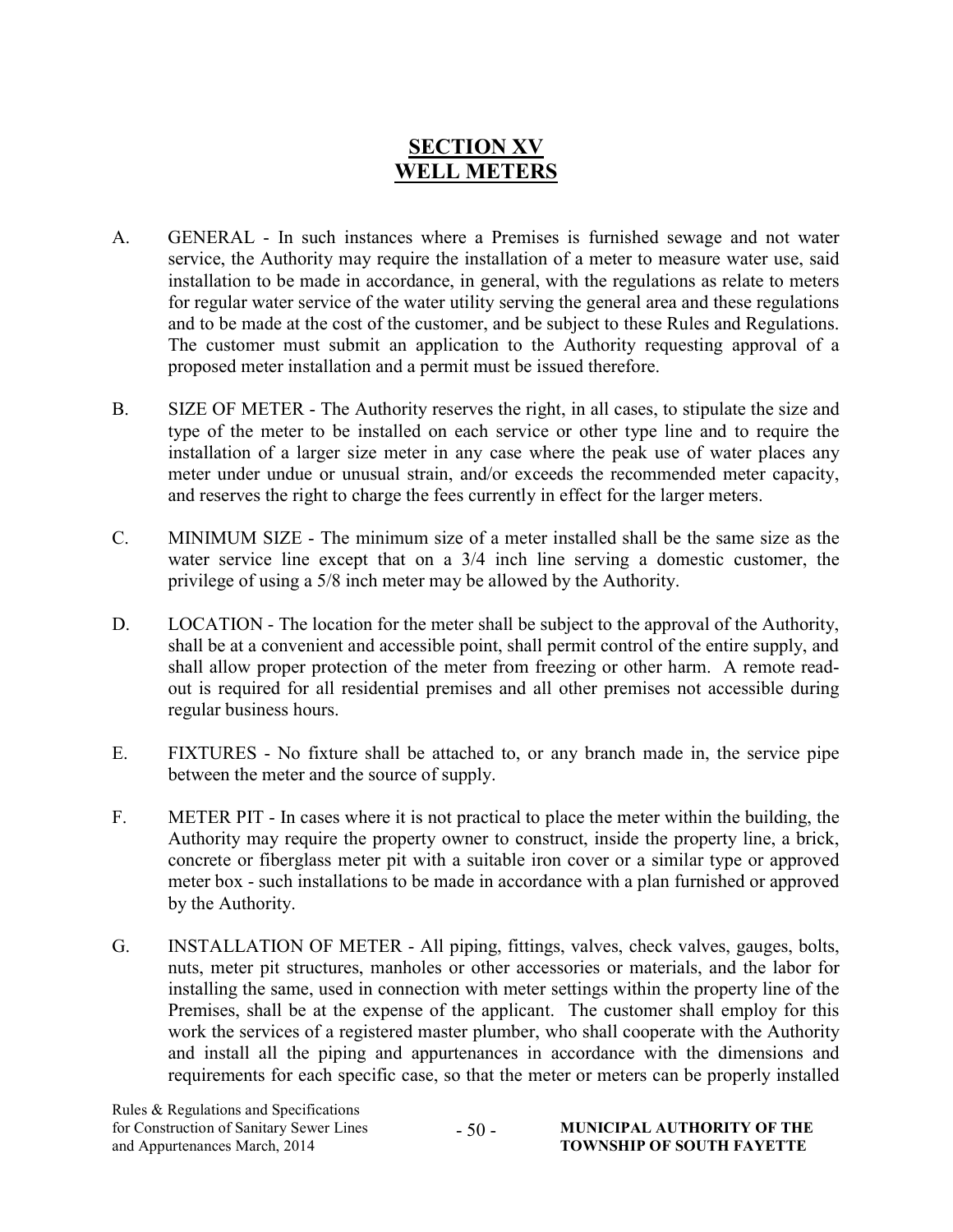and connected by the Authority. The customer shall furnish and install on the service line a wheel handle, round way stop cock or gate valve, without waste, the same size as the service line on the street side and immediately before the meter, and a stop and waste cock or valve on the outlet side and immediately after the meter. A suitable check valve shall be furnished and installed by the customer at a point between the stop and waste cock or valve and the meter, if necessary and required. When a check valve is installed, a safety valve shall be furnished and installed by the customer at a convenient point in the house piping to relieve excess pressures due to heating of water.

- H. PARALLEL METERS Under certain conditions where there is a demand or necessity for uninterrupted water service in order to eliminate inconvenience to both the customer and the Authority when repairs to or replacement of the meter is necessary, the Authority may, at its option, require the installation of a battery of two or more meters on the one service line, with a combined capacity approximately equal to the capacity of the single meter requested. Such installations shall be properly valved to control or cut any single meter out of service and permit its removal without interruption of service through the remaining meter or meters. In cases where meters are so installed or where the Authority requires more than one meter, bills will be separately rendered for each meter, the cost of such installations to be borne by the customer.
- I. MAINTENANCE, CARE AND RESPONSIBILITY FOR DAMAGE The owner and/or tenant shall maintain all meters at his expense. In the event of injury, freezing or nonworking of the meter, the customer shall promptly notify the Authority. The customer shall furnish and set another meter to replace the one frozen or damaged by such causes; and the cost of the repairs to the same, including replaced parts, labor, and transportation charges, as well as the costs of testing and costs for reinstallation or changing of the meter, shall be paid by him.
- J. METER TESTS All meter shall be accurately tested before installation and thereafter periodically tested.
- K. ACCURACY OF METER In the case of meters used for private water supply systems and where public water is not furnished, should the Authority at any time doubt the accuracy or correctness of the meter measuring water delivered to the customer's Premises, the Authority will, and if the customer so desires, in his presence or that of his authorized representative, make a test of the accuracy of the meter. When a customer desires, either personally or through a representative, to witness the testing of a meter, he may require the meter to be sealed in his presence before removal, which seal shall not be broken until the test is made in his presence. If the meter so tested shall be found to be accurate within the limits herein specified, the Authority shall be responsible for the cost of testing, but if not so found then the cost thereof shall be borne by the customer.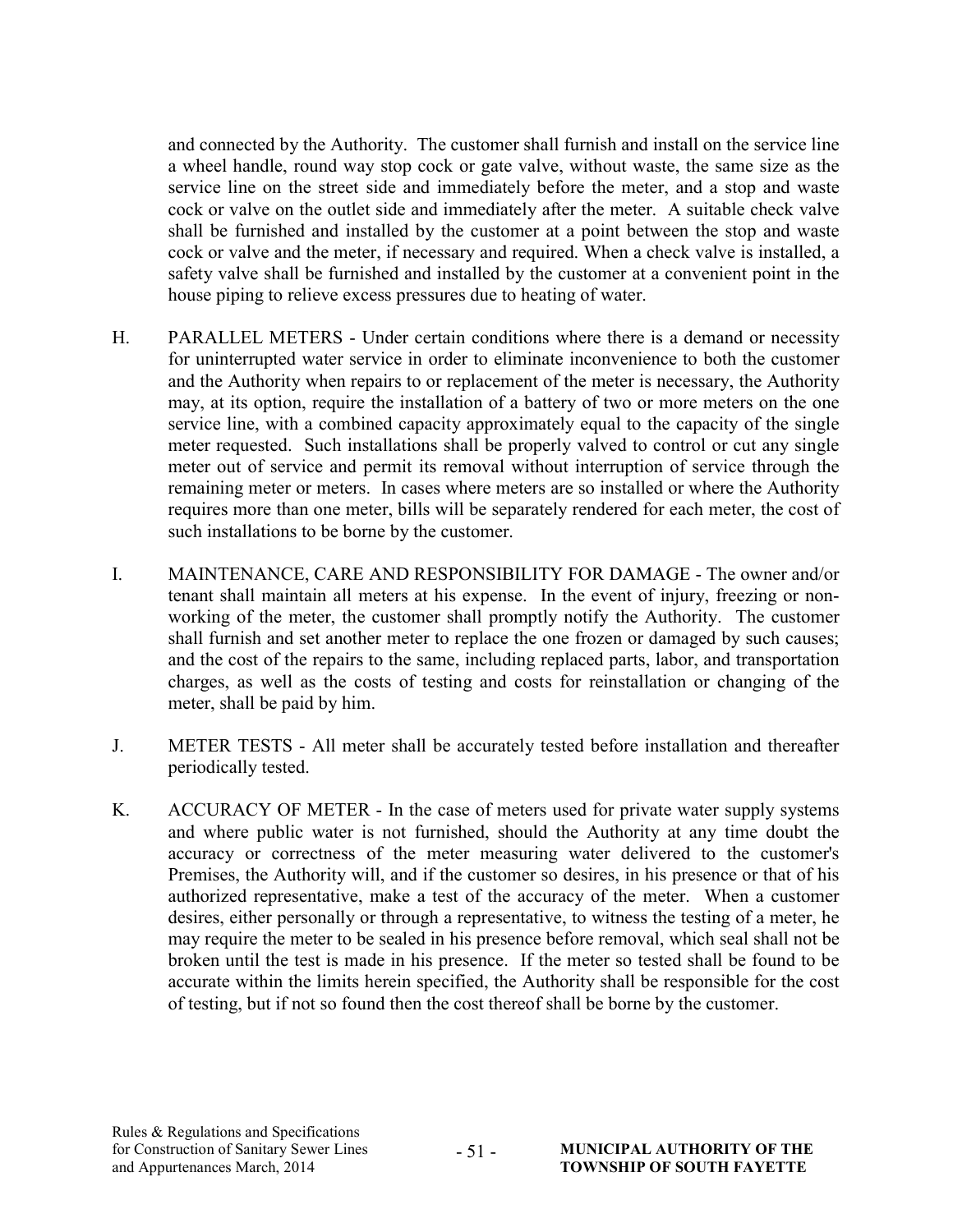- L. REPORTS A report of all tests shall be made to the customer or Authority, and a complete record of such tests shall be kept by the Authority. The amount of the fee for tests made by the Authority shall be in accordance with the schedule of fees set forth in the Schedule of Rates.
- M. RATES FOR TESTING Rates for testing meters not included in the above classifications or which are so located that the cost is out of proportion to the fee specified will be furnished by the Authority after an appraisal has been made to determine the cost. The fee above stipulated shall be payable by the applicant in advance. In the event the meter so tested is found to have an error, the bill, based on the last reading of such meter or meters, shall be corrected accordingly. This correction shall apply both for over or under registration.
- N. CHANGE IN LOCATION OF METERS The customer shall pay for the cost of relocation of all meter made at his request or for his convenience.
- O. SEALS No seal placed by the Authority for the protection of any meter, valve, fitting, or other water connection shall be tampered with or defaced. It shall not be broken except upon authorization from the Authority or in the presence of an Authority representative. Where the seal is broken, the Authority reserves the right to remove the meter for test, at the expense of the customer, even though said meter registers accurately.
- P. LEAKS Customers are urged to give careful attention to their plumbing and fixtures and make immediate correction of all leaks. No allowance will be made by the Authority for water used, lost, stolen, or otherwise wasted through leaks, carelessness, neglect, or otherwise after the same has passed through the water meter.
- Q. READING AND REGISTRATION OF METER Readings of meters shall be taken monthly or quarterly, at the option of the Authority, and the quantity recorded by the meter shall be taken to be the amount of water passing through the meter, which amount will be conclusive on both the customer and the Authority, except when the meter has been found to be registering inaccurately or has ceased to register. In such cases, the quantity may be determined by the average registration of another meter for a period of at least 20 days after it has been repaired, tested, and reset; or the quantity consumed during a previous corresponding period may be used as a basis for settlement. If none of these methods can be applied fairly, another method may be used that will be just and reasonable to the Authority and to the customer.
- R. NOTIFICATION RELATIVE TO CONDITION OF METER The customer shall notify the Authority of damage to or the non-working of the meter, or of the breaking of the seal or seal wire, as soon as he is aware of such a condition.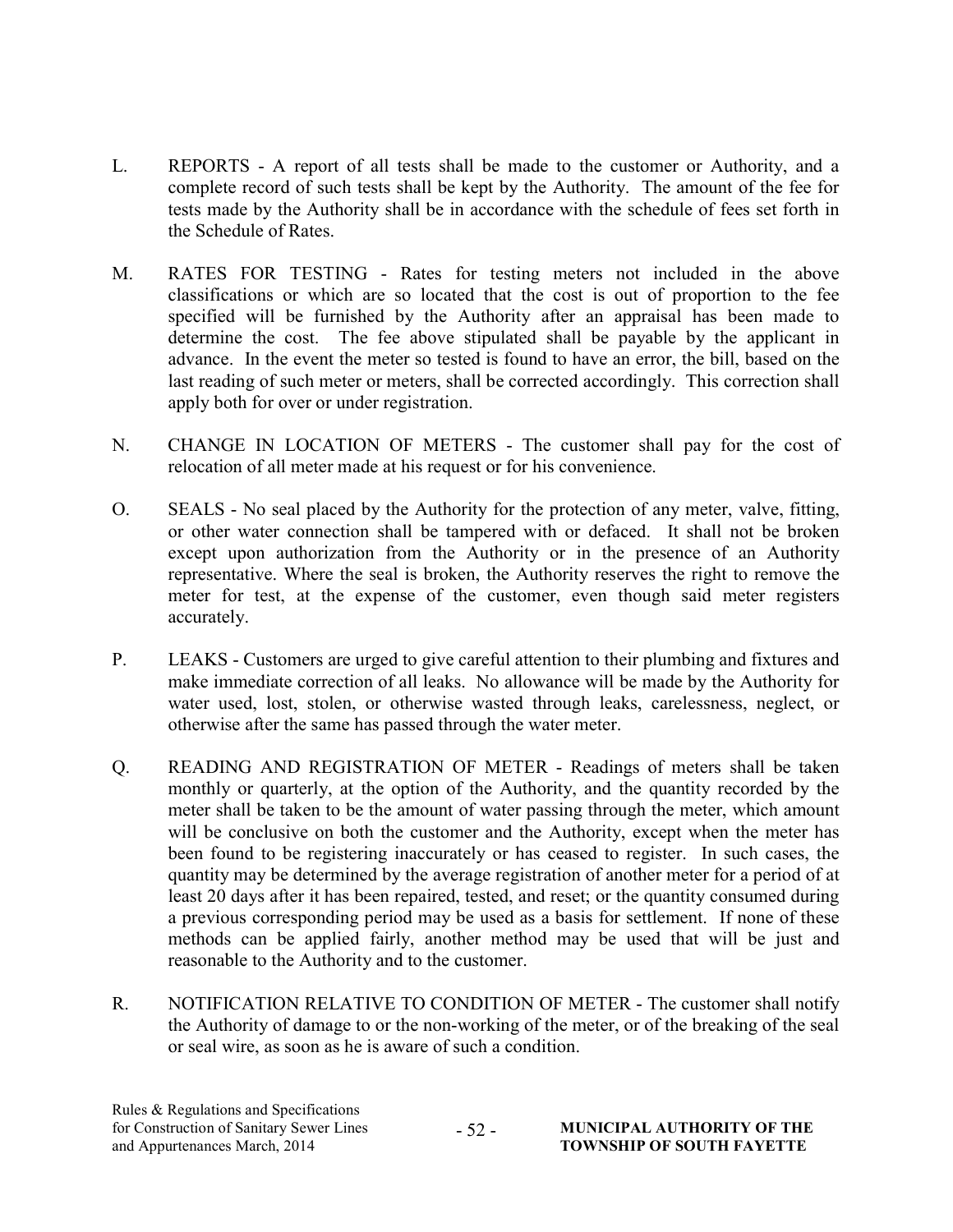- S. MINIMUM CHARGE Every meter installed is subject to a fixed minimum monthly or quarterly charge, in accordance with the rates thereof, for which certain quantities of water will be allowed without additional charge; and where more than one Premises is furnished service through one meter, the same fixed minimum monthly or quarterly charge shall apply for each and every Premises; and the method of preparing bills for such installations is set forth elsewhere herein. Such minimum shall be non-abatable for a non-user of water, and non-cumulative against subsequent consumption. In the case of fractional bills covering less than a quarter, minimum charges and allowances shall be prorated.
- T. INACTIVE SERVICE All Premises are subject also to minimum charges for inactive service, as set forth elsewhere herein. The property owner will be held responsible for all bills not paid by tenants and/or others occupying the respective Premises.

- 53 -

1. The billing for Premises with respect to sewage services under a permit approving a meter on a private water system shall be subject to an additional minimum charge to defray the cost of the meter reading and other work, and such charges shall be in accordance with the fees set forth in the Fee Schedule.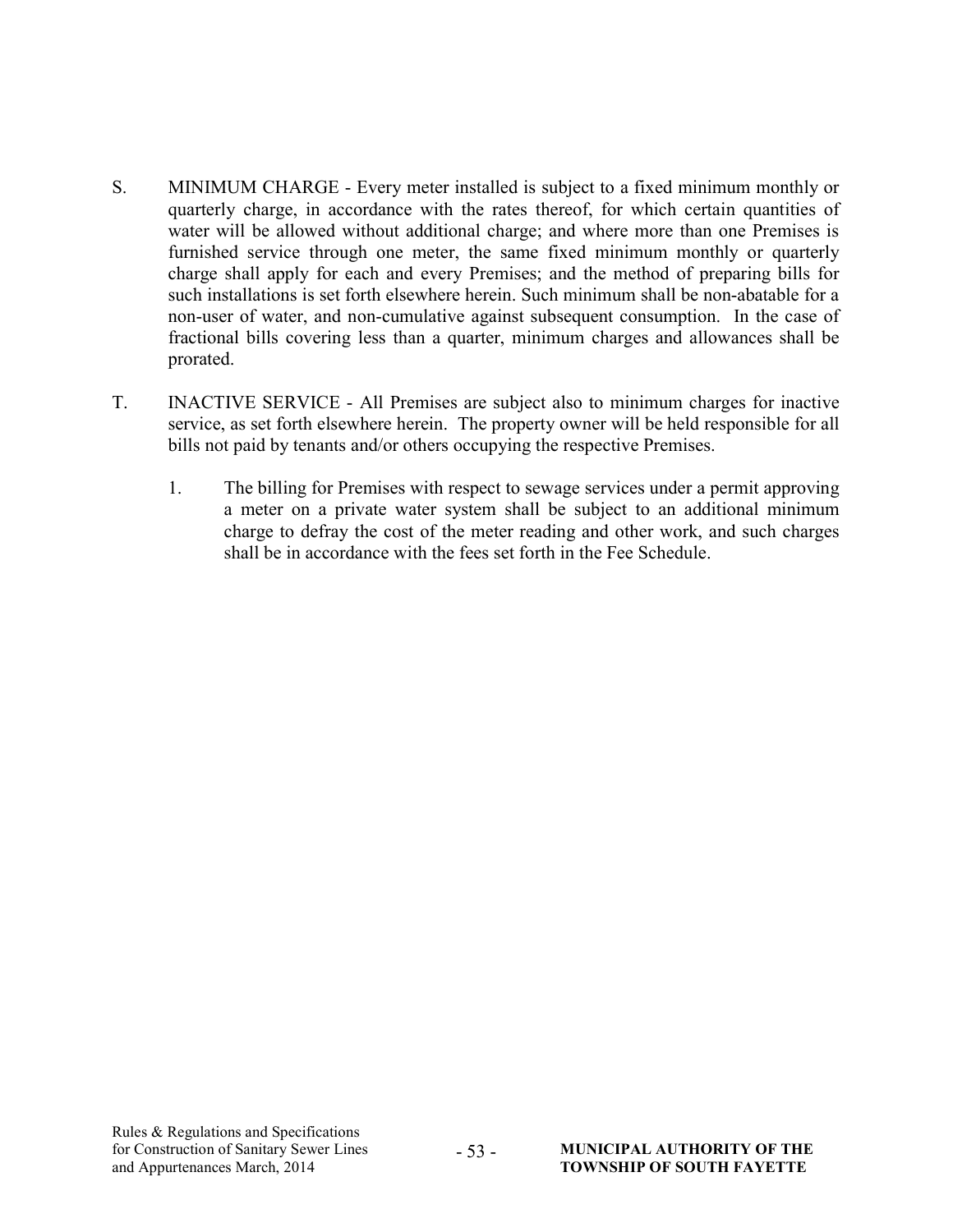## SECTION XVI AUXILIARY WATER METERS

- A. General In such instances where the owner of a Premises desires to install an auxiliary water meter in order to meter water consumed which does not discharge to the sanitary sewerage system, an application shall be made by the Property Owner on the form provided by the Authority requesting approval of a proposed meter installation and a permit must be issued therefore. In general, the installation of the meter shall be made at the cost of the applicant in accordance with the regulations as relate to meters for regular water service of the water utility serving the general area.
	- 1. Size of Meter The Authority reserves the right, in all cases, to stipulate the size and type of the meter to be installed on each service or other type line and to require the installation of a larger size meter in any case where the peak use of water places any meter under undue or unusual strain, and/or exceeds the recommended meter capacity. The minimum size of a meter installed shall be the same size as the water service line except that on a 3/4-inch line serving a residential customer the privilege of using a 5/8-inch meter may be allowed by the Authority.
	- 2. Location The location for the meter shall be subject to the approval of the Authority, shall be at a convenient and accessible point, shall permit control of the entire supply which does not drain to the sanitary sewerage system, and shall allow proper protection of the meter from freezing or other harm. No fixture shall be attached to, or any branch made in, the service pipe on the outlet side of the meter which drains to the sanitary sewerage system.
	- 3. Installation of Meter All piping, fittings, meters, remote reader, valves, check valves, gauges, bolts, nuts, meter pit structures, manholes or other accessories or materials, and the labor for installing the same, used in connection with meter settings within the property line of the Premises, shall be at the expense of the applicant. The customer shall employ for this work the services of a registered master plumber, qualified and approved by the Authority, who shall cooperate with the Authority and ACHD, and install all the piping and appurtenances in accordance with the dimensions and requirements for each specific case. The customer shall furnish and install on the service line a wheel handle, round way stop cock or gate valve, without waste, the same size as the service line on the inlet side and immediately before the meter, and a stop and waste cock or valve on the outlet side and immediately after the meter. The customer shall provide an approved remote reading system recording in 1,000-gallon units at a convenient point on the exterior of the building to permit reading the water consumption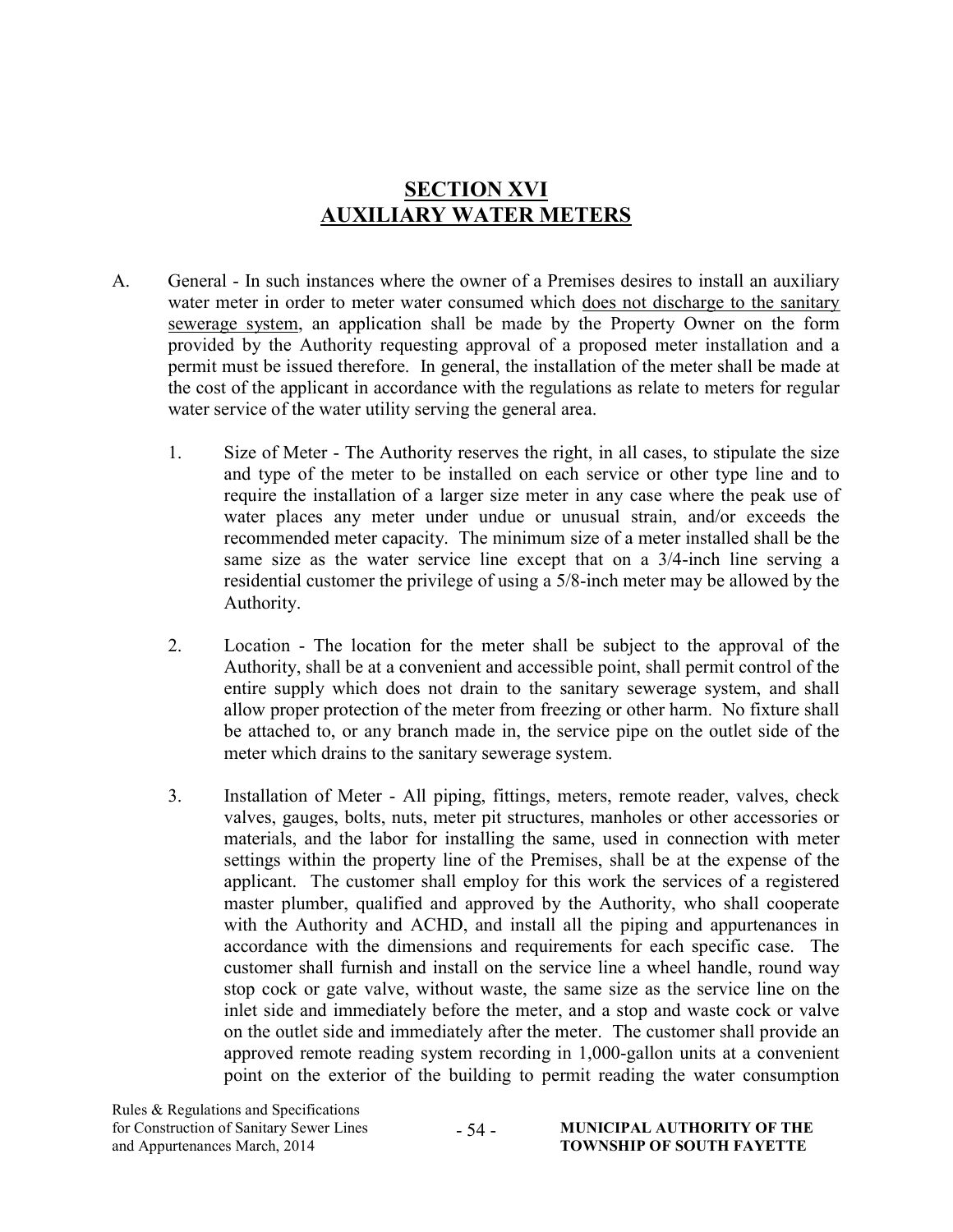without entering the building. The remote reader location must be kept accessible and be at least 3' above grade.

- 4. Maintenance, Care and Responsibility for Damage The owner and/or tenant shall maintain all meters and appurtenances at his expense. In the event of injury, freezing or nonworking of the meter or breaking of the seal or seal wire, the customer shall promptly notify the Authority. The customer shall furnish and set another meter to replace the one frozen or damage by such causes; and the cost of the repairs to the same, including replaced parts, labor and transportation charges, as well as the costs of testing and costs for reinstallation or changing of the meter and any inspection fees shall be paid by him.
- 5. Meter Tests All meters shall be accurately tested before installation and thereafter periodically tested at the discretion of the Authority in a manner prescribed by the Authority, all at the owner and/or tenant's expense.
- 6. Inspection The Authority reserves the right to enter the Premises to inspect the plumbing system of the Premises at any reasonable time.
- 7. Seals No seal placed by the Authority for the protection of any meter, valve, fitting or other water connection shall be tampered with or defaced. It shall not be broken except upon authorization from the Authority or in the presence of an Authority representative. Where the seal is broken, the Authority reserves the right to remove the meter for test, at the expense of the customer, even though said meter registers accurately.
- 8. Leaks Customers are urged to give careful attention to their plumbing and fixtures and make immediate correction of all leaks. No allowance will be made by the Authority for water used, lost, stolen or otherwise wasted through leaks, carelessness, neglect, or otherwise after the same has passed through the water meter.
- 9. Reading and Registration of Meters Readings of meters shall be taken 1 or 2 times a year by the Authority, and the quantity recorded by the meter shall be taken to be the amount of water passing through the meter, which amount will be conclusive on both the customer and the Authority, except when the meter has been found to be registering inaccurately or has ceased to register. In such cases, the quantity will be determined by a method that will be just and reasonable to the Authority and to the customer. The Fee charged for reading and administrative cost associated with the auxiliary meter will be included in the monthly sewage charge. The date of the reading of the auxiliary meter by the Authority will be documented and the water consumption recorded by the auxiliary meter will be credited against the total consumption recorded by the water utility, generally within the next monthly billing cycle.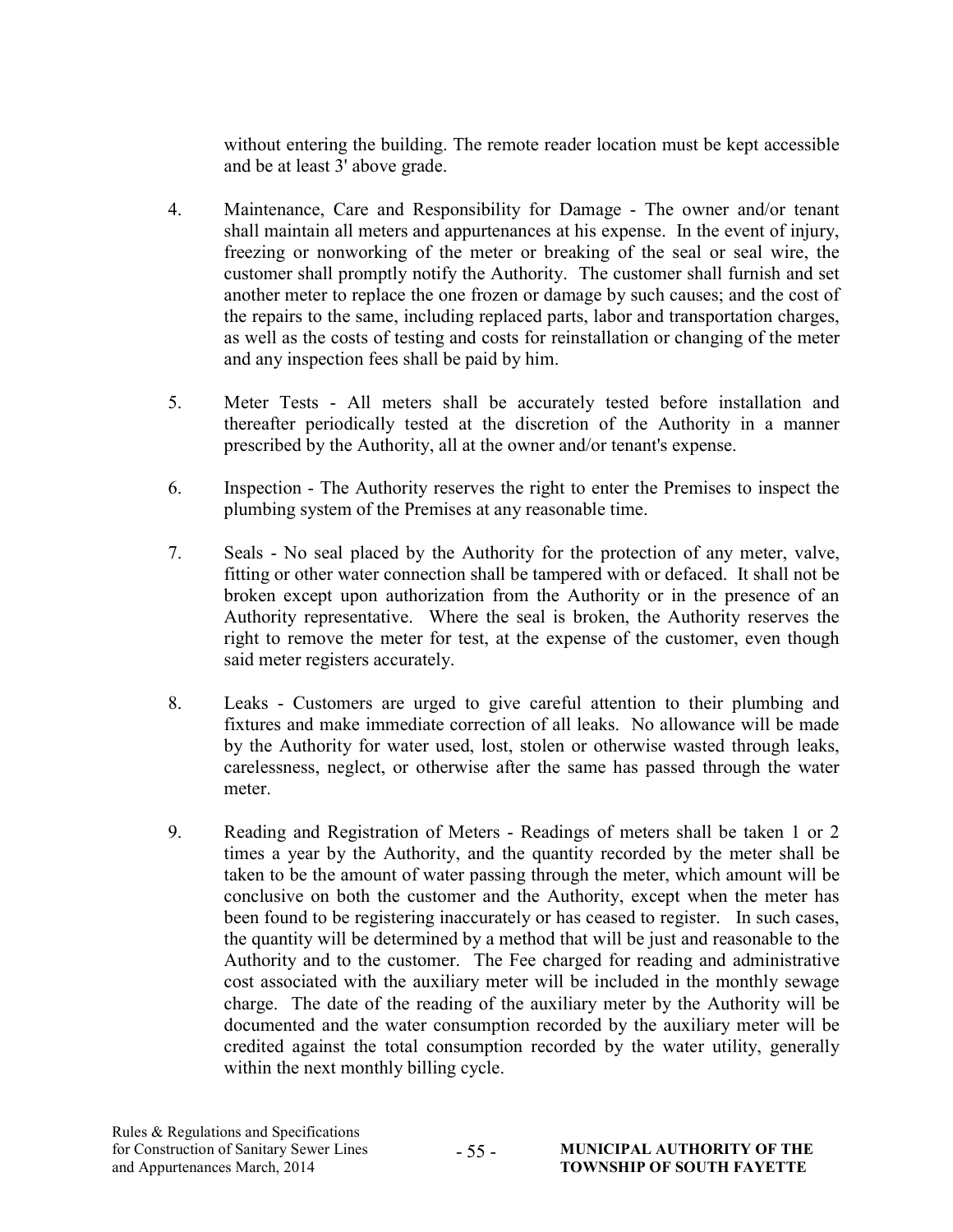#### 10. Procedure

- a. Customer makes application at Authority office on required form and pays the applicable fee.
- b. Customer installs meter in accordance with said Rules and Regulations Governing the Installation of Auxiliary Water Meters.
- c. Customer requests an inspection and sealing of the auxiliary meter.
- d. Authority inspects the installation of the auxiliary meter and remote reader and, if satisfactory, seals the meter and records the initial reading of the meter.
- e. If the installation is not approved, the procedure returns to Step b of this section and continues as before, except that the request for an inspection must be accompanied by the payment of an additional Application and Inspection Fee.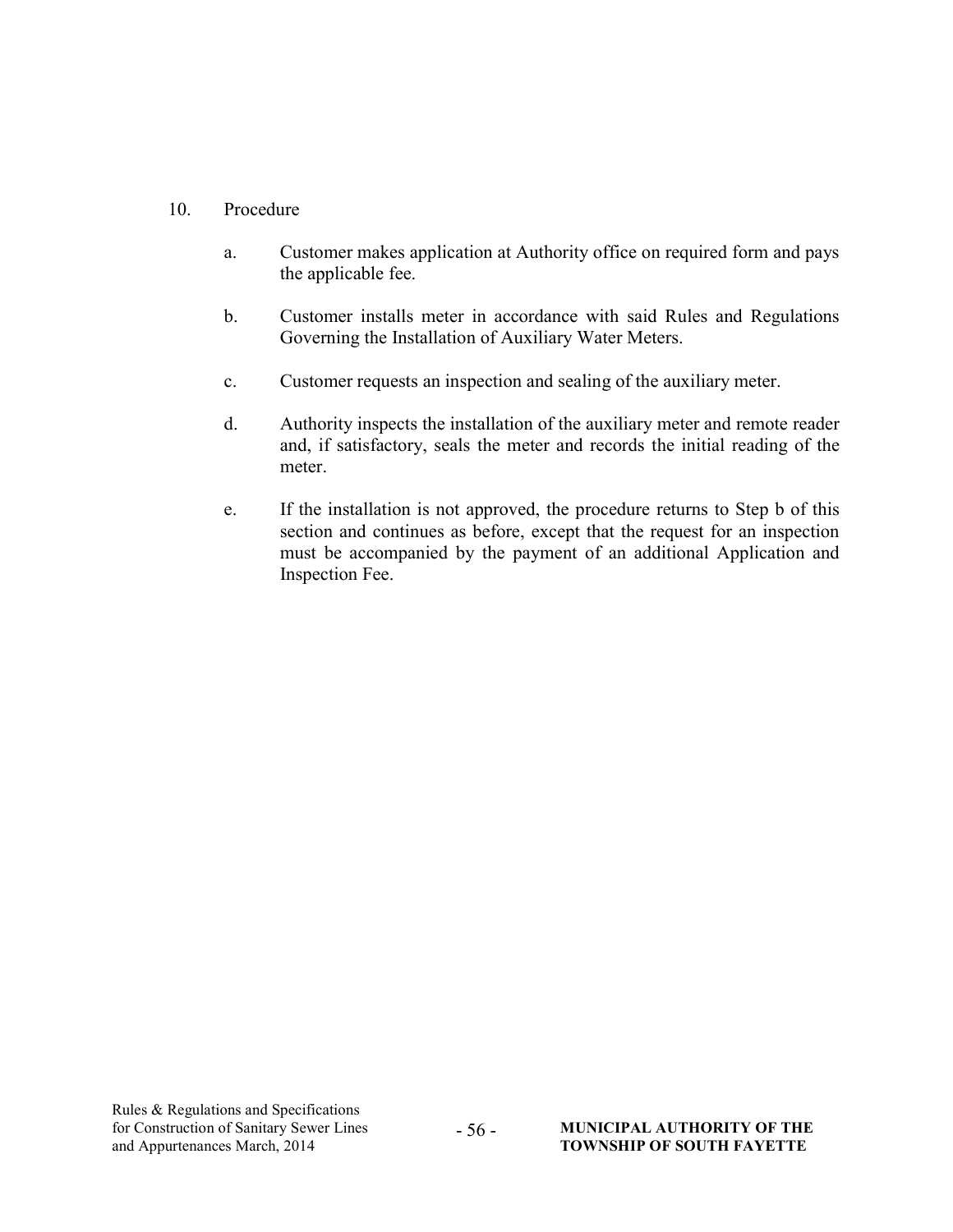## SECTION XVII RATES, CHARGES, FEES/ COSTS & PENALTIES

- A. South Fayette Municipal Authority's schedule of Rates, Charges, Fees/Costs & Penalties is summarized and attached as Appendix F.
- B. CHARGES FOR ACTIVE SEWAGE SERVICE All bills for sewage services furnished by the Authority will be based on the current published Schedule of Rates for the Authority (Appendix F), the charges to be based on the quantity of water used on or in said Premises as the same may be measured by meters in use or other meters to be installed, or based on the number and type of fixtures, or based on flat rates, or based on unit charges, or such other methods, all as approved subject to conditions and to the requirements and rates set forth in the current Schedule of Rates.
	- 1. NORMAL CHARGES Each Premises will be subject to a fixed minimum monthly or quarterly charge for sewage services and billed normally on a water use or flat rate basis. The minimum charge shall be non-abatable for non-users of water, and non- cumulative against subsequent use. In the case of fractional bills covering less than a month or a quarter, monthly or minimum charges shall be prorated to the nearest full month. The charges for the use of water in excess of the quantities allowed under the minimum charges will be in accordance with the Schedule of Rates, the allowances of water for the minimum charges to be deducted from the quantities set forth in applying the schedule. The Authority may, at its option, adopt the "Unit Charge" or other methods as a basis of normal billing.
	- 2. MULTIPLE BILLING The charge for sewage service in all cases where water use is the basis of charges and more than one Premises is served by a common meter water line shall be determined in accordance with the general procedures set forth with respect to Multiple Billing.
	- 3. BASE CHARGES The Authority may, at its option and as set forth in the Schedule of Rates, bill on the basis of unit charges for sewage services in accordance with the following and the Schedule of Rates:
		- a. Residential Individual Subject to a single unit charge.
		- b. Residential Multiple Served by a single metered water service line, such as apartment and multiple type dwelling, or similar type of building or occupancy; subject to a unit charge for each residential Premises therein.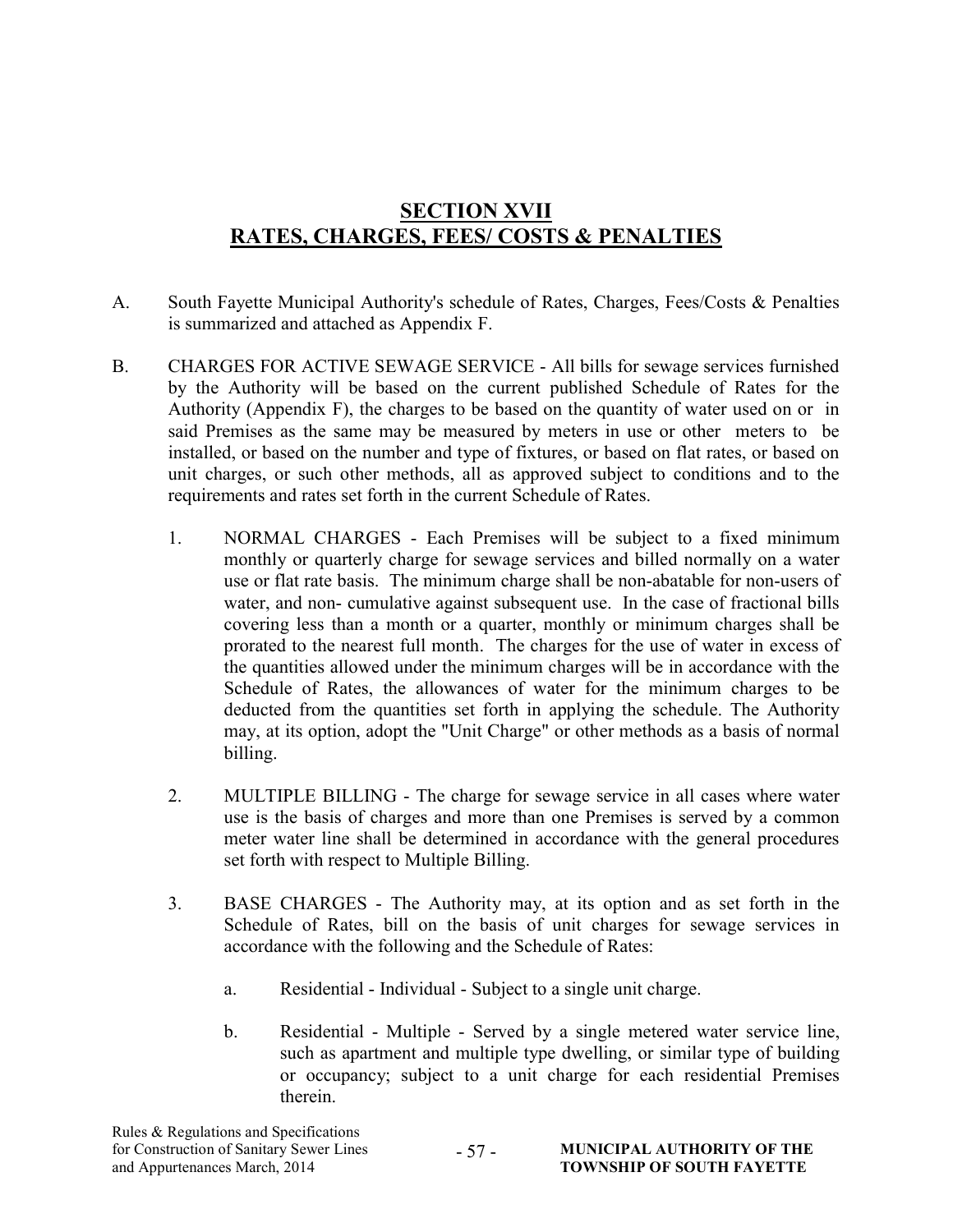- c. Commercial, industrial, public or mixed, such as residential and industrial, minimum change applies to each detached building in a complex served by a single meter or any other such combination of Premises; subject to number of unit charges; will be charged on the basis of the number of water meters at a given premises.
- 4. SURCHARGE FOR CERTAIN INDUSTRIAL WASTES The Authority will exercise the right to levy and assess against applicable Premises a surcharge, or surcharges, for the handling of abnormal industrial, commercial, and other such wastes Pursuant to the Pretreatment Regulations of the Allegheny County Sanitary Authority, a copy of which is included as Appendix B.. The basis of such charges shall be as set forth in the Schedule of Rates and/or ALCOSAN.
- 5. The surcharges will be added to the normal sewage service charge and shall be subject to the same penalties applicable to other charges.
- 6. The strength of wastes subject to a surcharge, or surcharges, shall be determined by the Authority and/or ALCOSAN. The frequency and duration of the sampling period shall be subject to determination by the Authority and/or ALCOSAN, and shall be such as will permit reaching reasonably reliable conclusions as to the average composition of such wastes, exclusive of storm water run-off, if any. The manholes or other facilities required for sampling shall be constructed at the cost of the owner and/or tenant, and shall be constructed as previously set forth.
- 7. The samples will be collected by a representative of ALCOSAN or an agent approved by ALCOSAN, such samples to be collected in proportion to the flow of wastes, exclusive of storm water run-off, if any, and to be composited for analysis. The procedures and analyses will be in accordance with the latest edition of the Standard Methods for Examination of Water and Wastewater, as published by the American Public Health Association.
- 8. The characteristics and strength of the wastes, as determined by analyses, shall be used to determine the applicability of the surcharge, or surcharges, and used as basis for establishing the amount of the surcharge or surcharges. ALCOSAN and the Authority exercises the right to assess the costs of conducting flow measurements, and making the chemical and other test, against the owner and/or tenant of the Premises.
- 9. ALCOSAN and the Authority may, at its option, accept the results of routine sampling and analyses by the producer of said wastes.
- C. TURN-ON CHARGE A turn-on and turn-off charge, currently in effect, shall be paid

| Rules & Regulations and Specifications   |        |                                   |  |  |  |
|------------------------------------------|--------|-----------------------------------|--|--|--|
| for Construction of Sanitary Sewer Lines | $-58-$ | <b>MUNICIPAL AUTHORITY OF THE</b> |  |  |  |
| and Appurtenances March, 2014            |        | <b>TOWNSHIP OF SOUTH FAYETTE</b>  |  |  |  |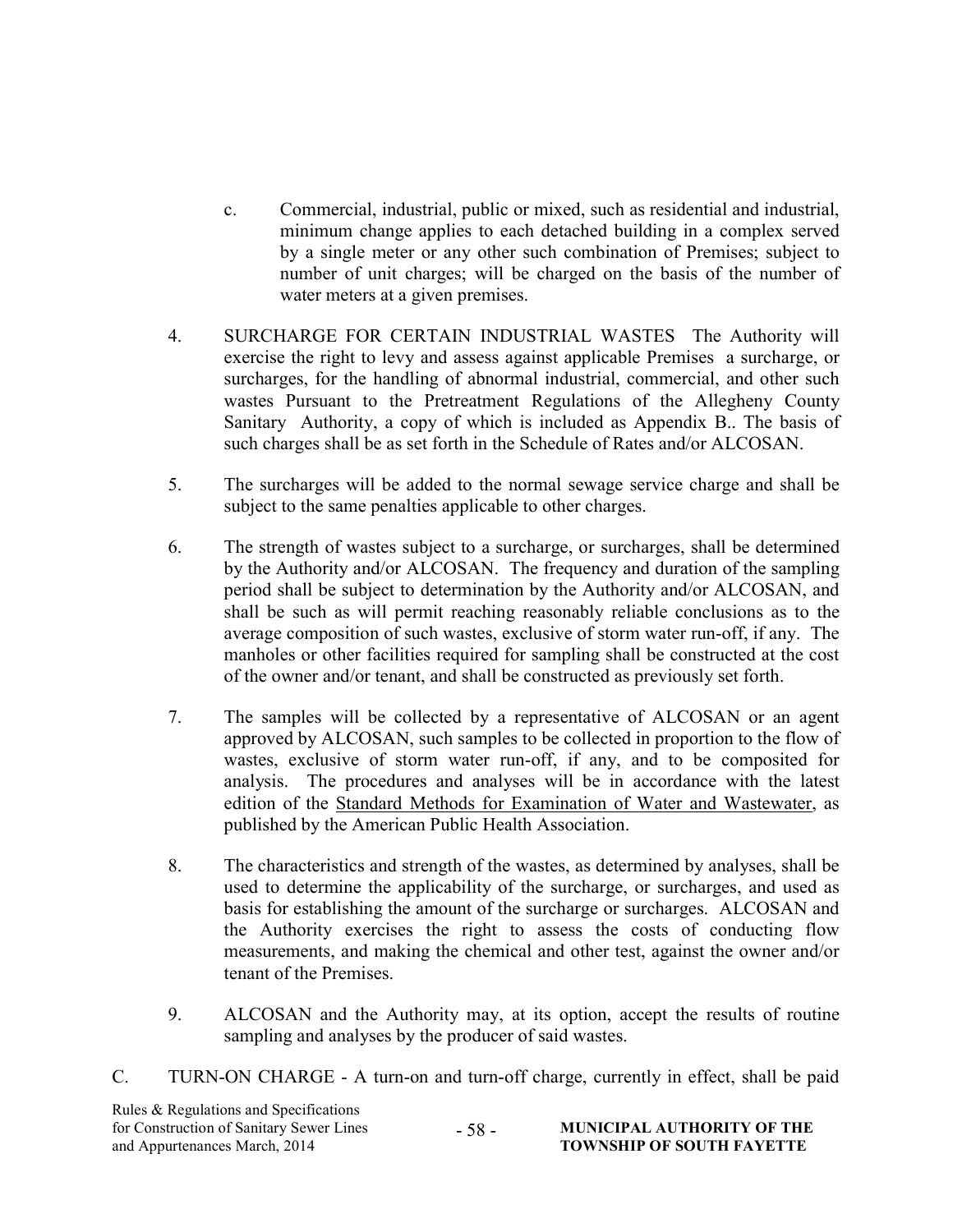when water has been turned off because of an unpaid sewage bill; for violation of the terms of the application or rules of the Authority; or at such times as service has been suspended at the customer's request, the charges to be in accordance with the Schedule of Rates. (Appendix F).

- D. This regulation relates only to turn-on and turn-off charges and does not affect the regulation relative to minimum charges for inactive services.
- E. MINIMUM CHARGE SEWAGE SERVICE No Sewer Connection A minimum charge can be levied and assessed against any property Abutting and within 250 feet of the public sewer system, even though such Premises is not connected to the sewer, providing, however, that connection to the sewer is feasible.

All new Premises shall be subject to extension of a sanitary sewer to permit obtaining service there from, providing such extension is not more than 250 feet. A septic tank or other privately owned sewage treatment facilities shall not be constructed on such Premises.

- F. BILLING SCHEDULE All bills for sewage services will generate at the end of the service period, residential billing normally to be on a monthly basis. Certain bills may be rendered on a monthly or quarterly basis, at the option of the Authority.
	- 1. All bills for sewage conveyance and treatment services are payable to MATSF at the Authority office during normal business hours. Other payment methods such as on-line payment and ACH payment are available but require that the customer register for those methods of payment in advance. All fees for tap-ins, auxiliary meters, no lien letters, dye test/lateral inspection and the like shall be paid directly to MATSF.
	- 2. The Authority will receive regular meter readings where meters are installed from Pennsylvania American Water Company, monthly or quarterly, at its option, and bills will be rendered as soon as practicable after the reading of the respective meters.
	- 3. All bills for sewage charges, exclusive of delinquent amounts, shall be due and payable upon the designated statement due date. Any unpaid balance, will be assessed a penalty as called out in Appendix F each month. At the discretion of the Authority, reasonable arrangements for payment of any rates, charges, fees, and payments can be made in special circumstances.
- G. PENALTIES Failure to complete required sewer lateral repairs/inspection A \$100.00 (One Hundred Dollars) per day penalty will be imposed upon a landowner, who after receiving notice from the Authority of a date by which indicated repairs must be made, fails to repair defects that were uncovered in an inspection conducted pursuant to Section XIII and XIV of these Rules and Regulations.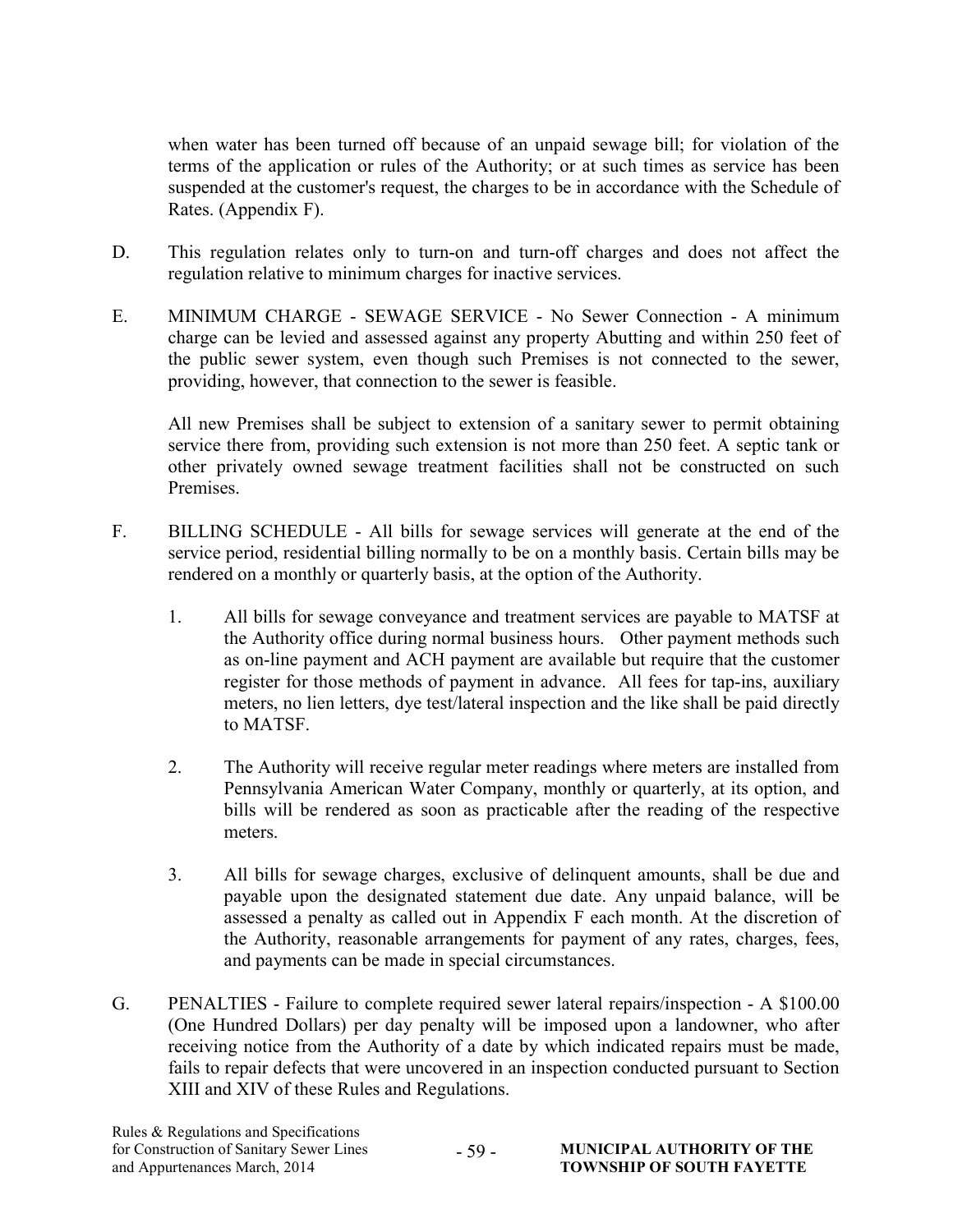This penalty shall be imposed on a daily basis and will accrue to the extent that it does not exceed the estimated amount to conduct the indicated repairs, minus the amount of the security/escrow held by the Authority pursuant to a Document of Temporary Certification.

In addition, the Authority reserves the right to impose interest, costs, and attorney fees on the amount of the penalty.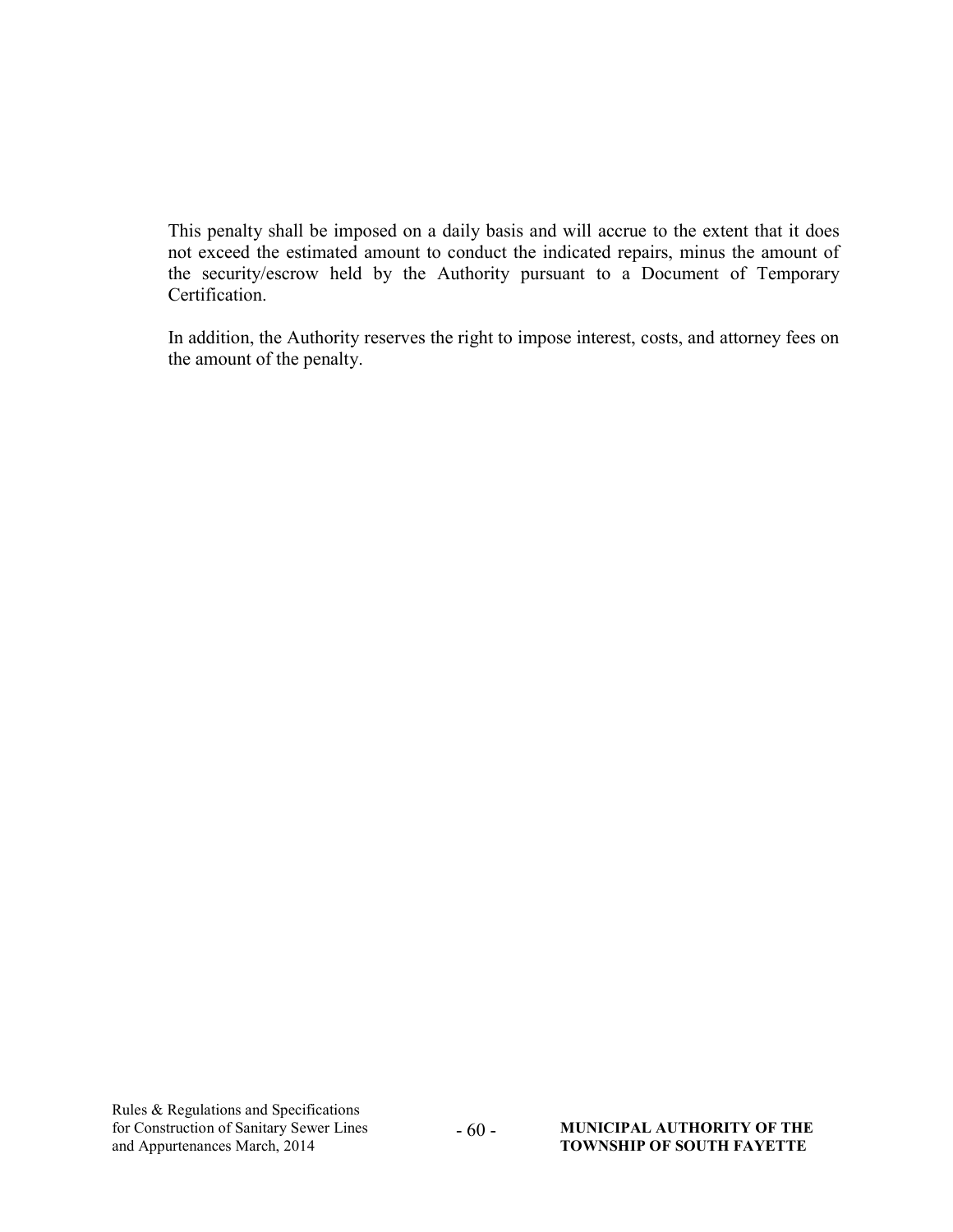## **SECTION XVIII NOTICES**

- A. SERVICE OF NOTICES All notices and bills relating to the Authority or its business shall be deemed to have been properly served if left upon the premises of the customer, or if mailed to the customer, directed to or left at his address, as shown on the records of the Authority.
	- 1. The Authority will send all such notices and bills to the address given on the application for sewer service until a notice of change of address, in writing, has been filed with water service supplier and the Authority.
	- 2. All notices of general character, affecting or likely to affect a large number of customers, shall be deemed to have been properly given or served if advertised in the newspaper designated by the Authority.
	- 3. The Authority will send notices and bills with respect to inactive service to the owner of the property involved, all such properties being subject to minimum charges and to liens for non-payment of all applicable minimum charges.

The Authority will send notices and bills with respect to non-payment of bills by tenants to the owner of the property involved, such owners being responsible for payment thereof.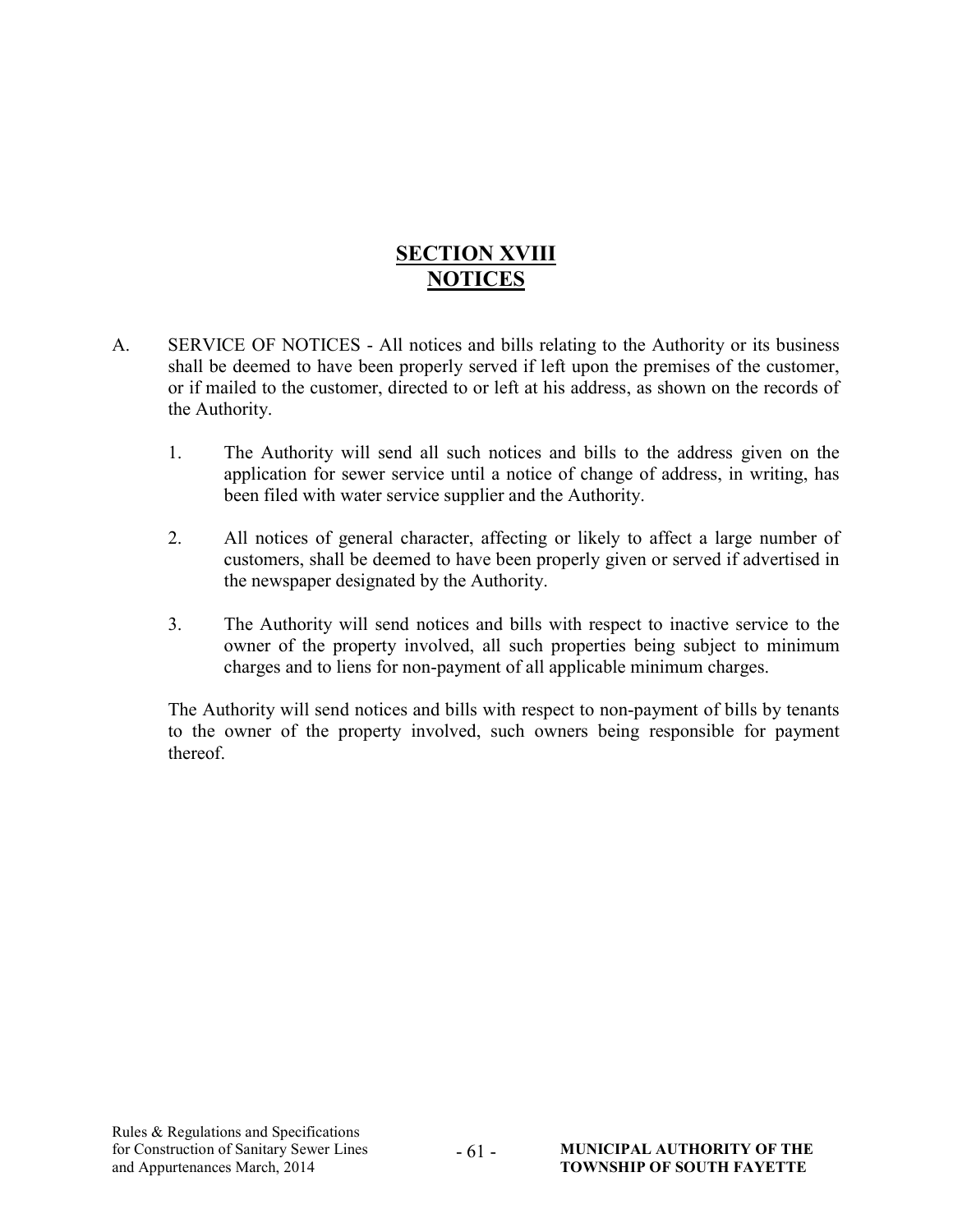## SECTION XIX TERMINATION FAILURE TO PAY/ REMEDIES

#### A. TERMINATION

- 1. CUSTOMER TERMINATION Any customer may terminate his active service contract with the Authority upon giving written notice thereof to the Authority, and upon the lapse of a reasonable time thereafter, to permit the Authority to attend to details in connection with such discontinuance of service. The customer shall remain liable for active service to the Premises described in his application until the Authority has received written notice from him, and the termination of active service has taken effect, as stated above. The termination of active service does not relieve the owner of the Premises of making payments of the minimum charges established for unoccupied Premises, if the Premises become unoccupied unless the service has been disconnected or water is turned off by the water service provider.
- 2. AUTHORITY TERMINATION Termination of service by the Authority for nonpayment of a bill or violation of these Rules shall not cancel the application for service nor constitute a waiver of this rule, nor constitute a waiver for payment of bills as required under inactive service.
- 3. BY AUTHORITY The water service will be terminated for non-payment of sewage service bills in Premises receiving both water and sewage service, even though the bills for water service are paid, the Premises being subject to inactive charges regardless of such termination. Any Active service to a properly maybe discontinued for any of the following reasons:
	- a. For misrepresentation in any relevant application for service.
	- b. For the use of service for or in connection with, or for the benefit of any other Premises or purposes than for the specific metered Premise.
	- c. For failure to maintain in good order the building sewer connection and fixtures owned by the applicant.
	- d. For failure to maintain in good order the water service line extensions and connections and fixtures owned by the applicant.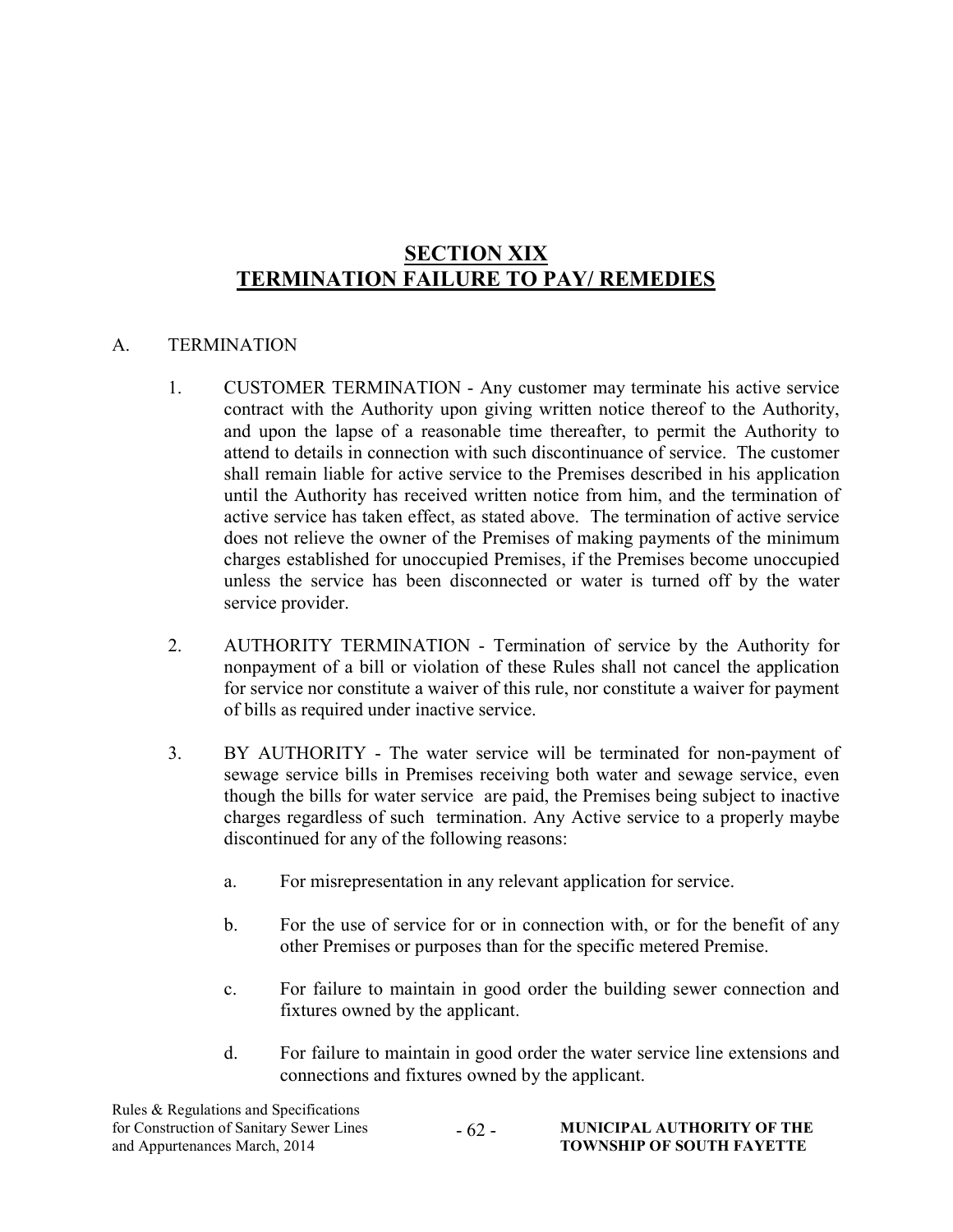- e. For altering or in any other way interfering with any service pipe, meter, meter box, curb stop, curb box or with any seal, or any other meter or other fixtures and appurtenances of PAWC or the Authority.
- f. For refusal of reasonable access to the Premises for purposes of inspecting the piping, fixtures, and water system appliances therein.
- g. For neglecting or refusing to make or renew advance payments where required, or for non-payment of sewage service, or for any charge accruing.
- h. For Premises where the use of water reduces the capacity of the sewers to such an extent that normal service to others is impaired, this condition relating to sewerage service.
- i. For Premises where the character of the wastes is detrimental to the sewer or is not in accordance with the requirements set forth herein.
- j. For unauthorized use by others of the building sewer line.
- k. For Premises where apparatus, appliances or equipment using water or sewers are dangerous, unsafe, and not in conformity with any laws or regulations.
- l. For fraud or abuse.
- m. For violation of these Rules and Regulations, or other requirements governing the furnishing of sewage service.
- n. For non-payment of a sewage bill.
- 4. RENEWAL OF SERVICE AFTER DISCONTINUANCE Service may be renewed under a proper application when the conditions under which such service was discontinued are corrected, and upon the payment of all proper charges or amounts provided in the Schedule of Rates or Rules of the Authority due from the applicant.
- 5. TURN-OFF WITHOUT AUTHORIZATION The customer shall not turn the water on or off at any corporation stop or curb stop, or disconnect or remove the meter, or permit its disconnection or removal without the consent of PAWC or its successors.
- 6. MISCELLANEOUS If the owner, occupant, tenant, or customer shall fail to pay any rate charge for sewer, sewage or sewage treatment service imposed by the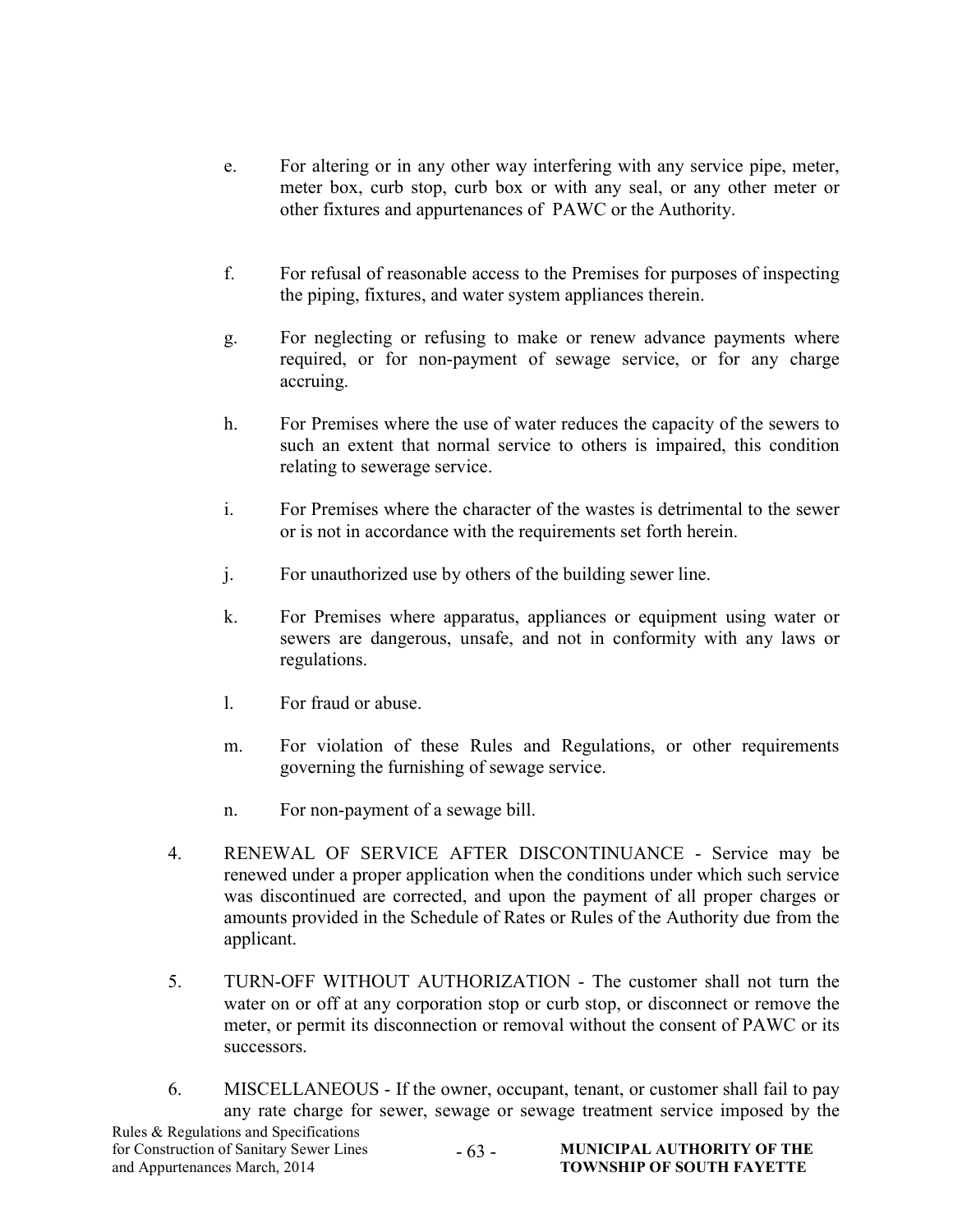Authority, the water utility may shut off the supply of water to such Premises until all overdue rentals, rates and charges are paid, but such shut-off shall only be after proper legal notice to the persons liable. The Authority, in cases where no water utility furnishes service, may terminate service based on the foregoing by physical means in preventing the use of the building sewer, at the cost of the owner.

7. DISCONNECTION - If service is discontinued, and if no special circumstances exist it will not be restored until all unpaid rates, charges, fees, costs or payments including the turn-on charges, deposits, inactive, and such other charges are paid, in full together with any applicable costs, fees, interest and attorney fees.

#### B. LIENS AND RELATED ACTIONS

- 1. APPLICABLE LAW- Pennsylvania statutory laws relating to liens of property for non-payment of rates, charges, fees, costs, and payments are incorporated herein and made a part hereof. Further the Municipal Authority of the Township of South Fayette reserves the right according to law to lien for any rate, charge, fee/costs and payments relevant to the Authority's work, and may from time revise such liens.
- 2. LIEN AGAINST PROPERTY Notwithstanding the definition of the "Owner", "Tenant" and "Customer" as set forth in Section II thereof, and notwithstanding that the customer, applicant or contractor entering into an agreement with the Authority for the use of sewage service was not the owner of the Premises served by the Authority, the owner of the Premises shall be liable in personam and in rem for all rates, charges, fees/ costs and payments applicable to said Premises, and the Authority may, at its option, discontinue service as previously set forth, and in addition thereto, may file suit in assumpsit against the owner, tenant and customer, severally or jointly, and may use any other remedy provided by law for the collection of delinquent bills, and in addition, may file a municipal claim against the said property within the time limit required by law for such filing, so that the claim shall be assessed against the said property in the same way as other taxes are filed and liened, and may sue out a writ of scire facia or file suggestion in the same manner and within the same period of time as provided by law for all municipal taxes and claims. The Authority may use any or all of the remedies so provided by law, and the use of any one remedy shall not be exclusive of the Authority's other rights and remedies.
- 3. SEWAGE AND OTHER CHARGES A LIEN AGAINST PROPERTY All rates, charges, fees/costs, and payments herein designated or set forth in the Schedule of Rates are made a lien against the property to provide for nonpayment for sewage and other related services, such lien to be liened and collected against the property in the name of the owner, reputed owner, occupier, mortgagee, or anyone beneficially interested therein as claims are liened and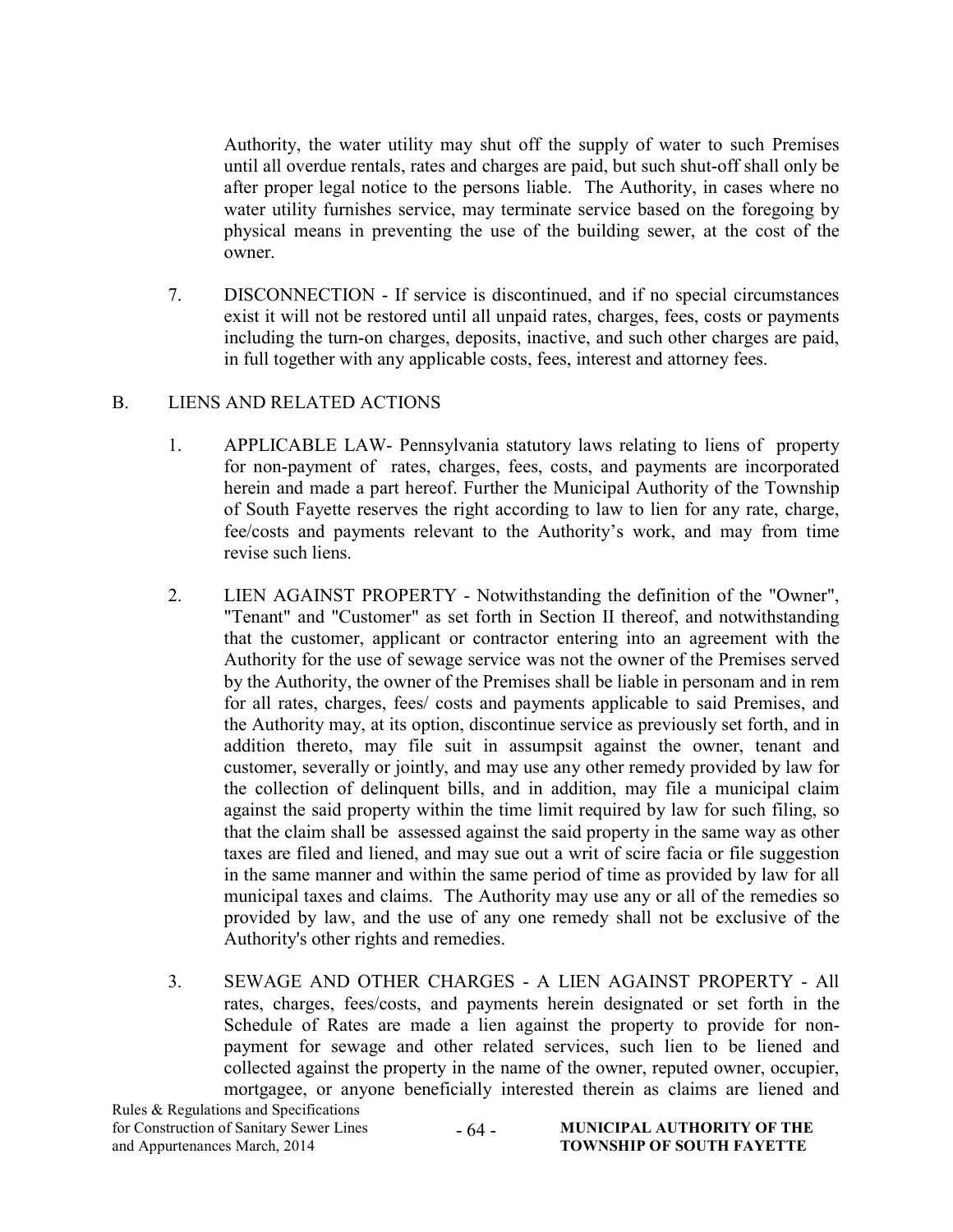collected under the municipal Claims Law of the Commonwealth of Pennsylvania.

4. ABATEMENT OF CHARGES - Customers desiring an abatement from sewage bills for active service due to vacancies shall give written notice at the office of the Authority. Billing for sewage service will then be based on the vacancy and/or other charges as established. The restoration of active service will be subject to the payment of all previous billings and will be subject to the standard turn-on charge then in effect. Abatement will be made of a portion of the charges in the proportion that the period when service was terminated bears to the entire period, allowing for vacancy and other charges. Typically, adjustments of bills will be primarily related to confirmed incorrect meter readings by PAWC. Other adjustments will be permitted for other confirmed errors in the billing process. Bills for sewer service also will be adjusted if water leaks that do not enter the sewer system are verified by ALCOSAN.

- 65 -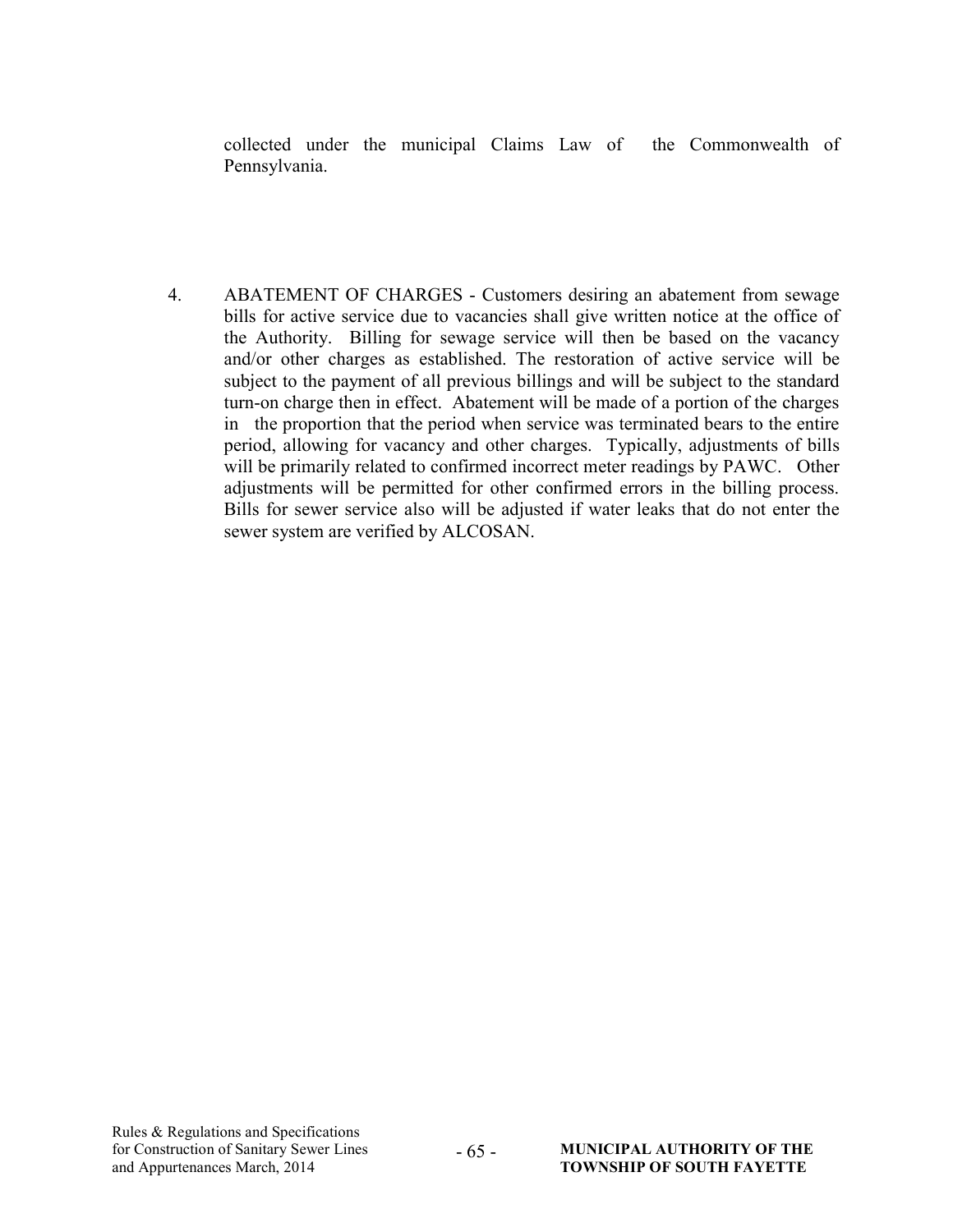## **SECTION XX MISCELLANEOUS**

- A. SERVICE NOT GUARANTEED Nothing in these Rules, nor representation, verbal or written, of the Authority or any of its employees shall be taken or construed in any manner to be or constitute a guarantee to provide unreasonable sewer capacities or facilities, whether for domestic, commercial, industrial, manufacturing or other general uses, or for any other special purposes; but the Authority will at all times and under all conditions endeavor to maintain the efficiency of its service.
- B. RESTRICTION OF SUPPLY The Authority reserves the right to restrict the use of sewers as to capacity and character of sewage.